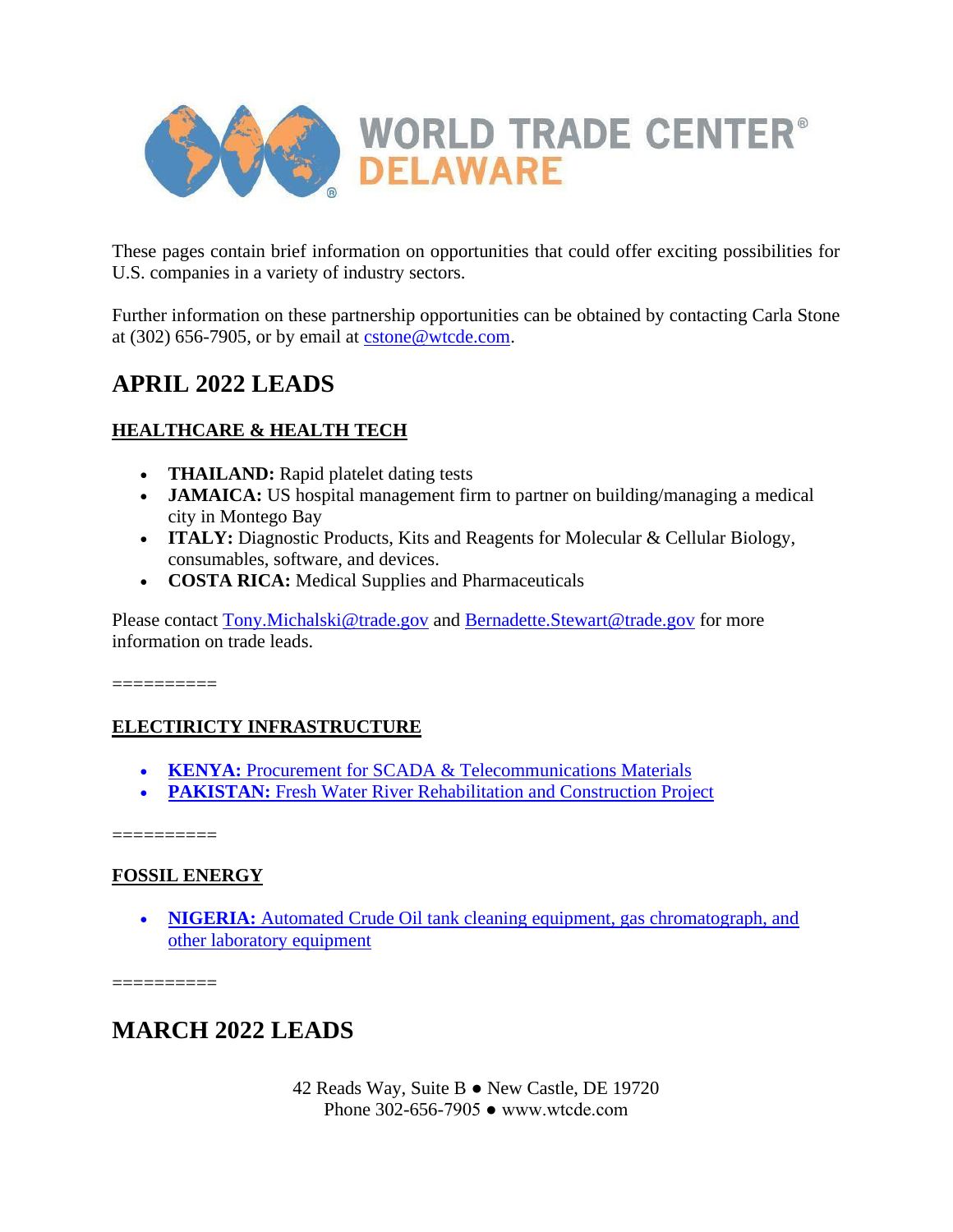# **ENVIRONMENTAL TECHNOLOGIES**

- **KYRGYZ REPUBLIC: Mechanical biological treatment plant** Seeking: construction of a **mechanical biological treatment plant** (Bishkek Solid Waste Project) funded via EUR 11 million loan from the EBRD. [Project Summary Document.](https://lnks.gd/l/eyJhbGciOiJIUzI1NiJ9.eyJidWxsZXRpbl9saW5rX2lkIjoxNDMsInVyaSI6ImJwMjpjbGljayIsImJ1bGxldGluX2lkIjoiMjAyMjAzMTQuNTQ4OTQ4OTEiLCJ1cmwiOiJodHRwczovL2djYzAyLnNhZmVsaW5rcy5wcm90ZWN0aW9uLm91dGxvb2suY29tLz91cmw9aHR0cHMlM0ElMkYlMkZ3d3cuZWJyZC5jb20lMkZ3b3JrLXdpdGgtdXMlMkZwcm9qZWN0cyUyRnBzZCUyRmJpc2hrZWstc29saWQtd2FzdGUuaHRtbCZkYXRhPTA0JTdDMDElN0NyeWFuLnJ1c3NlbGwlNDB0cmFkZS5nb3YlN0M2YmFhZWQ1Yzc3NTk0NThlMzZmODA4ZDlmZDVkMjYyNCU3Q2ExZDE4M2YyNmM3YjRkOWFiOTk0NWYyZjMxYjNmNzgwJTdDMSU3QzAlN0M2Mzc4MTkzOTg4MDczMzQ1MjMlN0NVbmtub3duJTdDVFdGcGJHWnNiM2Q4ZXlKV0lqb2lNQzR3TGpBd01EQWlMQ0pRSWpvaVYybHVNeklpTENKQlRpSTZJazFoYVd3aUxDSlhWQ0k2TW4wJTNEJTdDMzAwMCZzZGF0YT1kT01Ga0ZPJTJGZ0lKNldmJTJGNHJzQnJ5YnlDcnNzQVdmMUZMMzMyb3RMVlV5MCUzRCZyZXNlcnZlZD0wIn0.Euz16TjXxiwaNSIop4RjPXwTEC6PxXUjxdc0YhfSR1A/s/375238915/br/128082030453-l) [General Procurement Notice.](https://lnks.gd/l/eyJhbGciOiJIUzI1NiJ9.eyJidWxsZXRpbl9saW5rX2lkIjoxNDQsInVyaSI6ImJwMjpjbGljayIsImJ1bGxldGluX2lkIjoiMjAyMjAzMTQuNTQ4OTQ4OTEiLCJ1cmwiOiJodHRwczovL2djYzAyLnNhZmVsaW5rcy5wcm90ZWN0aW9uLm91dGxvb2suY29tLz91cmw9aHR0cHMlM0ElMkYlMkZlY2VwcC5lYnJkLmNvbSUyRmRlbHRhJTJGdmlld05vdGljZS5odG1sJTNGZGlzcGxheU5vdGljZUlkJTNEMjAzMzczODEmZGF0YT0wNCU3QzAxJTdDcnlhbi5ydXNzZWxsJTQwdHJhZGUuZ292JTdDNmJhYWVkNWM3NzU5NDU4ZTM2ZjgwOGQ5ZmQ1ZDI2MjQlN0NhMWQxODNmMjZjN2I0ZDlhYjk5NDVmMmYzMWIzZjc4MCU3QzElN0MwJTdDNjM3ODE5Mzk4ODA3MzM0NTIzJTdDVW5rbm93biU3Q1RXRnBiR1pzYjNkOGV5SldJam9pTUM0d0xqQXdNREFpTENKUUlqb2lWMmx1TXpJaUxDSkJUaUk2SWsxaGFXd2lMQ0pYVkNJNk1uMCUzRCU3QzMwMDAmc2RhdGE9ZFNaWXhETEQ3T3VONEt4QU1kSEZua09xckE4bkFRaDRMa3pmWHo5MEhQSSUzRCZyZXNlcnZlZD0wIn0.KqXdjhk_59Ombl6y-HxT8_8RgO4KYOWFcSEm66PEEUc/s/375238915/br/128082030453-l) **Contact:** [Janelle Weyek](mailto:Janelle.Weyek@trade.gov)
- **OMAN: Engineering, manufacturing, shipment, installation, commissioning and operational training of ETP/STP System of 1500 m3/day** Seeking **engineering, manufacturing, shipment, installation, commissioning and operational training of ETP/STP System of 1500 m3/day** for a Factory located in Duqm in Sultanate of Oman. Open to proposals that are bundled with financing options through Export Credit Agencies or other Financial Institutions. **Contact:** [Raji Daniel](mailto:DanielR@state.gov)
- **OMAN: RO with pre-treatment (Capacity 850 m3/day) to treat water for utility and potable applications.** Seeking as a partner an EPC company or a technology provider of RO project. **RO with pre-treatment (Capacity 850 m3/day) to treat water for utility and potable**

**applications. Contact:** [Raji Daniel](mailto:DanielR@state.gov)

• **SERBIA: Design and build of sorting station, recycling yards and landfills along with the along with the needed equipment for collection and operation of the facilities.** 

Seeking de**sign and build of sorting station, recycling yards and landfills along with the along with the needed equipment for collection and operation of the facilities.**  Will also include the related design, project management and supervision services. [General Procurement Notice.](https://lnks.gd/l/eyJhbGciOiJIUzI1NiJ9.eyJidWxsZXRpbl9saW5rX2lkIjoxNDUsInVyaSI6ImJwMjpjbGljayIsImJ1bGxldGluX2lkIjoiMjAyMjAzMTQuNTQ4OTQ4OTEiLCJ1cmwiOiJodHRwczovL2djYzAyLnNhZmVsaW5rcy5wcm90ZWN0aW9uLm91dGxvb2suY29tLz91cmw9aHR0cHMlM0ElMkYlMkZlY2VwcC5lYnJkLmNvbSUyRmRlbHRhJTJGdmlld05vdGljZS5odG1sJTNGZGlzcGxheU5vdGljZUlkJTNEMTk0NjgyODcmZGF0YT0wNCU3QzAxJTdDcnlhbi5ydXNzZWxsJTQwdHJhZGUuZ292JTdDNmJhYWVkNWM3NzU5NDU4ZTM2ZjgwOGQ5ZmQ1ZDI2MjQlN0NhMWQxODNmMjZjN2I0ZDlhYjk5NDVmMmYzMWIzZjc4MCU3QzElN0MwJTdDNjM3ODE5Mzk4ODA3MzM0NTIzJTdDVW5rbm93biU3Q1RXRnBiR1pzYjNkOGV5SldJam9pTUM0d0xqQXdNREFpTENKUUlqb2lWMmx1TXpJaUxDSkJUaUk2SWsxaGFXd2lMQ0pYVkNJNk1uMCUzRCU3QzMwMDAmc2RhdGE9WXQ2NXRkaGFEZnFjbkJ5Zm1vMUpjdHMyZ0dIbnE5YWRNUXF0QTR1U2poQSUzRCZyZXNlcnZlZD0wIn0.ADBg6qkFfsdNcfIucJ_bZLwfJWUn1_QIYCvhs8_Iy5s/s/375238915/br/128082030453-l) **Contact:** [Janelle Weyek](mailto:Janelle.Weyek@trade.gov)

• **TUNISIA: Rehabilitation and upgrade of the sanitation network in 30 secondary cities**

Seeking **rehabilitation and upgrade of the sanitation network in 30 secondary cities**  (less than 10,000 inhabitants). **Civil engineering and equipment works** of the wastewater plant, including supply, installation, and operation during observation period. [General Notice.](https://lnks.gd/l/eyJhbGciOiJIUzI1NiJ9.eyJidWxsZXRpbl9saW5rX2lkIjoxNDYsInVyaSI6ImJwMjpjbGljayIsImJ1bGxldGluX2lkIjoiMjAyMjAzMTQuNTQ4OTQ4OTEiLCJ1cmwiOiJodHRwczovL2djYzAyLnNhZmVsaW5rcy5wcm90ZWN0aW9uLm91dGxvb2suY29tLz91cmw9aHR0cHMlM0ElMkYlMkZ3d3cuZWJyZC5jb20lMkZ3b3JrLXdpdGgtdXMlMkZwcm9jdXJlbWVudCUyRnAtcG4tMjIwMjA0YS5odG1sJmRhdGE9MDQlN0MwMSU3Q3J5YW4ucnVzc2VsbCU0MHRyYWRlLmdvdiU3QzZiYWFlZDVjNzc1OTQ1OGUzNmY4MDhkOWZkNWQyNjI0JTdDYTFkMTgzZjI2YzdiNGQ5YWI5OTQ1ZjJmMzFiM2Y3ODAlN0MxJTdDMCU3QzYzNzgxOTM5ODgwNzMzNDUyMyU3Q1Vua25vd24lN0NUV0ZwYkdac2IzZDhleUpXSWpvaU1DNHdMakF3TURBaUxDSlFJam9pVjJsdU16SWlMQ0pCVGlJNklrMWhhV3dpTENKWFZDSTZNbjAlM0QlN0MzMDAwJnNkYXRhPXJvQ2Y4a3pqdGFBV1p5UVNHWUgwUzBqY0drUXpCSUhLaVdVMTRaeUFwNFUlM0QmcmVzZXJ2ZWQ9MCJ9.m7v5V_4FWy1FrC4lKcfeK6nbJKRbcPD9dZJGylJwb2U/s/375238915/br/128082030453-l) **Due: April 12, 2022**. **Contact:** [Janelle Weyek](mailto:Janelle.Weyek@trade.gov)

• **UZBEKISTAN: Solid waste infrastructure modernization project** Seeking **solid waste infrastructure modernization project** funded by a loan from the EBRD. To include: construction of new sanitary landfills, waste transfer stations, and civic amenity sites; purchase of the required equipment; consultancy services. [General](https://lnks.gd/l/eyJhbGciOiJIUzI1NiJ9.eyJidWxsZXRpbl9saW5rX2lkIjoxNDcsInVyaSI6ImJwMjpjbGljayIsImJ1bGxldGluX2lkIjoiMjAyMjAzMTQuNTQ4OTQ4OTEiLCJ1cmwiOiJodHRwczovL2djYzAyLnNhZmVsaW5rcy5wcm90ZWN0aW9uLm91dGxvb2suY29tLz91cmw9aHR0cHMlM0ElMkYlMkZlY2VwcC5lYnJkLmNvbSUyRmRlbHRhJTJGdmlld05vdGljZS5odG1sJTNGZGlzcGxheU5vdGljZUlkJTNEMjAyMjg4NDcmZGF0YT0wNCU3QzAxJTdDcnlhbi5ydXNzZWxsJTQwdHJhZGUuZ292JTdDNmJhYWVkNWM3NzU5NDU4ZTM2ZjgwOGQ5ZmQ1ZDI2MjQlN0NhMWQxODNmMjZjN2I0ZDlhYjk5NDVmMmYzMWIzZjc4MCU3QzElN0MwJTdDNjM3ODE5Mzk4ODA3MzM0NTIzJTdDVW5rbm93biU3Q1RXRnBiR1pzYjNkOGV5SldJam9pTUM0d0xqQXdNREFpTENKUUlqb2lWMmx1TXpJaUxDSkJUaUk2SWsxaGFXd2lMQ0pYVkNJNk1uMCUzRCU3QzMwMDAmc2RhdGE9ZTBOOTVoViUyQkxldDZCSWRTRFVjTkJ3TTJjMTNlN3dDS2JDdks2TmJvV2UwJTNEJnJlc2VydmVkPTAifQ.TJyJRi7iF2zrDCGaDoESeun-_D1Ah4JwKYtFkUhndKA/s/375238915/br/128082030453-l)  [Procurement Notice.](https://lnks.gd/l/eyJhbGciOiJIUzI1NiJ9.eyJidWxsZXRpbl9saW5rX2lkIjoxNDcsInVyaSI6ImJwMjpjbGljayIsImJ1bGxldGluX2lkIjoiMjAyMjAzMTQuNTQ4OTQ4OTEiLCJ1cmwiOiJodHRwczovL2djYzAyLnNhZmVsaW5rcy5wcm90ZWN0aW9uLm91dGxvb2suY29tLz91cmw9aHR0cHMlM0ElMkYlMkZlY2VwcC5lYnJkLmNvbSUyRmRlbHRhJTJGdmlld05vdGljZS5odG1sJTNGZGlzcGxheU5vdGljZUlkJTNEMjAyMjg4NDcmZGF0YT0wNCU3QzAxJTdDcnlhbi5ydXNzZWxsJTQwdHJhZGUuZ292JTdDNmJhYWVkNWM3NzU5NDU4ZTM2ZjgwOGQ5ZmQ1ZDI2MjQlN0NhMWQxODNmMjZjN2I0ZDlhYjk5NDVmMmYzMWIzZjc4MCU3QzElN0MwJTdDNjM3ODE5Mzk4ODA3MzM0NTIzJTdDVW5rbm93biU3Q1RXRnBiR1pzYjNkOGV5SldJam9pTUM0d0xqQXdNREFpTENKUUlqb2lWMmx1TXpJaUxDSkJUaUk2SWsxaGFXd2lMQ0pYVkNJNk1uMCUzRCU3QzMwMDAmc2RhdGE9ZTBOOTVoViUyQkxldDZCSWRTRFVjTkJ3TTJjMTNlN3dDS2JDdks2TmJvV2UwJTNEJnJlc2VydmVkPTAifQ.TJyJRi7iF2zrDCGaDoESeun-_D1Ah4JwKYtFkUhndKA/s/375238915/br/128082030453-l) **Contact:** [Janelle Weyek](mailto:Janelle.Weyek@trade.gov)

==========

# **DESIGN & CONSTRUCTION**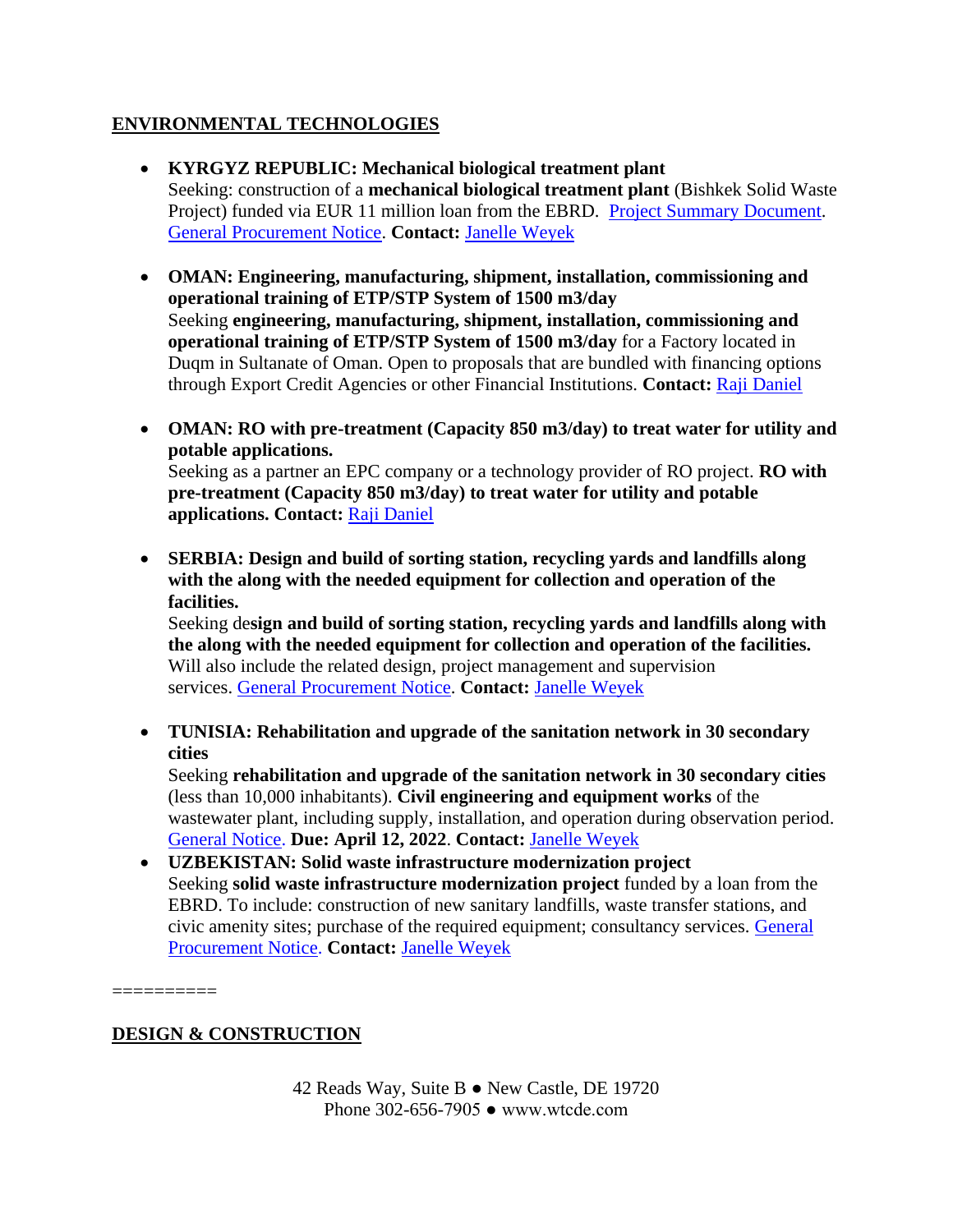### • **COLOMBIA**: **Two infrastructure projects**

- o Trade opportunity for dredging contractor companies, engineering consultancy companies, hydraulic engineering companies and technology IT companies for two infrastructure projects. National Government will launch by the end of Q1 two major PPP water projects aimed to regain the navigability of the principal rivers in Colombia. The Magdalena PPP is a 15-year public-private partnership concession to improve the navigability of the river. The project encompasses works of dredging, construction of channeling structures, shore protection, repair of the western cutwater, and measurement of stations and moorings along 427 miles. The tender for this project will close April 22, 2022. The Dique Channel is a PPP Concession Contract project to restore the degraded ecosystems of the canal by controlling the water level from flooding 30 surrounding areas. The project involves the construction of canal locks and hydraulic valves over 72 miles along the existing channel. This tender will be announced in March 2022. Please contact [stephanie.delgado@trade.gov](mailto:stephanie.delgado@trade.gov) for more details.
- o The railway project named Medellin Light Rail is a railway expansion in the second principal city of Colombia. The tender requires the selected company to finance the study, design, construct, operate, maintain as well as manage the social and environmental considerations of the project. The tender for this project will close March 31, 2022. Please contact [stephanie.delgado@trade.gov](mailto:stephanie.delgado@trade.gov) for more details.

## • **ECUADOR: Rehabilitate and repower Ecuador's railway system**

The Ministry of Transportation in Ecuador is in the process of structuring a public-private partnership to rehabilitate and repower Ecuador's railway system for the transport of tourists, people and cargo its railroad system – 965 kilometers total. Read more about the opportunity [HERE.](https://lnks.gd/l/eyJhbGciOiJIUzI1NiJ9.eyJidWxsZXRpbl9saW5rX2lkIjoxMTcsInVyaSI6ImJwMjpjbGljayIsImJ1bGxldGluX2lkIjoiMjAyMjAzMTEuNTQ3NTYxNzEiLCJ1cmwiOiJodHRwczovL3d3dy5vYnJhc3B1YmxpY2FzLmdvYi5lYy9pbmZvcm1hY2lvbi1kZWwtc2lzdGVtYS1mZXJyb3ZpYXJpby1kZWwtZWN1YWRvci8ifQ.K7kBriKfs3hzFcRayqR66bf5JmdtV_9h2QZhlYFArtk/s/375238915/br/127964015088-l)

# • **ETHOPIA: Facility Development**

Construct a large, ten-story vaccine laboratory for the Ministry of Health. Project plans entail developing three basements and an air conditioning system to create clean zones. Read more about the opportunity [HERE.](https://lnks.gd/l/eyJhbGciOiJIUzI1NiJ9.eyJidWxsZXRpbl9saW5rX2lkIjoxMTgsInVyaSI6ImJwMjpjbGljayIsImJ1bGxldGluX2lkIjoiMjAyMjAzMTEuNTQ3NTYxNzEiLCJ1cmwiOiJodHRwczovL3d3dy50cmFkZS5nb3Yvd2ViZm9ybS9pdGEtZXhwcmVzcy1sZWFkLWhlYWx0aGNhcmUtYWZyaWNhLW1hcmNoLTgtMjAyMiJ9.lz3nAYV27txdFpLAWwHX5pwxHlSXuik6bQqgf0xVzso/s/375238915/br/127964015088-l)

# • **SLOVAKIA: Reconstruction of chemical water treatment for deionized water**

Public tender for the reconstruction of chemical water treatment for deionized water worth USD \$2,200,000 is excellent export opportunity for U.S. companies that specialize in chemical water treatment. For information about the tender please visit th[e](https://lnks.gd/l/eyJhbGciOiJIUzI1NiJ9.eyJidWxsZXRpbl9saW5rX2lkIjoxMTksInVyaSI6ImJwMjpjbGljayIsImJ1bGxldGluX2lkIjoiMjAyMjAzMTEuNTQ3NTYxNzEiLCJ1cmwiOiJodHRwczovL3RlZC5ldXJvcGEuZXUvdWRsP3VyaT1URUQ6Tk9USUNFOjM3NDk5LTIwMjI6VEVYVDpFTjpIVE1MJnNyYz0wIn0.p0-c3VT4FfljqWMsSxsWrCDOoDmLD1nFMjpABpgmJZ4/s/375238915/br/127964015088-l) [NOTICE](https://lnks.gd/l/eyJhbGciOiJIUzI1NiJ9.eyJidWxsZXRpbl9saW5rX2lkIjoxMTksInVyaSI6ImJwMjpjbGljayIsImJ1bGxldGluX2lkIjoiMjAyMjAzMTEuNTQ3NTYxNzEiLCJ1cmwiOiJodHRwczovL3RlZC5ldXJvcGEuZXUvdWRsP3VyaT1URUQ6Tk9USUNFOjM3NDk5LTIwMjI6VEVYVDpFTjpIVE1MJnNyYz0wIn0.p0-c3VT4FfljqWMsSxsWrCDOoDmLD1nFMjpABpgmJZ4/s/375238915/br/127964015088-l) and [COMPETITION DOCUMENTS](https://lnks.gd/l/eyJhbGciOiJIUzI1NiJ9.eyJidWxsZXRpbl9saW5rX2lkIjoxMjAsInVyaSI6ImJwMjpjbGljayIsImJ1bGxldGluX2lkIjoiMjAyMjAzMTEuNTQ3NTYxNzEiLCJ1cmwiOiJodHRwczovL3d3dy51dm8uZ292LnNrL3Z5aGxhZGF2YW5pZS16YWthemllay9kZXRhaWwvZG9rdW1lbnR5LzQzNjUwNSJ9.wG8pMpmqfxM2yOiMip036HjOGAc-pQDJysgM3Q10yqA/s/375238915/br/127964015088-l) or contact [Marian.Volent@trade.gov.](mailto:Marian.Volent@trade.gov)

# • **BOSNIA AND HERZEGOVINA: Consultancy procurement**

Consultancy procurement for the preliminary/main design and development for preparatory works (access roads, water supply, electricity network) and tender documents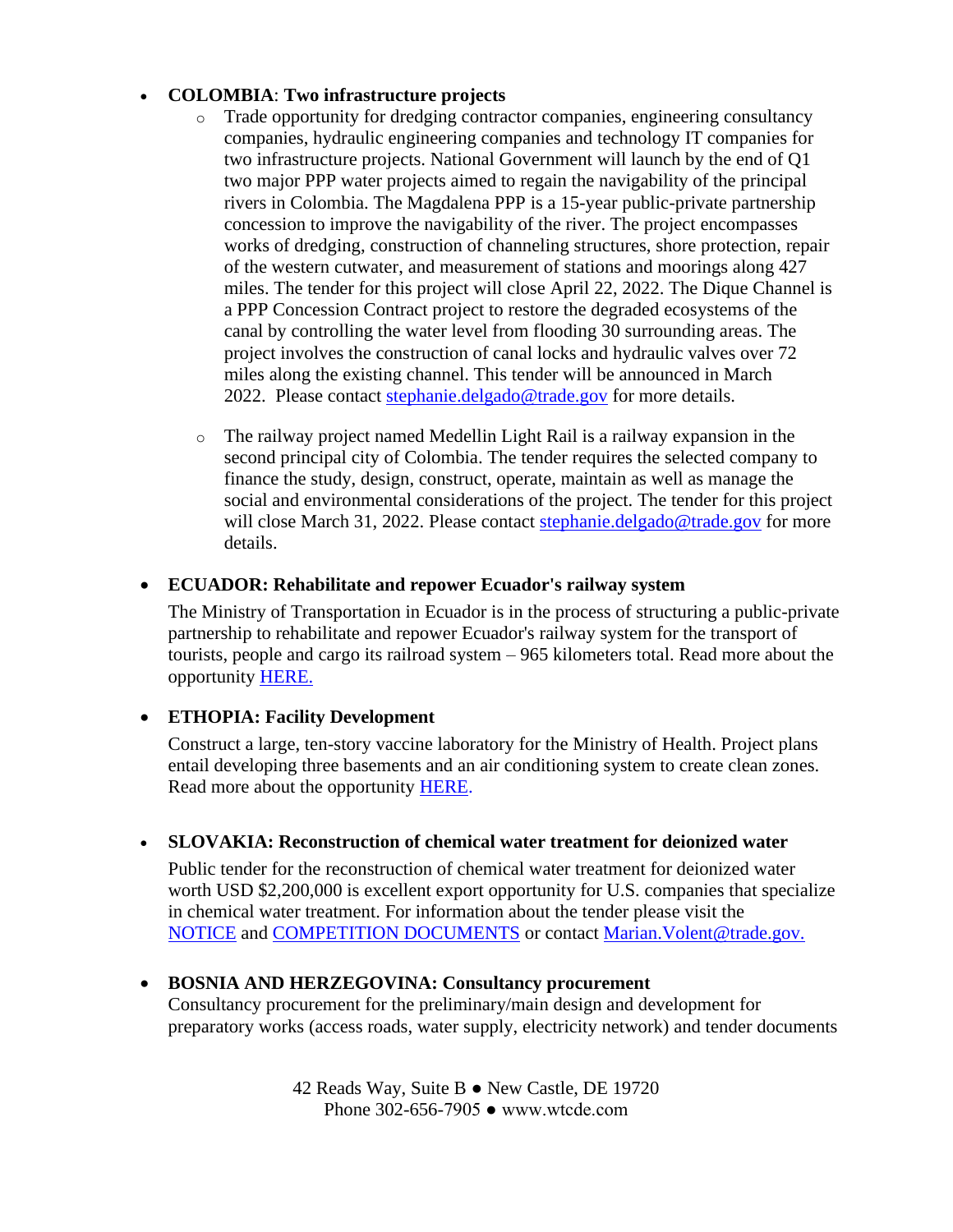in Bosnia and Herzegovina for PC Motorways of the Federation of Bosnia and Herzegovina. The funding comes from a part of the proceeds of a loan administered by the European Bank for Reconstruction and Development (EBRD). Tender link available [HERE](https://lnks.gd/l/eyJhbGciOiJIUzI1NiJ9.eyJidWxsZXRpbl9saW5rX2lkIjoxMjEsInVyaSI6ImJwMjpjbGljayIsImJ1bGxldGluX2lkIjoiMjAyMjAzMTEuNTQ3NTYxNzEiLCJ1cmwiOiJodHRwczovL2VjZXBwLmVicmQuY29tL2RlbHRhL3ZpZXdOb3RpY2UuaHRtbD9kaXNwbGF5Tm90aWNlSWQ9MjAwNDY1ODgifQ.WRcmwSZBgpjZlyPABkLAnTm5-curk2MqSfr5uV28FUI/s/375238915/br/127964015088-l) or contact [Jonathan.Adams@trade.gov.](mailto:Jonathan.Adams@trade.gov.)

### • **JAMAICA: U.S. hospital management firm**

- o Bioprist is looking for a U.S. hospital management firm that could partner with them to build and manage a 65-acre, \$365 million development that would include a 300-bed, U.S. accredited teaching hospital, a medical school, residential and commercial space, and a research facility. A project profile and trade lead form is attached with more information. The project summary can also be found at this [LINK.](https://lnks.gd/l/eyJhbGciOiJIUzI1NiJ9.eyJidWxsZXRpbl9saW5rX2lkIjoxMjIsInVyaSI6ImJwMjpjbGljayIsImJ1bGxldGluX2lkIjoiMjAyMjAzMTEuNTQ3NTYxNzEiLCJ1cmwiOiJodHRwczovL2djYzAyLnNhZmVsaW5rcy5wcm90ZWN0aW9uLm91dGxvb2suY29tLz91cmw9aHR0cHMlM0ElMkYlMkZkcml2ZS5nb29nbGUuY29tJTJGZmlsZSUyRmQlMkYxMGcwd1ZYN05FYnVQbWZWQUdULXBmQlZ3eVdWSWw2RTYlMkZ2aWV3JmRhdGE9MDQlN0MwMSU3Q0Jlcm5hZGV0dGUuU3Rld2FydCU0MHRyYWRlLmdvdiU3QzdkOGJmNTc5MGM5MTRlMmQ0NjcwMDhkYTAwNDI1YTZiJTdDYTFkMTgzZjI2YzdiNGQ5YWI5OTQ1ZjJmMzFiM2Y3ODAlN0MxJTdDMCU3QzYzNzgyMjU4MjQyNjUxNzM2MyU3Q1Vua25vd24lN0NUV0ZwYkdac2IzZDhleUpXSWpvaU1DNHdMakF3TURBaUxDSlFJam9pVjJsdU16SWlMQ0pCVGlJNklrMWhhV3dpTENKWFZDSTZNbjAlM0QlN0MzMDAwJnNkYXRhPXc1eDRRN2wwRVRMSDN4ZXNxSUZlZ2FoTUtzdHlnJTJCdUU4dXpyZ285bnhXWSUzRCZyZXNlcnZlZD0wIn0.XCcRfrsGdviJDlGx9V4Oga3KAFQQMl5s3DrznUkBWUQ/s/375238915/br/127964015088-l) Please contact [Bernadette Stewart](mailto:Bernadette.Stewart@trade.gov) with any questions.
- o The major development arm of Jamaica, the UDC, seeks to divest the interest of the Hellshire Park Estate Commercial Complex by way of sale to facilitate redevelopment and expansion. For more information, click [HERE.](https://lnks.gd/l/eyJhbGciOiJIUzI1NiJ9.eyJidWxsZXRpbl9saW5rX2lkIjoxMjMsInVyaSI6ImJwMjpjbGljayIsImJ1bGxldGluX2lkIjoiMjAyMjAzMTEuNTQ3NTYxNzEiLCJ1cmwiOiJodHRwczovL2NvbnRlbnQuZ292ZGVsaXZlcnkuY29tL2F0dGFjaG1lbnRzL1VTSVRBVFJBREUvMjAyMi8wMi8yNS9maWxlX2F0dGFjaG1lbnRzLzIwODc3NjQvVFJBREUlMjBMRUFEX1NBTEUlMjBPRiUyMEhFTExTSElSRSUyMFBBUkslMjBFU1RBVEUlMjBDT01NRVJDSUFMJTIwQ09NUExFWC5wZGYifQ.AO3tULE9V9eFmZ6iS04njTySBhWDPLc9WFTm8w_kxOo/s/375238915/br/127964015088-l)

## • **CYPRUS: Construction of a Cyprus museum**

Tender opportunity for US firms to bid for a \$115 million contract for the construction of a Cyprus museum. For more information contact [CharalambidouEY@state.gov](mailto:CharalambidouEY@state.gov) or click [here.](https://lnks.gd/l/eyJhbGciOiJIUzI1NiJ9.eyJidWxsZXRpbl9saW5rX2lkIjoxMjQsInVyaSI6ImJwMjpjbGljayIsImJ1bGxldGluX2lkIjoiMjAyMjAzMTEuNTQ3NTYxNzEiLCJ1cmwiOiJodHRwczovL2djYzAyLnNhZmVsaW5rcy5wcm90ZWN0aW9uLm91dGxvb2suY29tLz91cmw9aHR0cHMlM0ElMkYlMkZ3d3cuZXByb2N1cmVtZW50Lmdvdi5jeSUyRmVwcHMlMkZjZnQlMkZ2aWV3Q29udHJhY3ROb3RpY2VzLmRvJTNGcmVzb3VyY2VJZCUzRDUxMTUzNDQmZGF0YT0wNCU3QzAxJTdDVGVyZXNhLkdpbGUlNDB0cmFkZS5nb3YlN0M4YWUyYjljMGEwNjk0Njc3NGNhMDA4ZDlkNGQ1NzI0YyU3Q2ExZDE4M2YyNmM3YjRkOWFiOTk0NWYyZjMxYjNmNzgwJTdDMSU3QzAlN0M2Mzc3NzQ4MzU0NzQ5MzE2ODAlN0NVbmtub3duJTdDVFdGcGJHWnNiM2Q4ZXlKV0lqb2lNQzR3TGpBd01EQWlMQ0pRSWpvaVYybHVNeklpTENKQlRpSTZJazFoYVd3aUxDSlhWQ0k2TW4wJTNEJTdDMzAwMCZzZGF0YT1XSjFSaVZSQSUyRm9EYms4a0xuV2Z1eVc3NEFUemJ5T09VMzdCM0NYY3ZCZ1ElM0QmcmVzZXJ2ZWQ9MCJ9.wBi79I6DAsPpVyN73_4WtcF6RshU37JlZtjTe8wy8Yk/s/375238915/br/127964015088-l)

### • **THAILAND: Development of a new warehouse**

Largest established conglomerate in Thailand plans to develop a new warehouse for its retail business. Seeking interested contractors or consultants to consider pitching into the projects. Further details can be obtained from the this [LINK.](https://lnks.gd/l/eyJhbGciOiJIUzI1NiJ9.eyJidWxsZXRpbl9saW5rX2lkIjoxMjUsInVyaSI6ImJwMjpjbGljayIsImJ1bGxldGluX2lkIjoiMjAyMjAzMTEuNTQ3NTYxNzEiLCJ1cmwiOiJodHRwczovL2NvbnRlbnQuZ292ZGVsaXZlcnkuY29tL2F0dGFjaG1lbnRzL1VTSVRBVFJBREUvMjAyMi8wMy8wMi9maWxlX2F0dGFjaG1lbnRzLzIwOTE4NzAvQ29udHJhY3RvciUyMCUyMENvbnN1bHRhbnQlMjBTb3VyY2luZyUyMF9LZXklMjBwYWdlJTIwc3VtbWFyeSUyOEVOZyUyOS5wZGYifQ.i2KVWKyscLEXW86RV3IagucR0bB73DPZ1sDf90IKeFg/s/375238915/br/127964015088-l) or contact [Oraphan.Boonyalug@trade.gov](mailto:Oraphan.Boonyalug@trade.gov) for more details.

### • **EL SALVADOR: Rail transport network**

The government of El Salvador is contracting consulting services through an international bidding process to conduct feasibility study for rail transport network at the national level, including 342 km of existing railways and the opening of 193 km of new sections. More information available [HERE](https://lnks.gd/l/eyJhbGciOiJIUzI1NiJ9.eyJidWxsZXRpbl9saW5rX2lkIjoxMjYsInVyaSI6ImJwMjpjbGljayIsImJ1bGxldGluX2lkIjoiMjAyMjAzMTEuNTQ3NTYxNzEiLCJ1cmwiOiJodHRwczovL3d3dy5jb21wcmFzYWwuZ29iLnN2L2NvbXByYXNhbHdlYi9wcm9jZXNvcyJ9.qoQtUJf0OJqMTLVG_xRRIX6SzJ1km925TJiQjJS0xEQ/s/375238915/br/127964015088-l) on El Salvador procurement platform "Comprasal": **Code CP 017/2022**. Due by April 22, 2022. Companies interested in submitting proposals should register as provider at Comprasal. Foreign companies and individuals that do not have a Salvadoran tax identification number (NIT) can register with passport number [HERE.](https://lnks.gd/l/eyJhbGciOiJIUzI1NiJ9.eyJidWxsZXRpbl9saW5rX2lkIjoxMjcsInVyaSI6ImJwMjpjbGljayIsImJ1bGxldGluX2lkIjoiMjAyMjAzMTEuNTQ3NTYxNzEiLCJ1cmwiOiJodHRwczovL3d3dy5jb21wcmFzYWwuZ29iLnN2L2NvbXByYXNhbHdlYi9wcm9jZXNvcy8xNDc1MDEwOSJ9.p3JkGpttWEwgJOWiw1Zvto4k_BLxz6VRQYVsYCGx2ts/s/375238915/br/127964015088-l)

==========

# **RENEWABLE ENERGY**

- **[BOTSWANA:](https://lnks.gd/l/eyJhbGciOiJIUzI1NiJ9.eyJidWxsZXRpbl9saW5rX2lkIjoxNzgsInVyaSI6ImJwMjpjbGljayIsImJ1bGxldGluX2lkIjoiMjAyMjAzMDguNTQ1OTUzMDEiLCJ1cmwiOiJodHRwczovL2NvbnRlbnQuZ292ZGVsaXZlcnkuY29tL2F0dGFjaG1lbnRzL1VTSVRBVFJBREUvMjAyMi8wMy8wMS9maWxlX2F0dGFjaG1lbnRzLzIwOTAyNTcvQm90c3dhbmElMjBUcmFkZSUyMExlYWQucGRmIn0.AGTErc4xQ27KSXatnXypyg9IBbCRemgJvL0HUhEmoGU/s/375238915/br/127717727299-l)** [Request For Pre-Qualification Of Prospective Ipps Bidders For A 200mw Csp](https://lnks.gd/l/eyJhbGciOiJIUzI1NiJ9.eyJidWxsZXRpbl9saW5rX2lkIjoxNzksInVyaSI6ImJwMjpjbGljayIsImJ1bGxldGluX2lkIjoiMjAyMjAzMDguNTQ1OTUzMDEiLCJ1cmwiOiJodHRwczovL2NvbnRlbnQuZ292ZGVsaXZlcnkuY29tL2F0dGFjaG1lbnRzL1VTSVRBVFJBREUvMjAyMi8wMy8wMS9maWxlX2F0dGFjaG1lbnRzLzIwOTAyNTcvQm90c3dhbmElMjBUcmFkZSUyMExlYWQucGRmIn0.LbdG0iiXZdCEsq81yLpoR6tIJ13BWQvKqp5GxfQ5hwE/s/375238915/br/127717727299-l)  [Solar Project](https://lnks.gd/l/eyJhbGciOiJIUzI1NiJ9.eyJidWxsZXRpbl9saW5rX2lkIjoxNzksInVyaSI6ImJwMjpjbGljayIsImJ1bGxldGluX2lkIjoiMjAyMjAzMDguNTQ1OTUzMDEiLCJ1cmwiOiJodHRwczovL2NvbnRlbnQuZ292ZGVsaXZlcnkuY29tL2F0dGFjaG1lbnRzL1VTSVRBVFJBREUvMjAyMi8wMy8wMS9maWxlX2F0dGFjaG1lbnRzLzIwOTAyNTcvQm90c3dhbmElMjBUcmFkZSUyMExlYWQucGRmIn0.LbdG0iiXZdCEsq81yLpoR6tIJ13BWQvKqp5GxfQ5hwE/s/375238915/br/127717727299-l)
- **COLOMBIA:** [Ecopetrol Blue and Green Hydrogen Projects](https://lnks.gd/l/eyJhbGciOiJIUzI1NiJ9.eyJidWxsZXRpbl9saW5rX2lkIjoxODAsInVyaSI6ImJwMjpjbGljayIsImJ1bGxldGluX2lkIjoiMjAyMjAzMDguNTQ1OTUzMDEiLCJ1cmwiOiJodHRwczovL2NvbnRlbnQuZ292ZGVsaXZlcnkuY29tL2F0dGFjaG1lbnRzL1VTSVRBVFJBREUvMjAyMi8wMy8wOC9maWxlX2F0dGFjaG1lbnRzLzIwOTc0OTYvQ29sb21iaWEucGRmIn0.XfnQKQK5MV11bGo-Zj1r8sekgaVToUp0B_DsCjc9SME/s/375238915/br/127717727299-l)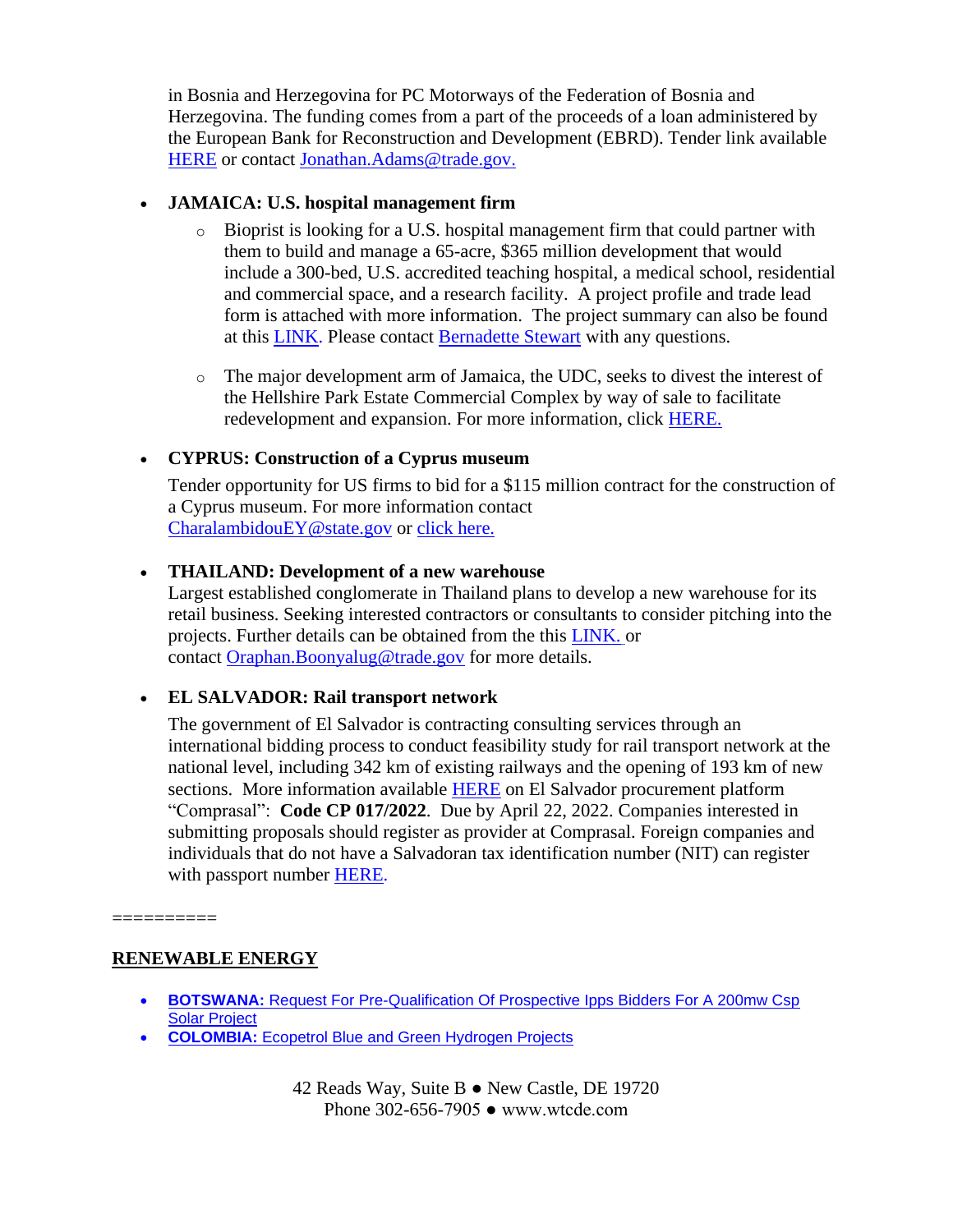- **SOUTH AFRICA: Ipp Program For Embedded Generation**
- **AZERBAIJAN:** [100 MW Wind Power Plant](https://lnks.gd/l/eyJhbGciOiJIUzI1NiJ9.eyJidWxsZXRpbl9saW5rX2lkIjoxODMsInVyaSI6ImJwMjpjbGljayIsImJ1bGxldGluX2lkIjoiMjAyMjAzMDguNTQ1OTUzMDEiLCJ1cmwiOiJodHRwczovL2NvbnRlbnQuZ292ZGVsaXZlcnkuY29tL2F0dGFjaG1lbnRzL1VTSVRBVFJBREUvMjAyMi8wMS8yNy9maWxlX2F0dGFjaG1lbnRzLzIwNjAwOTQvQXplcmJhaWphbi5wZGYifQ.Jmt_T4OwxjemUJaKKNp0e2xdt0qKwap3zKcC6VaNR0s/s/375238915/br/127717727299-l)
- **ECUADOR:** [Green Hydrogen Project](https://lnks.gd/l/eyJhbGciOiJIUzI1NiJ9.eyJidWxsZXRpbl9saW5rX2lkIjoxODUsInVyaSI6ImJwMjpjbGljayIsImJ1bGxldGluX2lkIjoiMjAyMjAzMDguNTQ1OTUzMDEiLCJ1cmwiOiJodHRwczovL2NvbnRlbnQuZ292ZGVsaXZlcnkuY29tL2F0dGFjaG1lbnRzL1VTSVRBVFJBREUvMjAyMi8wMi8wNC9maWxlX2F0dGFjaG1lbnRzLzIwNjc4ODEvRWN1YWRvciUyMFRyYWRlJTIwTGVhZCUyMCUyODElMjkucGRmIn0.j0_a7JgZT9HSMEvuGgIfiQgexM8olgeLQvx8AB4V3TE/s/375238915/br/127717727299-l)
- **ECUADOR:** [Design and Build Solar, Wind, Small Hydro and Biomass Projects](https://lnks.gd/l/eyJhbGciOiJIUzI1NiJ9.eyJidWxsZXRpbl9saW5rX2lkIjoxODYsInVyaSI6ImJwMjpjbGljayIsImJ1bGxldGluX2lkIjoiMjAyMjAzMDguNTQ1OTUzMDEiLCJ1cmwiOiJodHRwczovL2NvbnRlbnQuZ292ZGVsaXZlcnkuY29tL2F0dGFjaG1lbnRzL1VTSVRBVFJBREUvMjAyMi8wMS8xMi9maWxlX2F0dGFjaG1lbnRzLzIwNDUyODcvRWN1YWRvciUyMFVuY29udmVudGlvbmFsLnBkZiJ9.1jXnvKnvZIy_vPEyzQpmc0BFqglHdEH0ixbswJe7DcY/s/375238915/br/127717727299-l)
- **JAMAICA: [Hospital Energy Efficiency Retrofit](https://lnks.gd/l/eyJhbGciOiJIUzI1NiJ9.eyJidWxsZXRpbl9saW5rX2lkIjoxODcsInVyaSI6ImJwMjpjbGljayIsImJ1bGxldGluX2lkIjoiMjAyMjAzMDguNTQ1OTUzMDEiLCJ1cmwiOiJodHRwczovL2NvbnRlbnQuZ292ZGVsaXZlcnkuY29tL2F0dGFjaG1lbnRzL1VTSVRBVFJBREUvMjAyMi8wMi8wNC9maWxlX2F0dGFjaG1lbnRzLzIwNjc4ODAvSmFtYWljYSUyMHRyYWRlJTIwbGVhZC5wZGYifQ.0J_NjKCwapsoAHODW7GNxBpsI-cqxDpMwLAs2F-sEBE/s/375238915/br/127717727299-l)**
- **JAMAICA** [: Deep Retrofit Of 19 Health, Education, Public Agency \(HEPA\) Facilities For Energy](https://lnks.gd/l/eyJhbGciOiJIUzI1NiJ9.eyJidWxsZXRpbl9saW5rX2lkIjoxODgsInVyaSI6ImJwMjpjbGljayIsImJ1bGxldGluX2lkIjoiMjAyMjAzMDguNTQ1OTUzMDEiLCJ1cmwiOiJodHRwczovL2NvbnRlbnQuZ292ZGVsaXZlcnkuY29tL2F0dGFjaG1lbnRzL1VTSVRBVFJBREUvMjAyMi8wMi8wNC9maWxlX2F0dGFjaG1lbnRzLzIwNjgxNDgvSmFtYWljYSUyMHRyYWRlJTIwbGVhZCUyMC0lMjBFRS5wZGYifQ.4nJ14NiFyg54CJxGBbSeTkrcI4N9s-2z5vdMUoqb_1s/s/375238915/br/127717727299-l)  [Efficiency \(EE\)](https://lnks.gd/l/eyJhbGciOiJIUzI1NiJ9.eyJidWxsZXRpbl9saW5rX2lkIjoxODgsInVyaSI6ImJwMjpjbGljayIsImJ1bGxldGluX2lkIjoiMjAyMjAzMDguNTQ1OTUzMDEiLCJ1cmwiOiJodHRwczovL2NvbnRlbnQuZ292ZGVsaXZlcnkuY29tL2F0dGFjaG1lbnRzL1VTSVRBVFJBREUvMjAyMi8wMi8wNC9maWxlX2F0dGFjaG1lbnRzLzIwNjgxNDgvSmFtYWljYSUyMHRyYWRlJTIwbGVhZCUyMC0lMjBFRS5wZGYifQ.4nJ14NiFyg54CJxGBbSeTkrcI4N9s-2z5vdMUoqb_1s/s/375238915/br/127717727299-l)
- **LITHUANIA:** [Ignalina International Decommissioning Project](https://lnks.gd/l/eyJhbGciOiJIUzI1NiJ9.eyJidWxsZXRpbl9saW5rX2lkIjoxOTAsInVyaSI6ImJwMjpjbGljayIsImJ1bGxldGluX2lkIjoiMjAyMjAzMDguNTQ1OTUzMDEiLCJ1cmwiOiJodHRwczovL2NvbnRlbnQuZ292ZGVsaXZlcnkuY29tL2F0dGFjaG1lbnRzL1VTSVRBVFJBREUvMjAyMi8wMi8wNy9maWxlX2F0dGFjaG1lbnRzLzIwNjk1MTYvTGl0aHVhbmlhJTIwVHJhZGUlMjBMZWFkLnBkZiJ9.kiApR9vVRnI757lJOaqaMxjvTcgrEC8qnwpecqjVeyw/s/375238915/br/127717727299-l)

==========

## **ELECTIRICTY INFRASTRUCTURE**

- **TRINIDAD AND TOBAGO:** [30,000 Polymeric Pin Type Insulators -](https://lnks.gd/l/eyJhbGciOiJIUzI1NiJ9.eyJidWxsZXRpbl9saW5rX2lkIjoxOTEsInVyaSI6ImJwMjpjbGljayIsImJ1bGxldGluX2lkIjoiMjAyMjAzMDguNTQ1OTUzMDEiLCJ1cmwiOiJodHRwczovL2NvbnRlbnQuZ292ZGVsaXZlcnkuY29tL2F0dGFjaG1lbnRzL1VTSVRBVFJBREUvMjAyMi8wMy8wMS9maWxlX2F0dGFjaG1lbnRzLzIwOTAyNTgvVHJpbmlkYWQlMjBhbmQlMjBUb2JhZ28lMjBUcmFkZSUyMExlYWQucGRmIn0.MsS-41Rrr5S43PVsZ7EzR9mV4svQvovESlkGZLcveaY/s/375238915/br/127717727299-l) 15k
- **TRINIDAD AND TOBAGO:** [Conductor: All Aluminum Alloy: 1/0](https://lnks.gd/l/eyJhbGciOiJIUzI1NiJ9.eyJidWxsZXRpbl9saW5rX2lkIjoxOTIsInVyaSI6ImJwMjpjbGljayIsImJ1bGxldGluX2lkIjoiMjAyMjAzMDguNTQ1OTUzMDEiLCJ1cmwiOiJodHRwczovL2NvbnRlbnQuZ292ZGVsaXZlcnkuY29tL2F0dGFjaG1lbnRzL1VTSVRBVFJBREUvMjAyMi8wMy8wMS9maWxlX2F0dGFjaG1lbnRzLzIwOTAyNjEvVHJpbmlkYWQlMjBhbmQlMjBUb2JhZ28lMjBUcmFkZSUyMExlYWQlMjBBbHVtaW51bS5wZGYifQ.Or9xoyhkNDhe9xg2z4kD28jcUYv-ZPwjJ7DgYz9o8lQ/s/375238915/br/127717727299-l)
- **INDIA**[: Procurement Of Syngas To Methanol Pilot Plant](https://lnks.gd/l/eyJhbGciOiJIUzI1NiJ9.eyJidWxsZXRpbl9saW5rX2lkIjoxOTMsInVyaSI6ImJwMjpjbGljayIsImJ1bGxldGluX2lkIjoiMjAyMjAzMDguNTQ1OTUzMDEiLCJ1cmwiOiJodHRwczovL2NvbnRlbnQuZ292ZGVsaXZlcnkuY29tL2F0dGFjaG1lbnRzL1VTSVRBVFJBREUvMjAyMi8wMy8wMS9maWxlX2F0dGFjaG1lbnRzLzIwOTAyODEvSW5kaWElMjBUcmFkZSUyMExlYWQucGRmIn0.mVgtz4LiVacxwv3A3lLV3DaVQt9EkQfdEY2aZ1P9DzA/s/375238915/br/127717727299-l)
- **ECUADOR:** [Transmission Line Connecting the Oil Wells to the National Grid System](https://lnks.gd/l/eyJhbGciOiJIUzI1NiJ9.eyJidWxsZXRpbl9saW5rX2lkIjoxOTQsInVyaSI6ImJwMjpjbGljayIsImJ1bGxldGluX2lkIjoiMjAyMjAzMDguNTQ1OTUzMDEiLCJ1cmwiOiJodHRwczovL2NvbnRlbnQuZ292ZGVsaXZlcnkuY29tL2F0dGFjaG1lbnRzL1VTSVRBVFJBREUvMjAyMi8wMS8xMi9maWxlX2F0dGFjaG1lbnRzLzIwNDUyODcvRWN1YWRvciUyMFVuY29udmVudGlvbmFsLnBkZiJ9.F1_AMvTbejxUUKPgfBTt0DVaANM2U4thJ_xoe0D-VNs/s/375238915/br/127717727299-l)
- **PAKISTAN:** [Smart Grid Technologies and Solutions](https://lnks.gd/l/eyJhbGciOiJIUzI1NiJ9.eyJidWxsZXRpbl9saW5rX2lkIjoxOTUsInVyaSI6ImJwMjpjbGljayIsImJ1bGxldGluX2lkIjoiMjAyMjAzMDguNTQ1OTUzMDEiLCJ1cmwiOiJodHRwczovL2NvbnRlbnQuZ292ZGVsaXZlcnkuY29tL2F0dGFjaG1lbnRzL1VTSVRBVFJBREUvMjAyMi8wMS8xMi9maWxlX2F0dGFjaG1lbnRzLzIwNDUzMzQvcGFraXN0YW4uZG9jeCJ9.l5REmChPvcg7dmNSB8Jq-w7TLqcwBVMzbJSZsgFhEKw/s/375238915/br/127717727299-l)
- **TRINIDAD AND TOBAGO:** [Conductors, Transformers, Metal Utility Poles, Insulators](https://lnks.gd/l/eyJhbGciOiJIUzI1NiJ9.eyJidWxsZXRpbl9saW5rX2lkIjoxOTYsInVyaSI6ImJwMjpjbGljayIsImJ1bGxldGluX2lkIjoiMjAyMjAzMDguNTQ1OTUzMDEiLCJ1cmwiOiJodHRwczovL2NvbnRlbnQuZ292ZGVsaXZlcnkuY29tL2F0dGFjaG1lbnRzL1VTSVRBVFJBREUvMjAyMS8xMi8xMy9maWxlX2F0dGFjaG1lbnRzLzIwMjE3NDgvVHJpbmlkYWQlMjBhbmQlMjBUb2JhZ28ucGRmIn0.NME9PTEcFOaPpa4U0xoPjpYlXAJVoiFOubEy3Iw7pvc/s/375238915/br/127717727299-l)

==========

#### **CIVIL NUCLEAR**

• **BRAZIL:** [International Tender DAI.A/LI-012/21 -](https://lnks.gd/l/eyJhbGciOiJIUzI1NiJ9.eyJidWxsZXRpbl9saW5rX2lkIjoxOTcsInVyaSI6ImJwMjpjbGljayIsImJ1bGxldGluX2lkIjoiMjAyMjAzMDguNTQ1OTUzMDEiLCJ1cmwiOiJodHRwczovL2NvbnRlbnQuZ292ZGVsaXZlcnkuY29tL2F0dGFjaG1lbnRzL1VTSVRBVFJBREUvMjAyMi8wMy8wNy9maWxlX2F0dGFjaG1lbnRzLzIwOTY1MTcvQnJhemlsLnBkZiJ9.22nX2xFg0VaAXnkU7OUvAdaHgk40MJOd1C4iXhGW5ic/s/375238915/br/127717727299-l) Consulting/Supervision Services

==========

#### **FOSSIL ENERGY**

- **[ECUADOR:](https://lnks.gd/l/eyJhbGciOiJIUzI1NiJ9.eyJidWxsZXRpbl9saW5rX2lkIjoxOTgsInVyaSI6ImJwMjpjbGljayIsImJ1bGxldGluX2lkIjoiMjAyMjAzMDguNTQ1OTUzMDEiLCJ1cmwiOiJodHRwczovL2NvbnRlbnQuZ292ZGVsaXZlcnkuY29tL2F0dGFjaG1lbnRzL1VTSVRBVFJBREUvMjAyMi8wMS8xMi9maWxlX2F0dGFjaG1lbnRzLzIwNDUyODcvRWN1YWRvciUyMFVuY29udmVudGlvbmFsLnBkZiJ9.nLrq2V2I8uQjtBbANrxV1x8m8bc-_T1XcYrBWT8Hxuw/s/375238915/br/127717727299-l)** [Unconventional Renewable Energy Block](https://lnks.gd/l/eyJhbGciOiJIUzI1NiJ9.eyJidWxsZXRpbl9saW5rX2lkIjoxOTksInVyaSI6ImJwMjpjbGljayIsImJ1bGxldGluX2lkIjoiMjAyMjAzMDguNTQ1OTUzMDEiLCJ1cmwiOiJodHRwczovL2NvbnRlbnQuZ292ZGVsaXZlcnkuY29tL2F0dGFjaG1lbnRzL1VTSVRBVFJBREUvMjAyMi8wMS8xMi9maWxlX2F0dGFjaG1lbnRzLzIwNDUyODcvRWN1YWRvciUyMFVuY29udmVudGlvbmFsLnBkZiJ9._sKOXHPswZ7J7Hg5ZsgBtX5Cr1iMvQXq9n-JIo1h1Go/s/375238915/br/127717727299-l)
- **ECUADOR:** [Private Maritime Fuels](https://lnks.gd/l/eyJhbGciOiJIUzI1NiJ9.eyJidWxsZXRpbl9saW5rX2lkIjoyMDAsInVyaSI6ImJwMjpjbGljayIsImJ1bGxldGluX2lkIjoiMjAyMjAzMDguNTQ1OTUzMDEiLCJ1cmwiOiJodHRwczovL2NvbnRlbnQuZ292ZGVsaXZlcnkuY29tL2F0dGFjaG1lbnRzL1VTSVRBVFJBREUvMjAyMi8wMS8xMi9maWxlX2F0dGFjaG1lbnRzLzIwNDUyOTkvRWN1YWRvciUyME1hcml0aW1lJTIwRnVlbHMuJTIwcHViLnBkZiJ9.DR3J-8mJGG6VAswdwDW3fbJfEO1TAtXnC8bQb3Cd6yY/s/375238915/br/127717727299-l)
- **NIGERIA:** Proposed 60KBPD Refinery [Free Trade Zone, Rivers State, Nigeria](https://lnks.gd/l/eyJhbGciOiJIUzI1NiJ9.eyJidWxsZXRpbl9saW5rX2lkIjoyMDEsInVyaSI6ImJwMjpjbGljayIsImJ1bGxldGluX2lkIjoiMjAyMjAzMDguNTQ1OTUzMDEiLCJ1cmwiOiJodHRwczovL2NvbnRlbnQuZ292ZGVsaXZlcnkuY29tL2F0dGFjaG1lbnRzL1VTSVRBVFJBREUvMjAyMS8xMi8xMy9maWxlX2F0dGFjaG1lbnRzLzIwMjE2NjQvTmlnZXJpYS5wZGYifQ.tWtQy12IcvS2gmt09Y1Kq0bzQ7tOrWJSOoUVb1zRCOA/s/375238915/br/127717727299-l)
- **NIGERIA:** [Man Lift Equipment, Blasting and Painting Equipment](https://lnks.gd/l/eyJhbGciOiJIUzI1NiJ9.eyJidWxsZXRpbl9saW5rX2lkIjoyMDIsInVyaSI6ImJwMjpjbGljayIsImJ1bGxldGluX2lkIjoiMjAyMjAzMDguNTQ1OTUzMDEiLCJ1cmwiOiJodHRwczovL2NvbnRlbnQuZ292ZGVsaXZlcnkuY29tL2F0dGFjaG1lbnRzL1VTSVRBVFJBREUvMjAyMi8wMi8wNy9maWxlX2F0dGFjaG1lbnRzLzIwNjk1MzkvTmlnZXJpYS5EdWdhbC5wZGYifQ.m7A1RtVYUhD055mTgFTzxvfcdqm0gO5BzJkfaaIiRnI/s/375238915/br/127717727299-l)
- **NIGERIA**[: Floating LNG and LNG Carriers](https://lnks.gd/l/eyJhbGciOiJIUzI1NiJ9.eyJidWxsZXRpbl9saW5rX2lkIjoyMDMsInVyaSI6ImJwMjpjbGljayIsImJ1bGxldGluX2lkIjoiMjAyMjAzMDguNTQ1OTUzMDEiLCJ1cmwiOiJodHRwczovL2NvbnRlbnQuZ292ZGVsaXZlcnkuY29tL2F0dGFjaG1lbnRzL1VTSVRBVFJBREUvMjAyMi8wMi8wNi9maWxlX2F0dGFjaG1lbnRzLzIwNjkwMTYvTmlnZXJpYS5TdGVsb2cucGRmIn0.1BrSVw_XXNWPAXziptOIzI97LaBbOilx5IG8w2LXyBA/s/375238915/br/127717727299-l)
- **[INDIA:](https://lnks.gd/l/eyJhbGciOiJIUzI1NiJ9.eyJidWxsZXRpbl9saW5rX2lkIjoyMDQsInVyaSI6ImJwMjpjbGljayIsImJ1bGxldGluX2lkIjoiMjAyMjAzMDguNTQ1OTUzMDEiLCJ1cmwiOiJodHRwczovL2NvbnRlbnQuZ292ZGVsaXZlcnkuY29tL2F0dGFjaG1lbnRzL1VTSVRBVFJBREUvMjAyMS8xMS8wNC9maWxlX2F0dGFjaG1lbnRzLzE5ODcxMzgvSU5ESUElMjAxJTIwY29rZSUyMGRydW1zJTIwaGVhdCUyMGV4Y2hhbmdlci5wZGYifQ.UwgV5CmpYwUj7tk4t0z1MUDTSmKGepZNdqtr85DMpmY/s/375238915/br/127717727299-l)** [Technical/Business Collaboration for Manufacturing of Pressure Vessels, Heat](https://lnks.gd/l/eyJhbGciOiJIUzI1NiJ9.eyJidWxsZXRpbl9saW5rX2lkIjoyMDUsInVyaSI6ImJwMjpjbGljayIsImJ1bGxldGluX2lkIjoiMjAyMjAzMDguNTQ1OTUzMDEiLCJ1cmwiOiJodHRwczovL2NvbnRlbnQuZ292ZGVsaXZlcnkuY29tL2F0dGFjaG1lbnRzL1VTSVRBVFJBREUvMjAyMS8xMS8wNC9maWxlX2F0dGFjaG1lbnRzLzE5ODcxMzgvSU5ESUElMjAxJTIwY29rZSUyMGRydW1zJTIwaGVhdCUyMGV4Y2hhbmdlci5wZGYifQ.s2Xe4JZWw-xu5zJpuFjCP1dkkJbanKN83UQGf7U8U-4/s/375238915/br/127717727299-l)  [Exchanger, Coke Drums](https://lnks.gd/l/eyJhbGciOiJIUzI1NiJ9.eyJidWxsZXRpbl9saW5rX2lkIjoyMDUsInVyaSI6ImJwMjpjbGljayIsImJ1bGxldGluX2lkIjoiMjAyMjAzMDguNTQ1OTUzMDEiLCJ1cmwiOiJodHRwczovL2NvbnRlbnQuZ292ZGVsaXZlcnkuY29tL2F0dGFjaG1lbnRzL1VTSVRBVFJBREUvMjAyMS8xMS8wNC9maWxlX2F0dGFjaG1lbnRzLzE5ODcxMzgvSU5ESUElMjAxJTIwY29rZSUyMGRydW1zJTIwaGVhdCUyMGV4Y2hhbmdlci5wZGYifQ.s2Xe4JZWw-xu5zJpuFjCP1dkkJbanKN83UQGf7U8U-4/s/375238915/br/127717727299-l)
- **UAE:** [Inspection/Scanning Distillation Towers Using Gamma-Rays on Refineries](https://lnks.gd/l/eyJhbGciOiJIUzI1NiJ9.eyJidWxsZXRpbl9saW5rX2lkIjoyMDYsInVyaSI6ImJwMjpjbGljayIsImJ1bGxldGluX2lkIjoiMjAyMjAzMDguNTQ1OTUzMDEiLCJ1cmwiOiJodHRwczovL2NvbnRlbnQuZ292ZGVsaXZlcnkuY29tL2F0dGFjaG1lbnRzL1VTSVRBVFJBREUvMjAyMS8wNi8wMy9maWxlX2F0dGFjaG1lbnRzLzE4NDQyODkvdWFlJTIwMi5wZGYifQ.N2XqFGkYm8uQcj4x0RAAG47jUqY0AWxWIAad0vaneGk/s/375238915/br/127717727299-l)
- **UAE:** [Petrol Station Services Management](https://lnks.gd/l/eyJhbGciOiJIUzI1NiJ9.eyJidWxsZXRpbl9saW5rX2lkIjoyMDcsInVyaSI6ImJwMjpjbGljayIsImJ1bGxldGluX2lkIjoiMjAyMjAzMDguNTQ1OTUzMDEiLCJ1cmwiOiJodHRwczovL2NvbnRlbnQuZ292ZGVsaXZlcnkuY29tL2F0dGFjaG1lbnRzL1VTSVRBVFJBREUvMjAyMS8wNi8wMy9maWxlX2F0dGFjaG1lbnRzLzE4NDQyOTgvdWFlJTIwMS5wZGYifQ.gvZjdSKuMhYtvMW1MNThoZiDPvSz2jf-rtjzc4W8dVE/s/375238915/br/127717727299-l)
- **[PAKISTAN:](https://gcc02.safelinks.protection.outlook.com/?url=https%3A%2F%2Flnks.gd%2Fl%2FeyJhbGciOiJIUzI1NiJ9.eyJidWxsZXRpbl9saW5rX2lkIjoxODQsInVyaSI6ImJwMjpjbGljayIsImJ1bGxldGluX2lkIjoiMjAyMTA0MTUuMzg4NjE0NDEiLCJ1cmwiOiJodHRwczovL2NvbnRlbnQuZ292ZGVsaXZlcnkuY29tL2F0dGFjaG1lbnRzL1VTSVRBVFJBREUvMjAyMS8wNC8xNC9maWxlX2F0dGFjaG1lbnRzLzE3NTQwOTAvUEFLSVNUQU4ucGRmIn0.BWLW26HWqAyukVHKdHG4N7S6rM4m6lN554jReg4YK38%2Fs%2F761723631%2Fbr%2F102339645098-l&data=04%7C01%7Cdanielle.caltabiano%40trade.gov%7C911ff936d5f74be703b408d9003a0f86%7Ca1d183f26c7b4d9ab9945f2f31b3f780%7C1%7C1%7C637541071639266392%7CUnknown%7CTWFpbGZsb3d8eyJWIjoiMC4wLjAwMDAiLCJQIjoiV2luMzIiLCJBTiI6Ik1haWwiLCJXVCI6Mn0%3D%7C1000&sdata=0oh4c1ji3XwQaZfz4oa4wkt4BmJMY4ps7l74TVe5MZk%3D&reserved=0)** E&P Opportunity: Magnetic/Gravity Data Acquisition, Processing and Interpretation; [2D & 3D niche Seismic Data Acquisition and Processing Services; Niche Drilling Svcs.](https://gcc02.safelinks.protection.outlook.com/?url=https%3A%2F%2Flnks.gd%2Fl%2FeyJhbGciOiJIUzI1NiJ9.eyJidWxsZXRpbl9saW5rX2lkIjoxODUsInVyaSI6ImJwMjpjbGljayIsImJ1bGxldGluX2lkIjoiMjAyMTA0MTUuMzg4NjE0NDEiLCJ1cmwiOiJodHRwczovL2NvbnRlbnQuZ292ZGVsaXZlcnkuY29tL2F0dGFjaG1lbnRzL1VTSVRBVFJBREUvMjAyMS8wNC8xNC9maWxlX2F0dGFjaG1lbnRzLzE3NTQwOTAvUEFLSVNUQU4ucGRmIn0.68OnL0Ulfise9a6Ct8UtRKlQZtt_c3OuOwqgaq3oM7o%2Fs%2F761723631%2Fbr%2F102339645098-l&data=04%7C01%7Cdanielle.caltabiano%40trade.gov%7C911ff936d5f74be703b408d9003a0f86%7Ca1d183f26c7b4d9ab9945f2f31b3f780%7C1%7C1%7C637541071639266392%7CUnknown%7CTWFpbGZsb3d8eyJWIjoiMC4wLjAwMDAiLCJQIjoiV2luMzIiLCJBTiI6Ik1haWwiLCJXVCI6Mn0%3D%7C1000&sdata=i8pL8oElneiDZWcNddAQxiu7aP4uTkSwleyj%2B69JIe4%3D&reserved=0)
- **BRAZIL:** Petrobras' Divestment Program [onshore, offshore, and downstream assets](https://gcc02.safelinks.protection.outlook.com/?url=https%3A%2F%2Flnks.gd%2Fl%2FeyJhbGciOiJIUzI1NiJ9.eyJidWxsZXRpbl9saW5rX2lkIjoxOTIsInVyaSI6ImJwMjpjbGljayIsImJ1bGxldGluX2lkIjoiMjAyMTA0MTUuMzg4NjE0NDEiLCJ1cmwiOiJodHRwczovL2NvbnRlbnQuZ292ZGVsaXZlcnkuY29tL2F0dGFjaG1lbnRzL1VTSVRBVFJBREUvMjAyMC8xMi8wNy9maWxlX2F0dGFjaG1lbnRzLzE2MTkzOTYvQlJBWklMJTIwMi5wZGYifQ.vUbiLC6Z9d0HM2VFejDzIi5CThu3Xm5g2-vz9Ug7qkY%2Fs%2F761723631%2Fbr%2F102339645098-l&data=04%7C01%7Cdanielle.caltabiano%40trade.gov%7C911ff936d5f74be703b408d9003a0f86%7Ca1d183f26c7b4d9ab9945f2f31b3f780%7C1%7C1%7C637541071639296261%7CUnknown%7CTWFpbGZsb3d8eyJWIjoiMC4wLjAwMDAiLCJQIjoiV2luMzIiLCJBTiI6Ik1haWwiLCJXVCI6Mn0%3D%7C1000&sdata=Zan0ISdxxZ6nxdkp68s3cKpFAl9Eba27oo61yETye4Q%3D&reserved=0)
- **[BRAZIL:](https://gcc02.safelinks.protection.outlook.com/?url=https%3A%2F%2Flnks.gd%2Fl%2FeyJhbGciOiJIUzI1NiJ9.eyJidWxsZXRpbl9saW5rX2lkIjoxOTMsInVyaSI6ImJwMjpjbGljayIsImJ1bGxldGluX2lkIjoiMjAyMTA0MTUuMzg4NjE0NDEiLCJ1cmwiOiJodHRwczovL2NvbnRlbnQuZ292ZGVsaXZlcnkuY29tL2F0dGFjaG1lbnRzL1VTSVRBVFJBREUvMjAyMS8wMy8xMS9maWxlX2F0dGFjaG1lbnRzLzE3MjAyOTMvQlJBWklMJTIwMi5wZGYifQ.h6t-yuH2MUfe3_AMi6EfQ2TwMcJ09Ou0G1lwwoGV_gY%2Fs%2F761723631%2Fbr%2F102339645098-l&data=04%7C01%7Cdanielle.caltabiano%40trade.gov%7C911ff936d5f74be703b408d9003a0f86%7Ca1d183f26c7b4d9ab9945f2f31b3f780%7C1%7C1%7C637541071639296261%7CUnknown%7CTWFpbGZsb3d8eyJWIjoiMC4wLjAwMDAiLCJQIjoiV2luMzIiLCJBTiI6Ik1haWwiLCJXVCI6Mn0%3D%7C1000&sdata=ErwzoJlQNgZgJ3gpo6Yc4o9oTvxzpEjMf2qBFOxvUKc%3D&reserved=0)** [Oil Exploration Open Acreage Opportunities](https://gcc02.safelinks.protection.outlook.com/?url=https%3A%2F%2Flnks.gd%2Fl%2FeyJhbGciOiJIUzI1NiJ9.eyJidWxsZXRpbl9saW5rX2lkIjoxOTQsInVyaSI6ImJwMjpjbGljayIsImJ1bGxldGluX2lkIjoiMjAyMTA0MTUuMzg4NjE0NDEiLCJ1cmwiOiJodHRwczovL2NvbnRlbnQuZ292ZGVsaXZlcnkuY29tL2F0dGFjaG1lbnRzL1VTSVRBVFJBREUvMjAyMS8wMy8xMS9maWxlX2F0dGFjaG1lbnRzLzE3MjAyOTMvQlJBWklMJTIwMi5wZGYifQ.pDbxMfmWA0YaOl8QqY4XiLYzesDH3LsGHoIO7rZsNu4%2Fs%2F761723631%2Fbr%2F102339645098-l&data=04%7C01%7Cdanielle.caltabiano%40trade.gov%7C911ff936d5f74be703b408d9003a0f86%7Ca1d183f26c7b4d9ab9945f2f31b3f780%7C1%7C1%7C637541071639306218%7CUnknown%7CTWFpbGZsb3d8eyJWIjoiMC4wLjAwMDAiLCJQIjoiV2luMzIiLCJBTiI6Ik1haWwiLCJXVCI6Mn0%3D%7C1000&sdata=%2F8nVpYKh8U2bqkOT%2B9I2a3UV%2BbsJeobrxuQ%2FsHo%2B5A4%3D&reserved=0)

==========

# **FEBRUARY 2022 LEADS**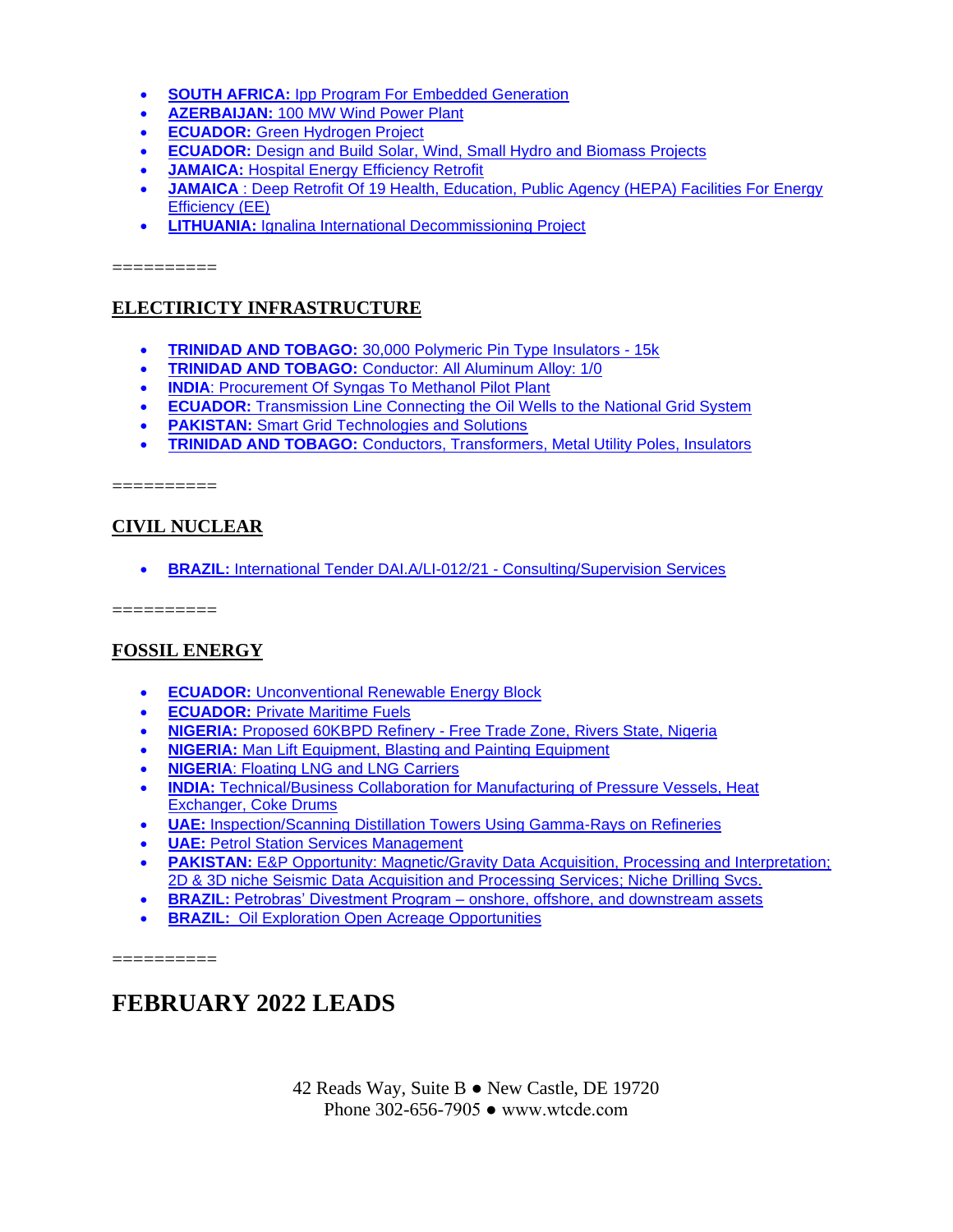## **HEALTHCARE / HEALTH TECH:**

- **BRAZIL:** new suppliers of Covid rapid tests
- **COSTA RICA:** looking for 21 radioactive and not radioactive Radiopharmaceuticals. [See list here.](https://lnks.gd/l/eyJhbGciOiJIUzI1NiJ9.eyJidWxsZXRpbl9saW5rX2lkIjoxMTYsInVyaSI6ImJwMjpjbGljayIsImJ1bGxldGluX2lkIjoiMjAyMjAyMDMuNTI4NDQ3NzEiLCJ1cmwiOiJodHRwczovL2NvbnRlbnQuZ292ZGVsaXZlcnkuY29tL2F0dGFjaG1lbnRzL1VTSVRBVFJBREUvMjAyMi8wMi8wMi9maWxlX2F0dGFjaG1lbnRzLzIwNjUxODAvQ29zdGElMjBSaWNhJTIwVHJhZGUlMjBMZWFkJTIwTGlzdC5wZGYifQ.kyD-T6-hhJdB0qt6w2Zc3g8jH-7aBZtJlj9KR8FgVG0/s/375238915/br/126103708592-l)
- **ITALY:** interested to import medical devices or fitness devices to sell to physical therapy centers, sport teams, and personal trainers.
- **MEXICO:** UNOPS procurement of medicines, medical supplies, and devices.
- **PHILLIPINES:** would like to connect and partner with direct manufacturers of finished dose formulations (from tablets, capsules, syrups/suspension, eye/ear drops, external preparations), drug products, innovative medical devices, food supplement and cosmetic products along with a range of vaccines.
- **SAUDI ARABIA:** looking for U.S. Healthcare provider in field of Clinical Operation  $\&$ Facility Management to partner with them in the form of JV agreement to bid on SABIC's Behavioral Care Specialist Hospital Project which is currently in Expression of Interest (EOI) stage. The U.S. company should be a medium to large size company.
- **SAUDI ARABIA:** seeking to partner with U.S. brands with an interest to sell and showcase skin care products and health and wellness products products at Core Social Wellness Clubs' spas, changing rooms, and bathrooms.

Please contact [Tony.Michalski@trade.gov](mailto:Tony.Michalski@trade.gov) and [Bernadette.Stewart@trade.gov](mailto:Bernadette.Stewart@trade.gov) for more information on trade leads.

#### ==========

# **ENVIRONMENTAL TECHNOLOGIES**

**GEORGIA: Construction of a New Landfill (including buildings and structures)**. The Government of Georgia and the Solid Waste Management Company of Georgia, financed in part by an EBRD loan, have issued a single-stage tender pre-qualification for the **Construction of a New Landfill (including buildings and structures).** The invitation is available [HERE.](https://lnks.gd/l/eyJhbGciOiJIUzI1NiJ9.eyJidWxsZXRpbl9saW5rX2lkIjoxMTksInVyaSI6ImJwMjpjbGljayIsImJ1bGxldGluX2lkIjoiMjAyMjAyMDQuNTI5MDQwMTEiLCJ1cmwiOiJodHRwczovL2VjZXBwLmVicmQuY29tL2RlbHRhL3ZpZXdOb3RpY2UuaHRtbD9kaXNwbGF5Tm90aWNlSWQ9MTk5MzYzODQifQ.48eZCooh_2G-bj3pcU8swki4Ql__Gs_3K80GuFbtGC0/s/375238915/br/126160594243-l) **Contact: [Janelle Weyek](mailto:Janelle.Weyek@trade.gov)**

### **UKRAINE: Rehabilitation and modernization of solid waste infrastructure**

Invitation for tenders for the **rehabilitation and modernization of solid waste infrastructure** in the City of Khmelnytskyi, Ukraine funded via a EUR 25 million public loan from the EBRD. The invitation is [Here](https://lnks.gd/l/eyJhbGciOiJIUzI1NiJ9.eyJidWxsZXRpbl9saW5rX2lkIjoxMjAsInVyaSI6ImJwMjpjbGljayIsImJ1bGxldGluX2lkIjoiMjAyMjAyMDQuNTI5MDQwMTEiLCJ1cmwiOiJodHRwczovL2VjZXBwLmVicmQuY29tL2RlbHRhL3ZpZXdOb3RpY2UuaHRtbD9kaXNwbGF5Tm90aWNlSWQ9MTI3MjQ2ODMifQ.OpXok93swEsdjHQ8dh8c6Dx9XGKNGTzHKVLlIOEkqdI/s/375238915/br/126160594243-l) and the project summary is [Here.](https://lnks.gd/l/eyJhbGciOiJIUzI1NiJ9.eyJidWxsZXRpbl9saW5rX2lkIjoxMjEsInVyaSI6ImJwMjpjbGljayIsImJ1bGxldGluX2lkIjoiMjAyMjAyMDQuNTI5MDQwMTEiLCJ1cmwiOiJodHRwczovL3d3dy5lYnJkLmNvbS93b3JrLXdpdGgtdXMvcHJvamVjdHMvcHNkLzUwNzI5Lmh0bWwifQ.zMUANqeLEBueRoR-JwxS56SJ1P7SK5sDVrso5iQQV-Q/s/375238915/br/126160594243-l) **Contact: [Evan Schlosser](mailto:Evan.schlosser@trade.gov)**

**KOSOVO: Post-industrial plastic materials (LLDPE/LDPE) for recycling/re-use.** Reks LCC seeking approximately **1,000 tons per month of post-industrial plastic materials (LLDPE/LDPE) for recycling/re-use.**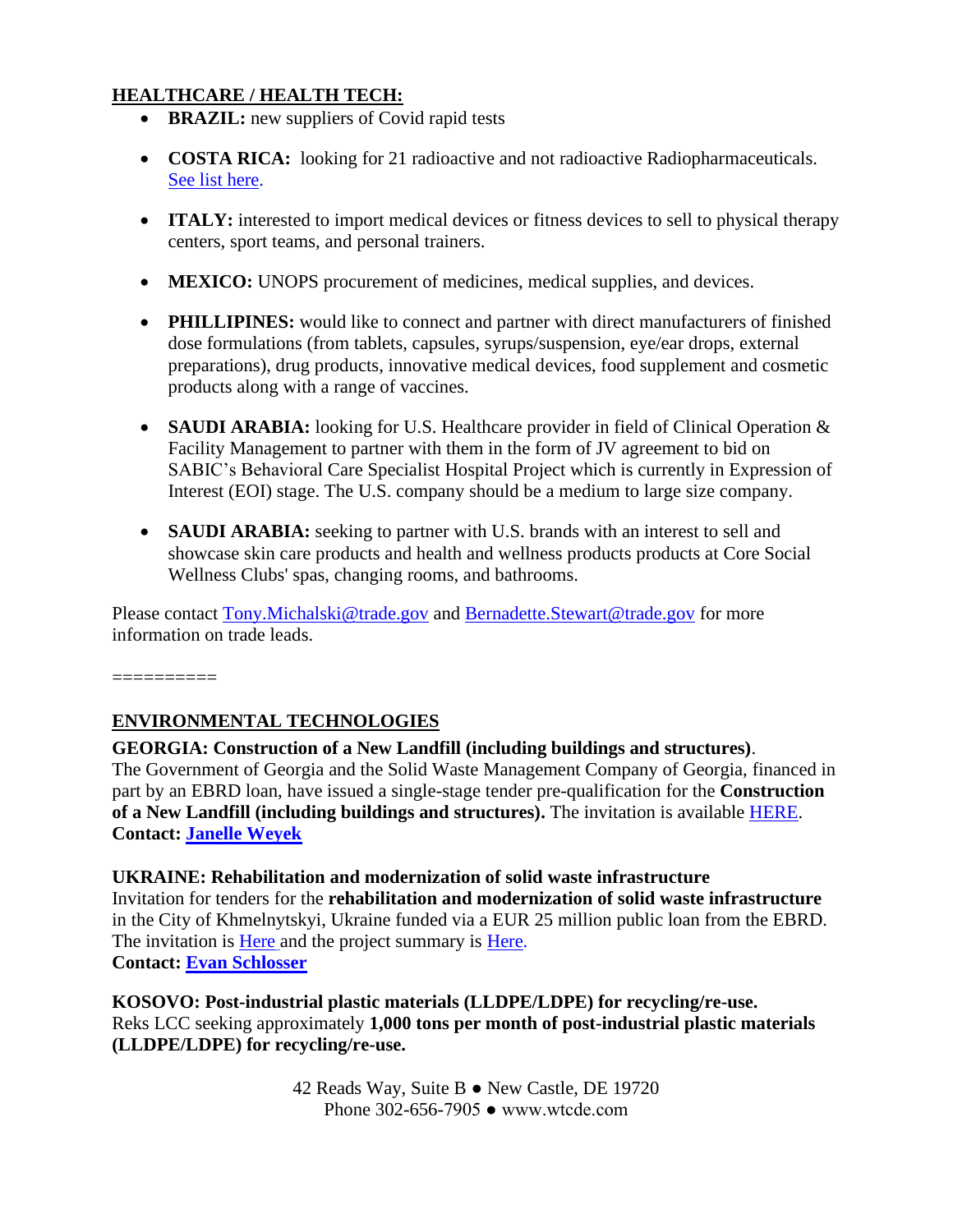#### **Contact: [Agnes Armour](mailto:Agnes.Armour@trade.gov)**

#### **AUSTRALIA: Solutions to generate biomethane**

**LMS Energy** is seeking U.S. technology providers with **solutions to generate biomethane** (Renewable Natural Gas) from landfill biogas. **Contact: [John Kanawati](mailto:John.Kanawati@trade.gov)**

#### **SAUDI ARABIA: Decontaminate uninjectable oilfield waste**

**Al Suwaiket Co.** is seeking U.S. technology to **decontaminate uninjectable oilfield waste** materials.

**Contact: [Sabah Hersey](mailto:sabah.hersey@trade.gov)**

#### **THAILAND: Solar panel and lithium ion battery recycling solutions**

**Electricity Generating Authority of Thailand (EGAT)** is seeking strategic partners and/or technology providers to offer s**olar panel and lithium ion battery recycling solutions** for a contract to be awarded in March 2022.

**Contact: [Suttharud Liangwonnaporn](mailto:Suttharud.Liangwonnaporn@trade.gov)**

**PAKISTAN: Wastewater treatment plants and waste treatment/waste-to-energy solutions The Ravi Urban Development Authority (RUDA)** are developing a multi-phase project requiring development of **wastewater treatment plants and waste treatment/waste-to-energy solutions,** and are seeking U.S. technology providers interested in participating in the project development.

**Contact: [Hassan Raza](mailto:Hassan.Raza@trade.gov)**

### **MOROCCO: Pumping station or water treatment plant equipment**

**The National Office for Electricity and Drinking Water (ONEE)** has issued a tender opportunity for a water supply project, specifically seeking **pumping station or water treatment plant equipment.** Tender documents can be downloaded [HERE](https://lnks.gd/l/eyJhbGciOiJIUzI1NiJ9.eyJidWxsZXRpbl9saW5rX2lkIjoxMjIsInVyaSI6ImJwMjpjbGljayIsImJ1bGxldGluX2lkIjoiMjAyMjAyMDQuNTI5MDQwMTEiLCJ1cmwiOiJodHRwczovL3d3dy5tYXJjaGVzcHVibGljcy5nb3YubWEvIn0.Pq3omL2aRGYo0YaYWaykovFJ-sHJGSA_Cyq0DvCgIwo/s/375238915/br/126160594243-l) and the procurement notice is available [HERE.](https://lnks.gd/l/eyJhbGciOiJIUzI1NiJ9.eyJidWxsZXRpbl9saW5rX2lkIjoxMjMsInVyaSI6ImJwMjpjbGljayIsImJ1bGxldGluX2lkIjoiMjAyMjAyMDQuNTI5MDQwMTEiLCJ1cmwiOiJodHRwczovL3d3dy5lYnJkLmNvbS93b3JrLXdpdGgtdXMvcHJvY3VyZW1lbnQvcC1wbi0yMjAxMzEuaHRtbCJ9.zqIXj1D41UGtxZd-rwvc8zzQEYDmNj9NivkfIAdOhtA/s/375238915/br/126160594243-l) **Contact: [Halima Berrami](mailto:Halima.Berrami@trade.gov)**

#### **MOROCOO: Development of a wastewater treatment plant and a facility to recycle industrial waste**

**The Industrial Zone of Tanger, Morocco** is seeking U.S. expertise and technologies to support its **development of a wastewater treatment plant and a facility to recycle industrial waste**. Fuller details and project plans are available for interested U.S. companies. **Contact: [Halima Berrami](mailto:Halima.Berrami@trade.gov)**

**MOROCOO: Two tanks for storage, regulation and decantation of irrigation water** Invitation for tenders for **two tanks for storage, regulation and decantation of irrigation water** in Morocco via a state loan from the European Bank for Reconstruction and Development. Link to invitation [HERE a](https://lnks.gd/l/eyJhbGciOiJIUzI1NiJ9.eyJidWxsZXRpbl9saW5rX2lkIjoxMjQsInVyaSI6ImJwMjpjbGljayIsImJ1bGxldGluX2lkIjoiMjAyMjAyMDQuNTI5MDQwMTEiLCJ1cmwiOiJodHRwczovL2VjZXBwLmVicmQuY29tL2RlbHRhL3ZpZXdOb3RpY2UuaHRtbD9kaXNwbGF5Tm90aWNlSWQ9MTk5MjE0MTYifQ.0HlSqN8GDPOwLELEc4nDaNQ6htLl2i21ZhJEX2sruo8/s/375238915/br/126160594243-l)nd to project summary [HERE.](https://lnks.gd/l/eyJhbGciOiJIUzI1NiJ9.eyJidWxsZXRpbl9saW5rX2lkIjoxMjUsInVyaSI6ImJwMjpjbGljayIsImJ1bGxldGluX2lkIjoiMjAyMjAyMDQuNTI5MDQwMTEiLCJ1cmwiOiJodHRwczovL3d3dy5lYnJkLmNvbS93b3JrLXdpdGgtdXMvcHJvamVjdHMvcHNkLzUxMjIzLmh0bWwifQ.l1rBQsa54slL3S-xI32m1meHvNrjb_pKDtNgDYiVG_w/s/375238915/br/126160594243-l) **Contact: [Evan Schlosser](mailto:Evan.schlosser@trade.gov)**

==========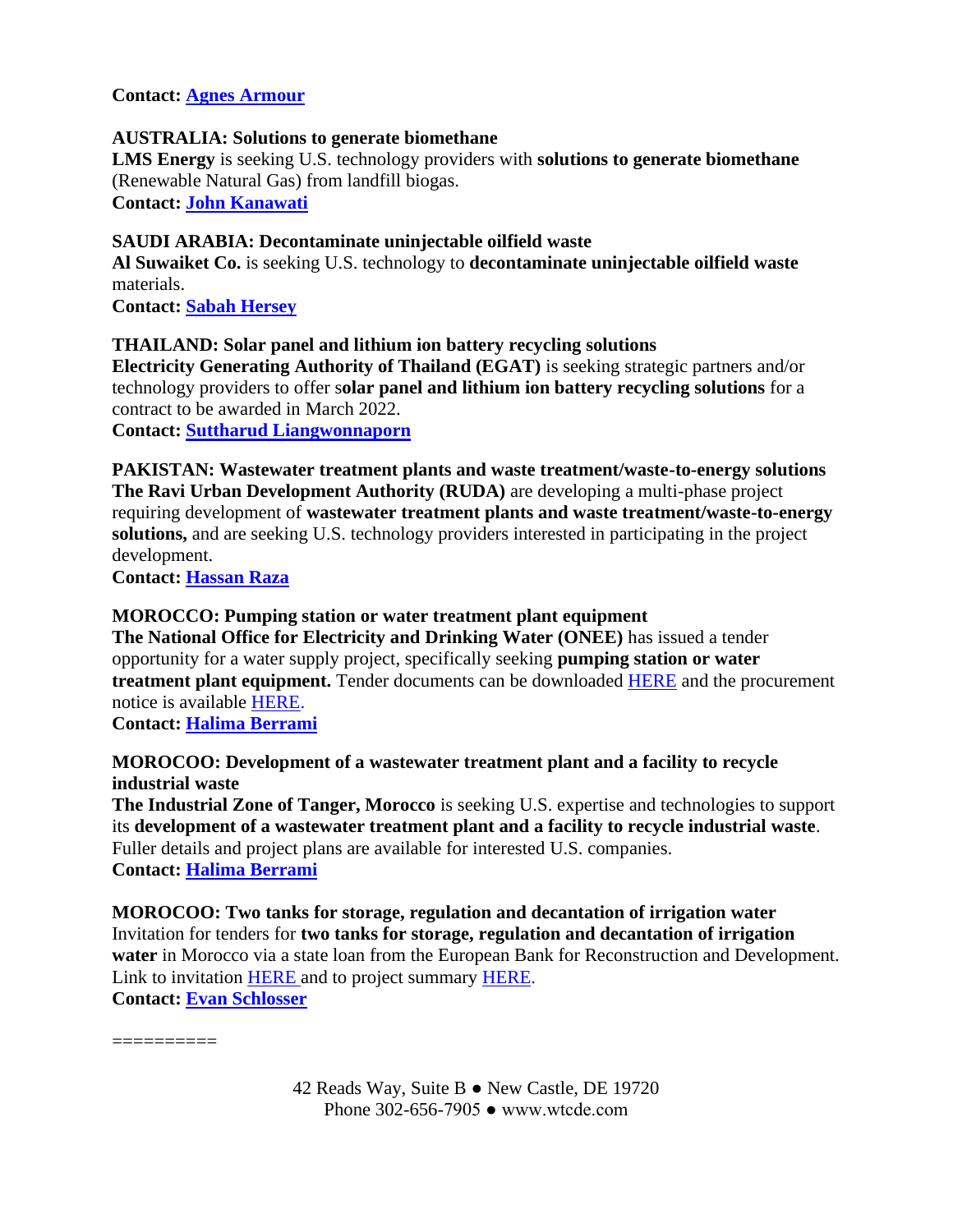# **CLIMATE & CLEAN TECH**

**ECUADOR:** The Ministry of Energy and Non-renewable Natural Resources announced procurement requests to **design and build solar, wind, small hydro and biomass projects.** The timeline remains undetermined. **Contact: [Sofia Zarate](mailto:ZarateSC@state.gov)**

**INDIA:** Selection of project developer for **setting up of 8 MW grid-connected waste to energy project** in Kanpur. **Contact: [Anisha Shashidharan](mailto:Anisha.Shashidharan@trade.gov)**

**INDIA: Opportunities for U.S. biodegradable and compostable resin manufacturers.** The Government of India's recent policy restricting the use of single use plastics to curb pollution, offers immense opportunities for the U.S. resin suppliers. Industry experts estimate the sector will experience a compounded annual growth rate of 23%, touching \$750 million by 2025. **Contact: [Raman Ahuja;](mailto:Raman.Ahuja@trade.gov) [Sanjay Arya;](mailto:Sanjay.Arya@trade.gov) [Geoffrey Parish](mailto:Geoffrey.Parish@trade.gov)**

**KAZAKHSTAN:** Seeking U.S. solutions providers for **industrial wastewater treatment**, specifically solutions that can address high concentrations of nitrogen, oil, and fat pollution and can promote water reuse. The solutions they are seeking would also have applicability for the petrochemical, food processing, and gas processing industries. **Contact: [Alem Abubakirova](mailto:Alem.Abubakirova@trade.gov)**

**KOSOVO:** REKS LLC **seeking LLDPE and LDPE, post industrial plastic. Approximately 1000 tons per month.** Company combines full cycle of plastic recycling from plastic waste collection to separation, washing and recycling into LDPE re-granulate, sale of re-granulate, and supporting clients in offering closed loop possibilities. **Contact: [Agnes Armour](mailto:agnes.armour@trade.gov)**

**MALAYSIA:** A Malaysian firm is seeking a **U.S. environmental consultancy firm** to guide state government/industries to formulate Total Maximum Daily Load (TMDL) plans (water quality), including allocations of waste load. **Contact: [Siau Wei Pung](mailto:SiauWei.Pung@trade.gov)**

**SAUDI ARABIA:** Saudi Investment Recycling Company seeking joint venture U.S. partners with **expertise in waste management and recycling solutions.** Relevant for major players in the recycling & waste management sectors with sufficient financial capabilities and proven credentials in establishing, operating and running waste cluster operations. **Contact: [Sabah](mailto:Sabah.Hersey@trade.gov)  [Hersey](mailto:Sabah.Hersey@trade.gov)**

**SURINAME:** Ministry of Public Works intends is seeking expressions of interest to participate in a **PPP model to set up a modern waste management facility. Contact: [Javier Suarez](mailto:Javier.Suarez@trade.gov)**

**TRINIDAD AND TOBAGO:** The Trinidad and Tobago Electric Commission is seeking 1) Two light detection and ranging (LIDAR) **wind measuring equipment** for wind renewable energy studies; 2) 10,000 Clamps: Dead End: Clevis Type MFL70KN: 1/0 - 199 AWG Conductor. The commission is the sole retailer of electricity in Trinidad and Tobago and is responsible for the country's electrical transmission and distribution network. **Contact: [Marissa Nicholas](mailto:Nicholasmr@state.gov)**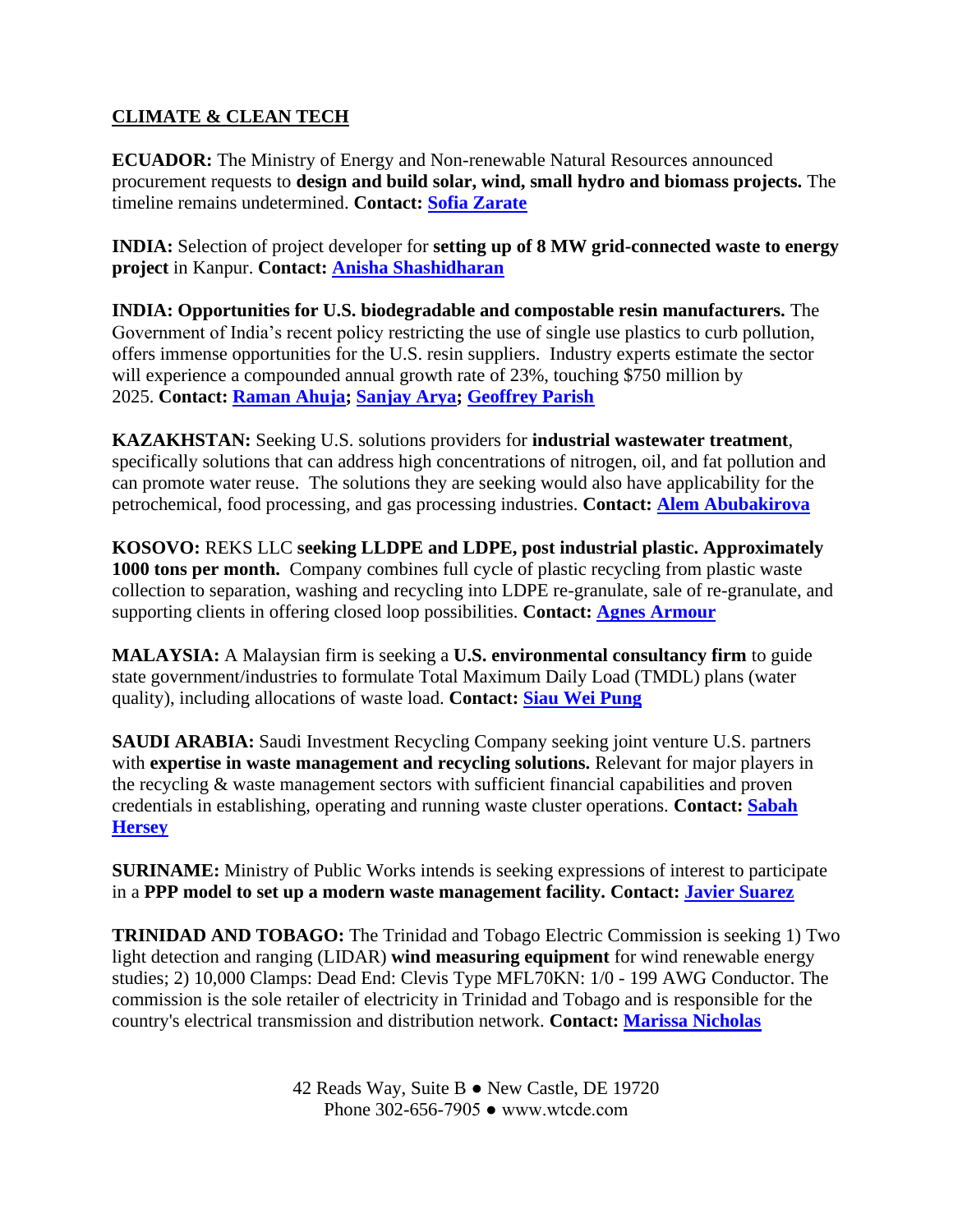#### **Chemicals**

- **COLOMBIA:** [Supply of Ethylene Glycols](https://lnks.gd/l/eyJhbGciOiJIUzI1NiJ9.eyJidWxsZXRpbl9saW5rX2lkIjoxMjgsInVyaSI6ImJwMjpjbGljayIsImJ1bGxldGluX2lkIjoiMjAyMjAyMDcuNTMwMTQwOTEiLCJ1cmwiOiJodHRwczovL2NvbnRlbnQuZ292ZGVsaXZlcnkuY29tL2F0dGFjaG1lbnRzL1VTSVRBVFJBREUvMjAyMS8wOS8yNC9maWxlX2F0dGFjaG1lbnRzLzE5NDg1MTAvMTAlMjBUcmFkZSUyMExlYWQlMjBDb2xvbWJpYSUyMFN1cHBseSUyMG9mJTIwRXRoeWxlbmUlMjBHbHljb2xzLnBkZiJ9.gudtsWA2kOMaFZyGJLtEjPyzsVoreM_GF9g3E0vHQpc/s/375238915/br/126239297989-l)
- **MEXICO:** [Mexican Company Seeking Distributor of Chemical](https://lnks.gd/l/eyJhbGciOiJIUzI1NiJ9.eyJidWxsZXRpbl9saW5rX2lkIjoxMjksInVyaSI6ImJwMjpjbGljayIsImJ1bGxldGluX2lkIjoiMjAyMjAyMDcuNTMwMTQwOTEiLCJ1cmwiOiJodHRwczovL2NvbnRlbnQuZ292ZGVsaXZlcnkuY29tL2F0dGFjaG1lbnRzL1VTSVRBVFJBREUvMjAyMS8xMS8yNC9maWxlX2F0dGFjaG1lbnRzLzIwMDUzODgvTWV4aWNhbiUyMENvbXBhbnklMjBTZWVraW5nJTIwRGlzdHJpYnV0b3IlMjBvZiUyMENoZW1pY2FsJTIwU3BlY2lhbHRpZXMucGRmIn0.9eejradPwBe9KeOdgJeFNSNN_YPY275oXhUWjmPsyes/s/375238915/br/126239297989-l) Specialties

#### ==========

#### **Plastics**

• **ITALY:** [Metal-detectable silicone rubber sheets](https://lnks.gd/l/eyJhbGciOiJIUzI1NiJ9.eyJidWxsZXRpbl9saW5rX2lkIjoxMzAsInVyaSI6ImJwMjpjbGljayIsImJ1bGxldGluX2lkIjoiMjAyMjAyMDcuNTMwMTQwOTEiLCJ1cmwiOiJodHRwczovL2NvbnRlbnQuZ292ZGVsaXZlcnkuY29tL2F0dGFjaG1lbnRzL1VTSVRBVFJBREUvMjAyMS8wOC8zMS9maWxlX2F0dGFjaG1lbnRzLzE5MjA0NDgvU2VwdCUyMFRyYWRlJTIwTGVhZCUyMEl0YWxpYW4lMjBEaXN0cmlidXRlciUyMFNlZWtpbmclMjBtZXRhbCUyMGRldGVjdGFibGUlMjBzaWxpY29uZSUyMHJ1YmJlciUyMHNoZWV0cy5wZGYifQ.IXZCgw3rf8wsAVIOxKnlqXe_gLu0j-gp1x4vFlekcHU/s/375238915/br/126239297989-l)

==========

#### **Other**

- **DJIBOUTI:** [Electrical Construction](https://lnks.gd/l/eyJhbGciOiJIUzI1NiJ9.eyJidWxsZXRpbl9saW5rX2lkIjoxMzEsInVyaSI6ImJwMjpjbGljayIsImJ1bGxldGluX2lkIjoiMjAyMjAyMDcuNTMwMTQwOTEiLCJ1cmwiOiJodHRwczovL2NvbnRlbnQuZ292ZGVsaXZlcnkuY29tL2F0dGFjaG1lbnRzL1VTSVRBVFJBREUvMjAyMi8wMi8wNy9maWxlX2F0dGFjaG1lbnRzLzIwNjk0OTMvVHJhZGUlMjBMZWFkJTIwQ29uc3RydWN0aW9uJTIwTWF0ZXJpYWxzJTIwZm9yJTIwRGppYm91dGklMjBEaXN0cmlidXRlci5wZGYifQ.MLxeKcAInus2Z83dSK-1xOUVV4z3M7MBtmoZq8J8TCY/s/375238915/br/126239297989-l)
- **TURKEY:** [Coated and Uncoated paper](https://lnks.gd/l/eyJhbGciOiJIUzI1NiJ9.eyJidWxsZXRpbl9saW5rX2lkIjoxMzIsInVyaSI6ImJwMjpjbGljayIsImJ1bGxldGluX2lkIjoiMjAyMjAyMDcuNTMwMTQwOTEiLCJ1cmwiOiJodHRwczovL2NvbnRlbnQuZ292ZGVsaXZlcnkuY29tL2F0dGFjaG1lbnRzL1VTSVRBVFJBREUvMjAyMS8xMC8yOC9maWxlX2F0dGFjaG1lbnRzLzE5NzkzNTEvMTAlMjBPY3RUcmFkZSUyMExlYWQlMjBDb2F0ZWQlMjBhbmQlMjBVbmNvYXRlZCUyMFBhcGVyJTIwZm9yJTIwVHVya2V5LnBkZiJ9.cV30vdGK5-XaHCQlR2CQ5x0rbJEK3GPFKvlkz19gHs8/s/375238915/br/126239297989-l)

==========

# **JANUARY 2022 LEADS**

#### **INDIA: Railway Car Needs**

Indian railways planning to replace ICF coaches with LHB as the base design. One of WTC Pune partner is looking for collaboration for manufacturing LBH coach interiors and seating. SCOPE:

- Stainless steel car body with LHB as the base design replacing the ICF coaches
- The train set will be tested at speeds of 180 kmph
- Train 18 will have continuous windows
- Fully air-conditioned train set will have comfortable seats and the interiors will boast of diffused lighting
- Onboard WiFi and infotainment
- GPS-based passenger information system
- These trains will be equipped with automatic doors and the facility of a sliding footstep that will open once the train arrives at the platform
- Train 18 will have automatic interconnecting doors and the connecting areas will be spacious for easy movement
- A halogen-free rubber-on-rubber flooring, concealed roller blinds for improved aesthetics and better view from the window and continuous energy-efficient LED lighting
- Zero discharge bio-vacuum toilets with touch-free bathroom fittings
- Spacious luggage racks

Contemporary seating shall require all new technology driven production of European standard seats with BOM encompassing Foam, Upholstery, metallic snack table, metallic back seat with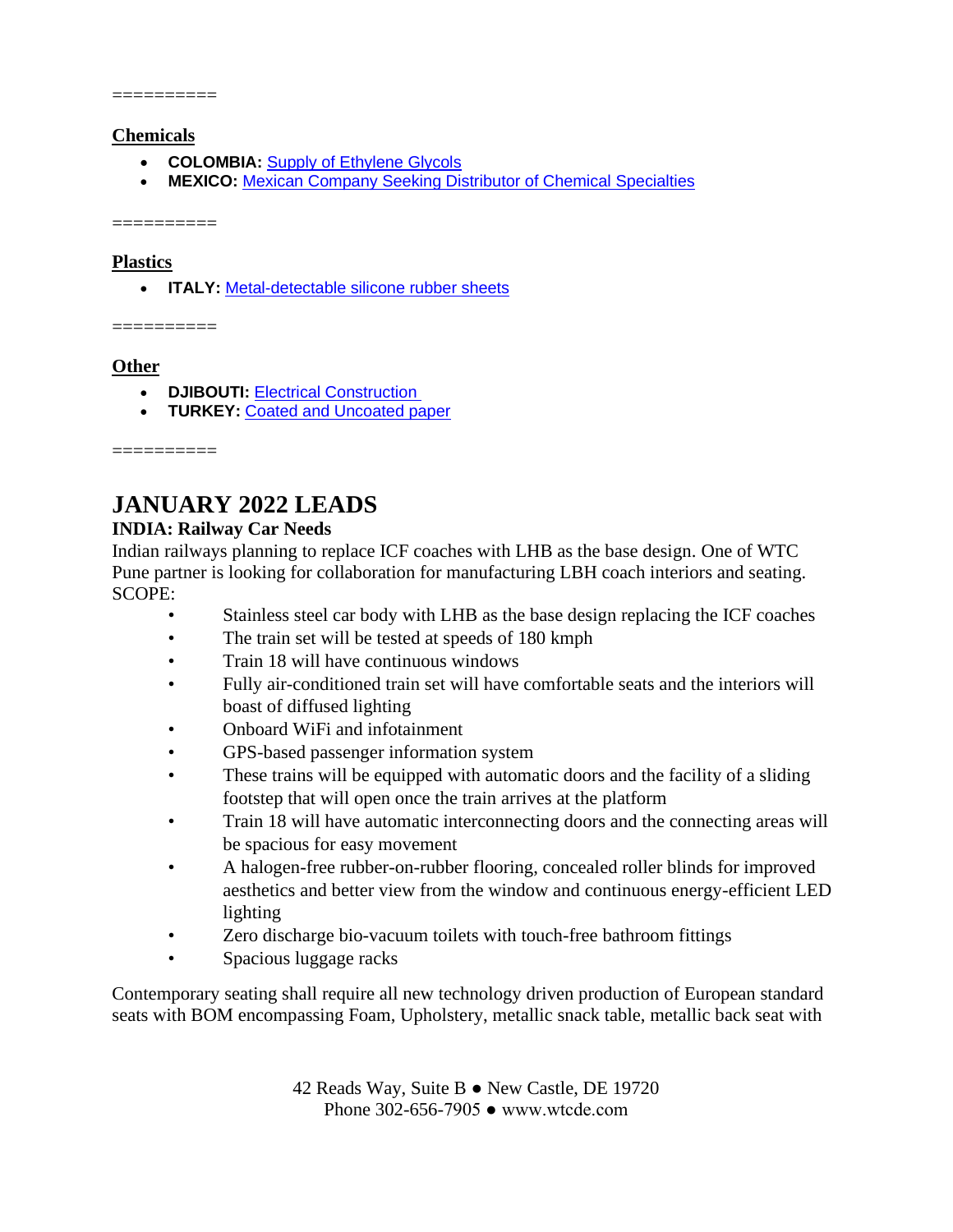feature of rotation of 180d, world class aesthetic & comfort, with bunch of wow factors as this would be the first touch point to offer the experience and overall approach to T18. Interested partners for this whole project should contact Suseela Krishnan at [suseela@wtc](mailto:suseela@wtc-pune.org)[pune.org](mailto:suseela@wtc-pune.org) or +91 98508 68555 for more information.

- EN standard meeting Foam and Upholstery
- Aluminum die cast or any other metal snack trays and back rest meeting EN standard
- Features like Rotation mechanism, USB charging facility, Arm rest with metallic top meeting EN requirements
- Most of above material grade is HL2
- Contemporary, state of art aesthetically appealing contours and upholstery
- Base with Aluminum frame

==========

#### **CONSTRUCTION:**

#### **BRAZIL: Silicon steel, in coils, sheets, scrap**

Trade opportunity for U.S. suppliers of **silicon steel, in coils, sheets, scrap or new** for Sao Paulo-based firm active in the silicon steel (grain-oriented) sector (cutting, distribution): They supply silicon steel sheets and blades to transformers producers in Brazil. Please contact [Patrick.Levy@trade.gov](mailto:Patrick.Levy@trade.gov) for more details.

#### **DJIBOUTI: Electrical Equipment, Construction Equipment**

The largest construction firm in Djibouti, **Al Gamil**, is interested in purchasing and reselling US brand products in **Electrical Equipment, Construction Equipment** (e.g., power tools or hand tools), **Locksmithing Equipment, and Safety Equipment** (boots, clothing, gloves, etc.). The U.S. Embassy in Djibouti would like to facilitate connections between Al-Gamil and interested US companies. Please contact [djibouticommerce@state.gov](mailto:djibouticommerce@state.gov) for more details.

#### **MEXICO: Copper sheet rolls**

A leading construction firms in Mexico is interested in identifying potential U.S. suppliers of **copper sheet rolls**, to be used in a water dam project that the company is building in the state of Sinaloa. Please contact [Diana.Leon@trade.gov](mailto:Diana.Leon@trade.gov) for more details.

### **SAUDI ARABIA: Museum fit-out design and manufacturing**

[Samaya Investment](https://lnks.gd/l/eyJhbGciOiJIUzI1NiJ9.eyJidWxsZXRpbl9saW5rX2lkIjoxMTUsInVyaSI6ImJwMjpjbGljayIsImJ1bGxldGluX2lkIjoiMjAyMjAxMjcuNTI0NDY0MzEiLCJ1cmwiOiJodHRwOi8vd3d3LnNhbWF5YWludmVzdC5jb20ifQ.ZegL2zZ-A5n25jXt-4NyUJ81sA_wwZi1ZevolRWYSXI/s/375238915/br/125722083532-l) which is involved in one of Saudi's megaprojects is seeking American companies specialized in the following fields: **conceives and designs narrative architecture and spaces** for brands, exhibitions, trade fairs, and museums and **museum fit-out design and manufacturing.** Please contact [Anwar.Shaqhan@trade.gov](mailto:Anwar.Shaqhan@trade.gov) for an introduction, or more details.

[Al-Nafie Steels Company,](https://lnks.gd/l/eyJhbGciOiJIUzI1NiJ9.eyJidWxsZXRpbl9saW5rX2lkIjoxMTYsInVyaSI6ImJwMjpjbGljayIsImJ1bGxldGluX2lkIjoiMjAyMjAxMjcuNTI0NDY0MzEiLCJ1cmwiOiJodHRwOi8vd3d3LmFsbmFmaWUtc3RlZWwuY29tLyJ9.Hr3OV6hc5IWEHBzvWUc1TxXWactj1qMYFPhWv5y-mkk/s/375238915/br/125722083532-l) a subsidiary of one of the Saudi conglomerate companies, who provides services in metal forming and steel mechanical works and manufactures steel rebar, commercial steel and special steel for the Gulf market is interested to meeting U.S.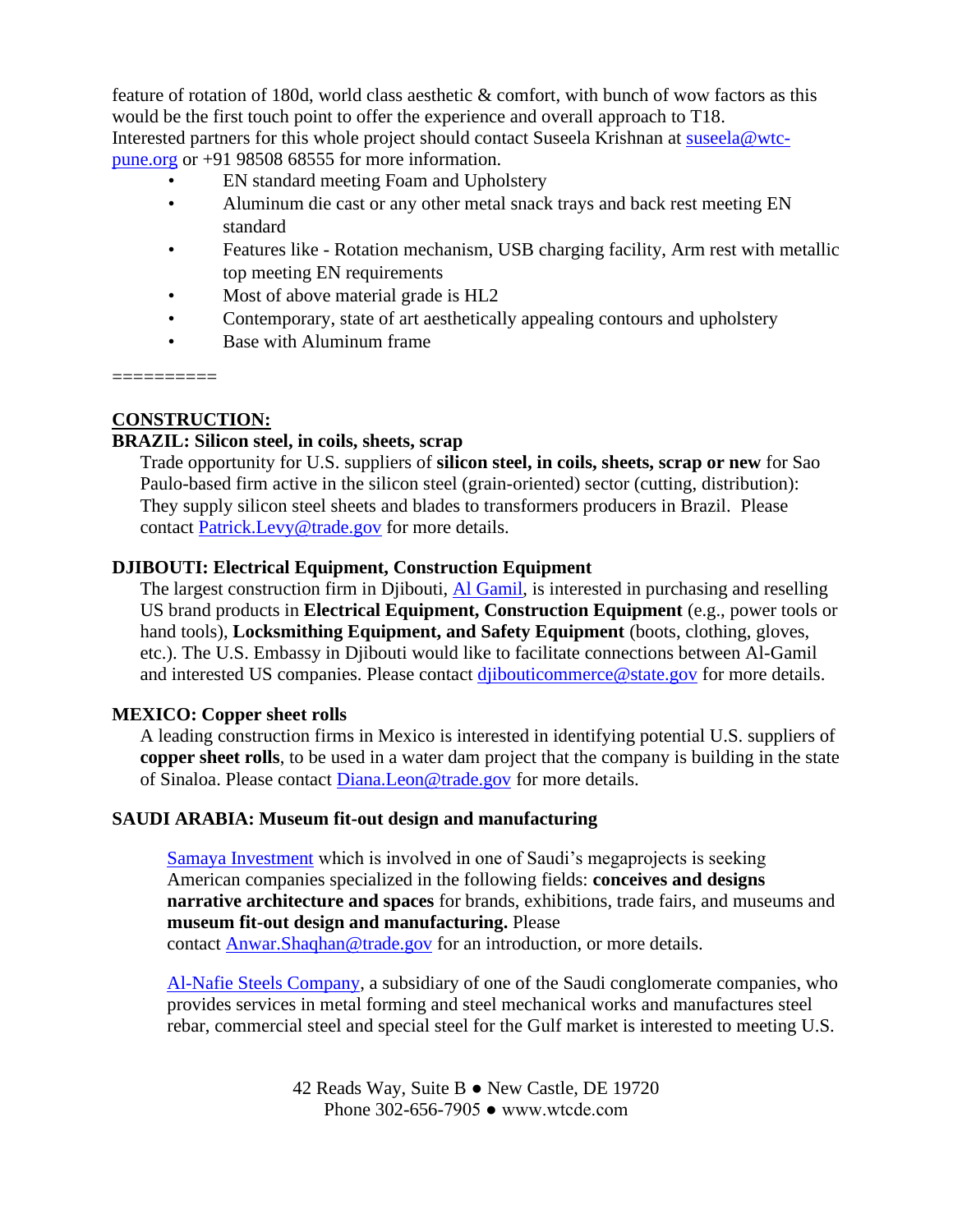steel manufacturers that are targeting the steel production/products within the Saudi market. Please contact Anwar. Shaqhan@trade.gov for an introduction, or more details.

[Um Al-Qura Development Company,](https://lnks.gd/l/eyJhbGciOiJIUzI1NiJ9.eyJidWxsZXRpbl9saW5rX2lkIjoxMTcsInVyaSI6ImJwMjpjbGljayIsImJ1bGxldGluX2lkIjoiMjAyMjAxMjcuNTI0NDY0MzEiLCJ1cmwiOiJodHRwOi8vd3d3Lm1hc2FybWFra2FoLmNvbS9lbmdsaXNoL2luZGV4LnBocCJ9.RmqZPICwgU3IXqw56VijzHtO-BIcT0umoJIbC42lrD8/s/375238915/br/125722083532-l) the developer of Saudi's mega "Masar project" is seeking American companies with Smart City technologies. Masar is located in the Holy City of Mecca which will feature 100,000 residential units; 28,000 hotel rooms; commercial and recreational areas; and a mosque. The project comprises over 1.2 million square meters of new development articulated by a central pedestrian boulevard leading to Al Haram Mosque. Masar is 3,650 meters long and 320 meters wide. Please contact [Anwar.Shaqhan@trade.gov](mailto:Anwar.Shaqhan@trade.gov) for an introduction, or more details.

[Al Osais International Holding Company,](https://lnks.gd/l/eyJhbGciOiJIUzI1NiJ9.eyJidWxsZXRpbl9saW5rX2lkIjoxMTgsInVyaSI6ImJwMjpjbGljayIsImJ1bGxldGluX2lkIjoiMjAyMjAxMjcuNTI0NDY0MzEiLCJ1cmwiOiJodHRwczovL3d3dy5hbG9zYWlzLmNvbS8ifQ.Hx8IpJvzdyMKjMMFBUvqfI0Bec_nDw0mDOy4LWi_F4E/s/375238915/br/125722083532-l) one of Saudi large construction companies, is targeting around US\$2 Billion projects for the coming 5 years in Saudi oil related projects as well as the gigaprojects (Neom, Red Sea, and Diriah Gate). Currently, the company is in urgent need of U.S. construction companies specialized in piling works for an upcoming project. Please contact [Anwar.Shaqhan@trade.gov](mailto:Anwar.Shaqhan@trade.gov) for an introduction, or more details.

## **CYPRUS: Construction of a Cyprus museum**

Tender opportunity for US firms to bid for a \$115 million contract for the construction of a Cyprus museum. Find more information, [click](https://lnks.gd/l/eyJhbGciOiJIUzI1NiJ9.eyJidWxsZXRpbl9saW5rX2lkIjoxMTksInVyaSI6ImJwMjpjbGljayIsImJ1bGxldGluX2lkIjoiMjAyMjAxMjcuNTI0NDY0MzEiLCJ1cmwiOiJodHRwczovL2djYzAyLnNhZmVsaW5rcy5wcm90ZWN0aW9uLm91dGxvb2suY29tLz91cmw9aHR0cHMlM0ElMkYlMkZ3d3cuZXByb2N1cmVtZW50Lmdvdi5jeSUyRmVwcHMlMkZjZnQlMkZ2aWV3Q29udHJhY3ROb3RpY2VzLmRvJTNGcmVzb3VyY2VJZCUzRDUxMTUzNDQmZGF0YT0wNCU3QzAxJTdDVGVyZXNhLkdpbGUlNDB0cmFkZS5nb3YlN0M4YWUyYjljMGEwNjk0Njc3NGNhMDA4ZDlkNGQ1NzI0YyU3Q2ExZDE4M2YyNmM3YjRkOWFiOTk0NWYyZjMxYjNmNzgwJTdDMSU3QzAlN0M2Mzc3NzQ4MzU0NzQ5MzE2ODAlN0NVbmtub3duJTdDVFdGcGJHWnNiM2Q4ZXlKV0lqb2lNQzR3TGpBd01EQWlMQ0pRSWpvaVYybHVNeklpTENKQlRpSTZJazFoYVd3aUxDSlhWQ0k2TW4wJTNEJTdDMzAwMCZzZGF0YT1XSjFSaVZSQSUyRm9EYms4a0xuV2Z1eVc3NEFUemJ5T09VMzdCM0NYY3ZCZ1ElM0QmcmVzZXJ2ZWQ9MCJ9.ZFyDgUoasXop-JnccYzeDplVO4JcQtppMKT4sn_0xwk/s/375238915/br/125722083532-l) her[e.](https://lnks.gd/l/eyJhbGciOiJIUzI1NiJ9.eyJidWxsZXRpbl9saW5rX2lkIjoxMjAsInVyaSI6ImJwMjpjbGljayIsImJ1bGxldGluX2lkIjoiMjAyMjAxMjcuNTI0NDY0MzEiLCJ1cmwiOiJodHRwczovL2djYzAyLnNhZmVsaW5rcy5wcm90ZWN0aW9uLm91dGxvb2suY29tLz91cmw9aHR0cHMlM0ElMkYlMkZ3d3cuZXByb2N1cmVtZW50Lmdvdi5jeSUyRmVwcHMlMkZjZnQlMkZ2aWV3Q29udHJhY3ROb3RpY2VzLmRvJTNGcmVzb3VyY2VJZCUzRDUxMTUzNDQmZGF0YT0wNCU3QzAxJTdDVGVyZXNhLkdpbGUlNDB0cmFkZS5nb3YlN0M4YWUyYjljMGEwNjk0Njc3NGNhMDA4ZDlkNGQ1NzI0YyU3Q2ExZDE4M2YyNmM3YjRkOWFiOTk0NWYyZjMxYjNmNzgwJTdDMSU3QzAlN0M2Mzc3NzQ4MzU0NzQ5MzE2ODAlN0NVbmtub3duJTdDVFdGcGJHWnNiM2Q4ZXlKV0lqb2lNQzR3TGpBd01EQWlMQ0pRSWpvaVYybHVNeklpTENKQlRpSTZJazFoYVd3aUxDSlhWQ0k2TW4wJTNEJTdDMzAwMCZzZGF0YT1XSjFSaVZSQSUyRm9EYms4a0xuV2Z1eVc3NEFUemJ5T09VMzdCM0NYY3ZCZ1ElM0QmcmVzZXJ2ZWQ9MCJ9.DMqP9b_hl6fJvP37Ml8CBwURlyna4x6oMj31tLRlMKI/s/375238915/br/125722083532-l)

## **European Bank for Reconstruction and Development Loan Projects:**

- Tenders for **two tanks for storage, regulation and decantation of irrigation water** in Morocco via a state loan [Invitation for tenders notice](https://lnks.gd/l/eyJhbGciOiJIUzI1NiJ9.eyJidWxsZXRpbl9saW5rX2lkIjoxMjEsInVyaSI6ImJwMjpjbGljayIsImJ1bGxldGluX2lkIjoiMjAyMjAxMjcuNTI0NDY0MzEiLCJ1cmwiOiJodHRwczovL2VjZXBwLmVicmQuY29tL2RlbHRhL3ZpZXdOb3RpY2UuaHRtbD9kaXNwbGF5Tm90aWNlSWQ9MTk5MjE0MTYifQ.OHgR_b2Uzv3VgPOmbVLlLE2dMnDf_jdA5ouRPuUSuw8/s/375238915/br/125722083532-l) and [project summary document](https://lnks.gd/l/eyJhbGciOiJIUzI1NiJ9.eyJidWxsZXRpbl9saW5rX2lkIjoxMjIsInVyaSI6ImJwMjpjbGljayIsImJ1bGxldGluX2lkIjoiMjAyMjAxMjcuNTI0NDY0MzEiLCJ1cmwiOiJodHRwczovL3d3dy5lYnJkLmNvbS93b3JrLXdpdGgtdXMvcHJvamVjdHMvcHNkLzUxMjIzLmh0bWwifQ.6ZiZ70LhMMuOib7oBaXsHzpdqm_rJ24OzUb98hV7JeQ/s/375238915/br/125722083532-l)
- Tenders for **components of electricity transmission infrastructure** in North Macedonia funded via a public loan. [Invitation for tenders notice](https://lnks.gd/l/eyJhbGciOiJIUzI1NiJ9.eyJidWxsZXRpbl9saW5rX2lkIjoxMjMsInVyaSI6ImJwMjpjbGljayIsImJ1bGxldGluX2lkIjoiMjAyMjAxMjcuNTI0NDY0MzEiLCJ1cmwiOiJodHRwczovL2VjZXBwLmVicmQuY29tL2RlbHRhL3ZpZXdOb3RpY2UuaHRtbD9kaXNwbGF5Tm90aWNlSWQ9MTA2MTk0MTUifQ.DJQbd9fIj268Tty9cQJ9kiSm6XpSWkwu4qkSic5bAeg/s/375238915/br/125722083532-l) and [project summary document](https://lnks.gd/l/eyJhbGciOiJIUzI1NiJ9.eyJidWxsZXRpbl9saW5rX2lkIjoxMjQsInVyaSI6ImJwMjpjbGljayIsImJ1bGxldGluX2lkIjoiMjAyMjAxMjcuNTI0NDY0MzEiLCJ1cmwiOiJodHRwczovL3d3dy5lYnJkLmNvbS93b3JrLXdpdGgtdXMvcHJvamVjdHMvcHNkL21lcHNvLXJlaGFiaWxpdGF0aW9uLWFuZC1jb250cm9sLXByb2plY3QuaHRtbCJ9.FxalN-4p8lUfTGxf9W2UzWwW_fvkV5K6EDrClWVZDPA/s/375238915/br/125722083532-l)
- Tenders for the **rehabilitation and modernization of solid waste infrastructure** in the City of Khmelnytskyi, Ukraine funded via a EUR 25 million public loan. [Invitation for](https://lnks.gd/l/eyJhbGciOiJIUzI1NiJ9.eyJidWxsZXRpbl9saW5rX2lkIjoxMjUsInVyaSI6ImJwMjpjbGljayIsImJ1bGxldGluX2lkIjoiMjAyMjAxMjcuNTI0NDY0MzEiLCJ1cmwiOiJodHRwczovL2VjZXBwLmVicmQuY29tL2RlbHRhL3ZpZXdOb3RpY2UuaHRtbD9kaXNwbGF5Tm90aWNlSWQ9MTI3MjQ2ODMifQ.rWNNX3WZdHcpXrm9HkdhsjWufGbYK_iDLg5RDT0Ar44/s/375238915/br/125722083532-l)  [tenders notice](https://lnks.gd/l/eyJhbGciOiJIUzI1NiJ9.eyJidWxsZXRpbl9saW5rX2lkIjoxMjUsInVyaSI6ImJwMjpjbGljayIsImJ1bGxldGluX2lkIjoiMjAyMjAxMjcuNTI0NDY0MzEiLCJ1cmwiOiJodHRwczovL2VjZXBwLmVicmQuY29tL2RlbHRhL3ZpZXdOb3RpY2UuaHRtbD9kaXNwbGF5Tm90aWNlSWQ9MTI3MjQ2ODMifQ.rWNNX3WZdHcpXrm9HkdhsjWufGbYK_iDLg5RDT0Ar44/s/375238915/br/125722083532-l) and [project summary document](https://lnks.gd/l/eyJhbGciOiJIUzI1NiJ9.eyJidWxsZXRpbl9saW5rX2lkIjoxMjYsInVyaSI6ImJwMjpjbGljayIsImJ1bGxldGluX2lkIjoiMjAyMjAxMjcuNTI0NDY0MzEiLCJ1cmwiOiJodHRwczovL3d3dy5lYnJkLmNvbS93b3JrLXdpdGgtdXMvcHJvamVjdHMvcHNkLzUwNzI5Lmh0bWwifQ.Dxxt7IvhrChXzDupIuDoLp5cqF9t5XLyA8dN4xNqdp0/s/375238915/br/125722083532-l)
- 4 invitations for tenders for **drain outlet infrastructure rehabilitation** in Egypt via a EUR 69 million state loan. [Project summary document](https://lnks.gd/l/eyJhbGciOiJIUzI1NiJ9.eyJidWxsZXRpbl9saW5rX2lkIjoxMjcsInVyaSI6ImJwMjpjbGljayIsImJ1bGxldGluX2lkIjoiMjAyMjAxMjcuNTI0NDY0MzEiLCJ1cmwiOiJodHRwczovL3d3dy5lYnJkLmNvbS93b3JrLXdpdGgtdXMvcHJvamVjdHMvcHNkL2tpdGNoZW5lci1kcmFpbi1kZXBvbGx1dGlvbi1kcmFpbi1yZWhhYmlsaXRhdGlvbi5odG1sIn0.qc7MfT1VDl1a9FLxV4cYsqDb2pKJWwRtmF8SnxU41i0/s/375238915/br/125722083532-l) and invitations for tenders. See tenders  $(1)$   $(2)$   $(3)$   $(4)$ . ==========

### **CHEMICALS:**

**COLOMBIA:** [Supply of Ethylene Glycols](https://lnks.gd/l/eyJhbGciOiJIUzI1NiJ9.eyJidWxsZXRpbl9saW5rX2lkIjoxMjMsInVyaSI6ImJwMjpjbGljayIsImJ1bGxldGluX2lkIjoiMjAyMjAxMTMuNTE3NTA2NzEiLCJ1cmwiOiJodHRwczovL2NvbnRlbnQuZ292ZGVsaXZlcnkuY29tL2F0dGFjaG1lbnRzL1VTSVRBVFJBREUvMjAyMS8wOS8yNC9maWxlX2F0dGFjaG1lbnRzLzE5NDg1MTAvMTAlMjBUcmFkZSUyMExlYWQlMjBDb2xvbWJpYSUyMFN1cHBseSUyMG9mJTIwRXRoeWxlbmUlMjBHbHljb2xzLnBkZiJ9.fowz5g47JThIsrdNnK1z2hZkV5hQwU8OmH4ylU6lwtw/s/375238915/br/124845304769-l) **MEXICO:** [Mexican Company Seeking Distributor of Chemical](https://lnks.gd/l/eyJhbGciOiJIUzI1NiJ9.eyJidWxsZXRpbl9saW5rX2lkIjoxMjQsInVyaSI6ImJwMjpjbGljayIsImJ1bGxldGluX2lkIjoiMjAyMjAxMTMuNTE3NTA2NzEiLCJ1cmwiOiJodHRwczovL2NvbnRlbnQuZ292ZGVsaXZlcnkuY29tL2F0dGFjaG1lbnRzL1VTSVRBVFJBREUvMjAyMS8xMS8yNC9maWxlX2F0dGFjaG1lbnRzLzIwMDUzODgvTWV4aWNhbiUyMENvbXBhbnklMjBTZWVraW5nJTIwRGlzdHJpYnV0b3IlMjBvZiUyMENoZW1pY2FsJTIwU3BlY2lhbHRpZXMucGRmIn0.19E1O6Yf-QNMr_smS0wsq664NPUaMuwzPOqrxXCfncc/s/375238915/br/124845304769-l) Specialties ==========

### **RENEWABLE ENERGY:**

**[AZERBAIJAN:](https://lnks.gd/l/eyJhbGciOiJIUzI1NiJ9.eyJidWxsZXRpbl9saW5rX2lkIjoxNjMsInVyaSI6ImJwMjpjbGljayIsImJ1bGxldGluX2lkIjoiMjAyMjAxMTMuNTE3MzA4MzEiLCJ1cmwiOiJodHRwczovL2NvbnRlbnQuZ292ZGVsaXZlcnkuY29tL2F0dGFjaG1lbnRzL1VTSVRBVFJBREUvMjAyMi8wMS8xMy9maWxlX2F0dGFjaG1lbnRzLzIwNDYxNDYvQXplcmJhaWphbi5wZGYifQ.gt4pEuUjrBOUN424reDaB59FetX21Z50tUIDAkDjQi4/s/375238915/br/124821300011-l)** [100 MW Wind Power Plant Built by Independent Power Producers \(IPPs\)](https://lnks.gd/l/eyJhbGciOiJIUzI1NiJ9.eyJidWxsZXRpbl9saW5rX2lkIjoxNjQsInVyaSI6ImJwMjpjbGljayIsImJ1bGxldGluX2lkIjoiMjAyMjAxMTMuNTE3MzA4MzEiLCJ1cmwiOiJodHRwczovL2NvbnRlbnQuZ292ZGVsaXZlcnkuY29tL2F0dGFjaG1lbnRzL1VTSVRBVFJBREUvMjAyMi8wMS8xMy9maWxlX2F0dGFjaG1lbnRzLzIwNDYxNDYvQXplcmJhaWphbi5wZGYifQ.lifmdkBk1E-BFgpshUu-z8XN1gDEBtSqow5TRTmobi0/s/375238915/br/124821300011-l)  [Based on Build-Own-Operate \(BOO\) Model](https://lnks.gd/l/eyJhbGciOiJIUzI1NiJ9.eyJidWxsZXRpbl9saW5rX2lkIjoxNjQsInVyaSI6ImJwMjpjbGljayIsImJ1bGxldGluX2lkIjoiMjAyMjAxMTMuNTE3MzA4MzEiLCJ1cmwiOiJodHRwczovL2NvbnRlbnQuZ292ZGVsaXZlcnkuY29tL2F0dGFjaG1lbnRzL1VTSVRBVFJBREUvMjAyMi8wMS8xMy9maWxlX2F0dGFjaG1lbnRzLzIwNDYxNDYvQXplcmJhaWphbi5wZGYifQ.lifmdkBk1E-BFgpshUu-z8XN1gDEBtSqow5TRTmobi0/s/375238915/br/124821300011-l)

**ECUADOR:** [Design and Build Solar, Wind, Small Hydro and Biomass Projects](https://lnks.gd/l/eyJhbGciOiJIUzI1NiJ9.eyJidWxsZXRpbl9saW5rX2lkIjoxNjUsInVyaSI6ImJwMjpjbGljayIsImJ1bGxldGluX2lkIjoiMjAyMjAxMTMuNTE3MzA4MzEiLCJ1cmwiOiJodHRwczovL2NvbnRlbnQuZ292ZGVsaXZlcnkuY29tL2F0dGFjaG1lbnRzL1VTSVRBVFJBREUvMjAyMi8wMS8xMi9maWxlX2F0dGFjaG1lbnRzLzIwNDUyODcvRWN1YWRvciUyMFVuY29udmVudGlvbmFsLnBkZiJ9.LZ0_HtDMYrlhgLlqUkGeOd-wkBNSwlOSOIKWrcVXjog/s/375238915/br/124821300011-l) **INDIA:** [Project Developer Selection for 8MW Grid-Connected Waste to Energy Project in](https://lnks.gd/l/eyJhbGciOiJIUzI1NiJ9.eyJidWxsZXRpbl9saW5rX2lkIjoxNjYsInVyaSI6ImJwMjpjbGljayIsImJ1bGxldGluX2lkIjoiMjAyMjAxMTMuNTE3MzA4MzEiLCJ1cmwiOiJodHRwczovL2NvbnRlbnQuZ292ZGVsaXZlcnkuY29tL2F0dGFjaG1lbnRzL1VTSVRBVFJBREUvMjAyMi8wMS8xMi9maWxlX2F0dGFjaG1lbnRzLzIwNDUzMDYvaW5kaWEucGRmIn0.ix9qFT5ObKQG55qhgBr6j1RgsGUrh3P9n-qI74I2JTo/s/375238915/br/124821300011-l)  [Kanpur](https://lnks.gd/l/eyJhbGciOiJIUzI1NiJ9.eyJidWxsZXRpbl9saW5rX2lkIjoxNjYsInVyaSI6ImJwMjpjbGljayIsImJ1bGxldGluX2lkIjoiMjAyMjAxMTMuNTE3MzA4MzEiLCJ1cmwiOiJodHRwczovL2NvbnRlbnQuZ292ZGVsaXZlcnkuY29tL2F0dGFjaG1lbnRzL1VTSVRBVFJBREUvMjAyMi8wMS8xMi9maWxlX2F0dGFjaG1lbnRzLzIwNDUzMDYvaW5kaWEucGRmIn0.ix9qFT5ObKQG55qhgBr6j1RgsGUrh3P9n-qI74I2JTo/s/375238915/br/124821300011-l)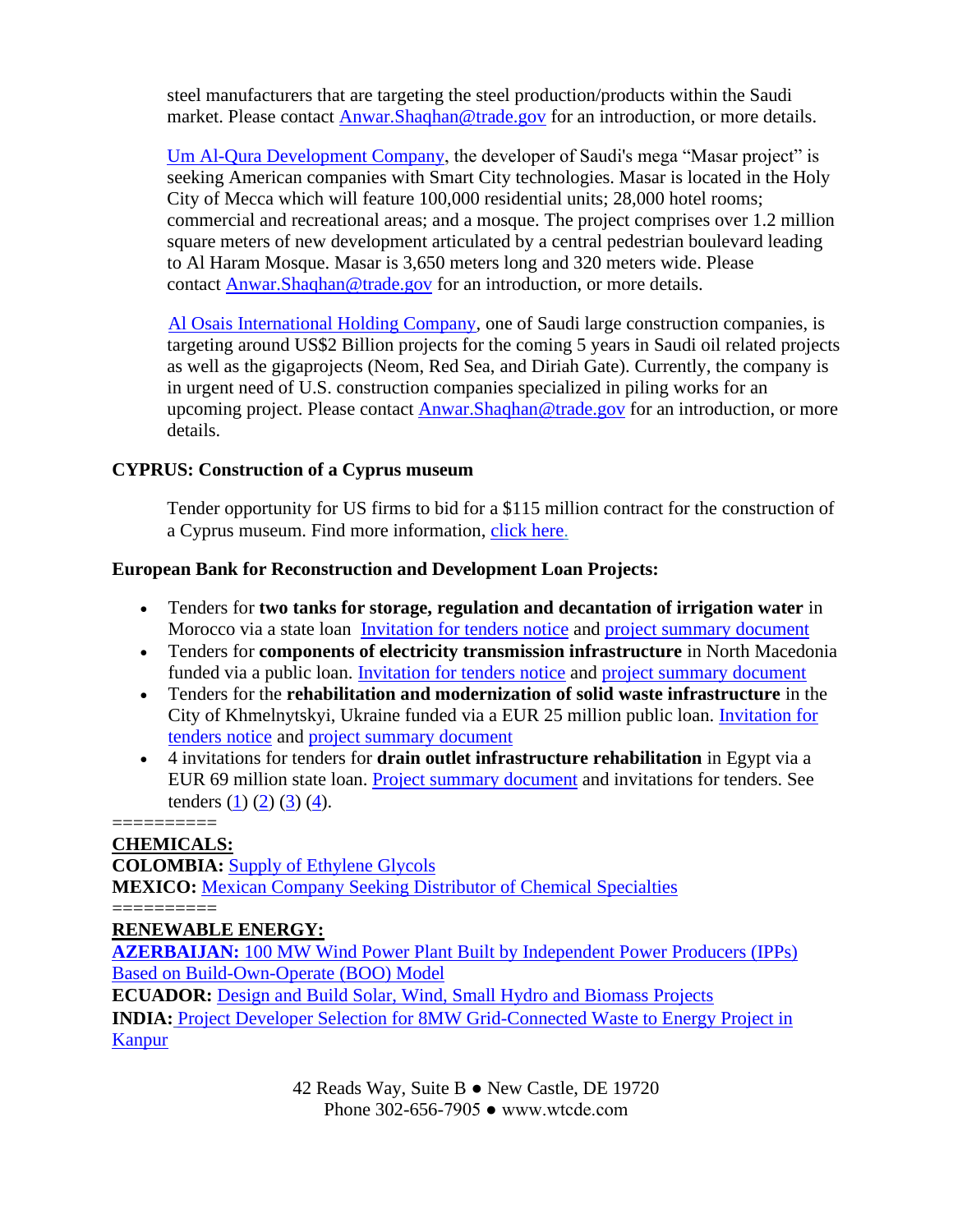## **AUSTRALIA:** [New South Wales Hydrogen Hub -](https://lnks.gd/l/eyJhbGciOiJIUzI1NiJ9.eyJidWxsZXRpbl9saW5rX2lkIjoxNjcsInVyaSI6ImJwMjpjbGljayIsImJ1bGxldGluX2lkIjoiMjAyMjAxMTMuNTE3MzA4MzEiLCJ1cmwiOiJodHRwczovL2NvbnRlbnQuZ292ZGVsaXZlcnkuY29tL2F0dGFjaG1lbnRzL1VTSVRBVFJBREUvMjAyMi8wMS8xMi9maWxlX2F0dGFjaG1lbnRzLzIwNDUzMzgvQVVTVFJBTElBLnBkZiJ9.-4NeiFGZI-JBz6FePVmdgd5DoMjwnq4JdsEK0OTsRkQ/s/375238915/br/124821300011-l) project expression of interest

#### ==========

### **ELECTRICITY INFRASTRUCTURE:**

**ECUADOR:** [Transmission Line Connecting the Oil Wells to the National Grid System](https://lnks.gd/l/eyJhbGciOiJIUzI1NiJ9.eyJidWxsZXRpbl9saW5rX2lkIjoxNzAsInVyaSI6ImJwMjpjbGljayIsImJ1bGxldGluX2lkIjoiMjAyMjAxMTMuNTE3MzA4MzEiLCJ1cmwiOiJodHRwczovL2NvbnRlbnQuZ292ZGVsaXZlcnkuY29tL2F0dGFjaG1lbnRzL1VTSVRBVFJBREUvMjAyMi8wMS8xMi9maWxlX2F0dGFjaG1lbnRzLzIwNDUyODcvRWN1YWRvciUyMFVuY29udmVudGlvbmFsLnBkZiJ9.pDU87-l8YfigkYBMOjeM8RdfJnjPwbTndZNvalITiW0/s/375238915/br/124821300011-l) **PAKISTAN:** [Smart Grid Technologies and Solutions](https://lnks.gd/l/eyJhbGciOiJIUzI1NiJ9.eyJidWxsZXRpbl9saW5rX2lkIjoxNzEsInVyaSI6ImJwMjpjbGljayIsImJ1bGxldGluX2lkIjoiMjAyMjAxMTMuNTE3MzA4MzEiLCJ1cmwiOiJodHRwczovL2NvbnRlbnQuZ292ZGVsaXZlcnkuY29tL2F0dGFjaG1lbnRzL1VTSVRBVFJBREUvMjAyMi8wMS8xMi9maWxlX2F0dGFjaG1lbnRzLzIwNDUzMzQvcGFraXN0YW4uZG9jeCJ9.M7IQ25JfZuNglcB85HhsQWrU5atmOdtYpnYk-kkj_5U/s/375238915/br/124821300011-l)

==========

**FOSSIL ENERGY: [ECUADOR:](https://lnks.gd/l/eyJhbGciOiJIUzI1NiJ9.eyJidWxsZXRpbl9saW5rX2lkIjoxNzQsInVyaSI6ImJwMjpjbGljayIsImJ1bGxldGluX2lkIjoiMjAyMjAxMTMuNTE3MzA4MzEiLCJ1cmwiOiJodHRwczovL2NvbnRlbnQuZ292ZGVsaXZlcnkuY29tL2F0dGFjaG1lbnRzL1VTSVRBVFJBREUvMjAyMi8wMS8xMi9maWxlX2F0dGFjaG1lbnRzLzIwNDUyODcvRWN1YWRvciUyMFVuY29udmVudGlvbmFsLnBkZiJ9.A-i8tfH7PnI-xYgcNVsWkgQZMn4PKsujR-mBqQG39_A/s/375238915/br/124821300011-l)** [Unconventional Renewable Energy Block](https://lnks.gd/l/eyJhbGciOiJIUzI1NiJ9.eyJidWxsZXRpbl9saW5rX2lkIjoxNzUsInVyaSI6ImJwMjpjbGljayIsImJ1bGxldGluX2lkIjoiMjAyMjAxMTMuNTE3MzA4MzEiLCJ1cmwiOiJodHRwczovL2NvbnRlbnQuZ292ZGVsaXZlcnkuY29tL2F0dGFjaG1lbnRzL1VTSVRBVFJBREUvMjAyMi8wMS8xMi9maWxlX2F0dGFjaG1lbnRzLzIwNDUyODcvRWN1YWRvciUyMFVuY29udmVudGlvbmFsLnBkZiJ9.SfYlOL-pX_XQk1gGv-uBZ7MFlwhtBSmn5SYNbcwgJJ0/s/375238915/br/124821300011-l) **ECUADOR:** [Private Maritime Fuels](https://lnks.gd/l/eyJhbGciOiJIUzI1NiJ9.eyJidWxsZXRpbl9saW5rX2lkIjoxNzYsInVyaSI6ImJwMjpjbGljayIsImJ1bGxldGluX2lkIjoiMjAyMjAxMTMuNTE3MzA4MzEiLCJ1cmwiOiJodHRwczovL2NvbnRlbnQuZ292ZGVsaXZlcnkuY29tL2F0dGFjaG1lbnRzL1VTSVRBVFJBREUvMjAyMi8wMS8xMi9maWxlX2F0dGFjaG1lbnRzLzIwNDUyOTkvRWN1YWRvciUyME1hcml0aW1lJTIwRnVlbHMuJTIwcHViLnBkZiJ9.JZGYHWmQdHNduLcNrD6pHtTevocjGpXToi7GyzFQmAc/s/375238915/br/124821300011-l)

==========

## **ENVIRONMENTAL TECHNOLOGIES:**

**MALAYSIA: Seeking a U.S. environmental consultancy firm** Malaysian firm **seeking a U.S. environmental consultancy firm to guide state Government/industries to formulate Total Maximum Daily Load (TMDL) plans** (water quality), including allocations of waste load. **Contact: [Siau Wei Pung](mailto:SiauWei.Pung@trade.gov)**

### **KOSOVO: Seeking LLDPE and LDPE, postindustrial plastic**

**Approximately 1000 tons per month.** Company combines full cycle of plastic recycling from plastic waste collection to separation, washing and recycling into LDPE re-granulate, sale of regranulate, and supporting clients in offering closed loop possibilities. Company's needs due to rapid growth plans.

**Contact: [Agnes Armour](mailto:agnes.armour@trade.gov)**

#### ==========

#### **HEALTHCARE / HEALTH TECH:**

**HUNGARY**: Neuro-traumatology implants and medical supplies (medical fixtures, screws, plates for neck, back, spine, hips)

**URUGUAY: A**nalytical instruments, consumables and reagents for applied organic and inorganic chemistry testing laboratories

**SAUDI ARABIA:** Common/children vaccines and broader medical management (equivalent to Glucophage) or hypertension. Additionally, manufacturers of leading OTC's such as paracetamol and other products. Seeking technical partner with patents and established brands in the United States to share know-how with a technical agreement.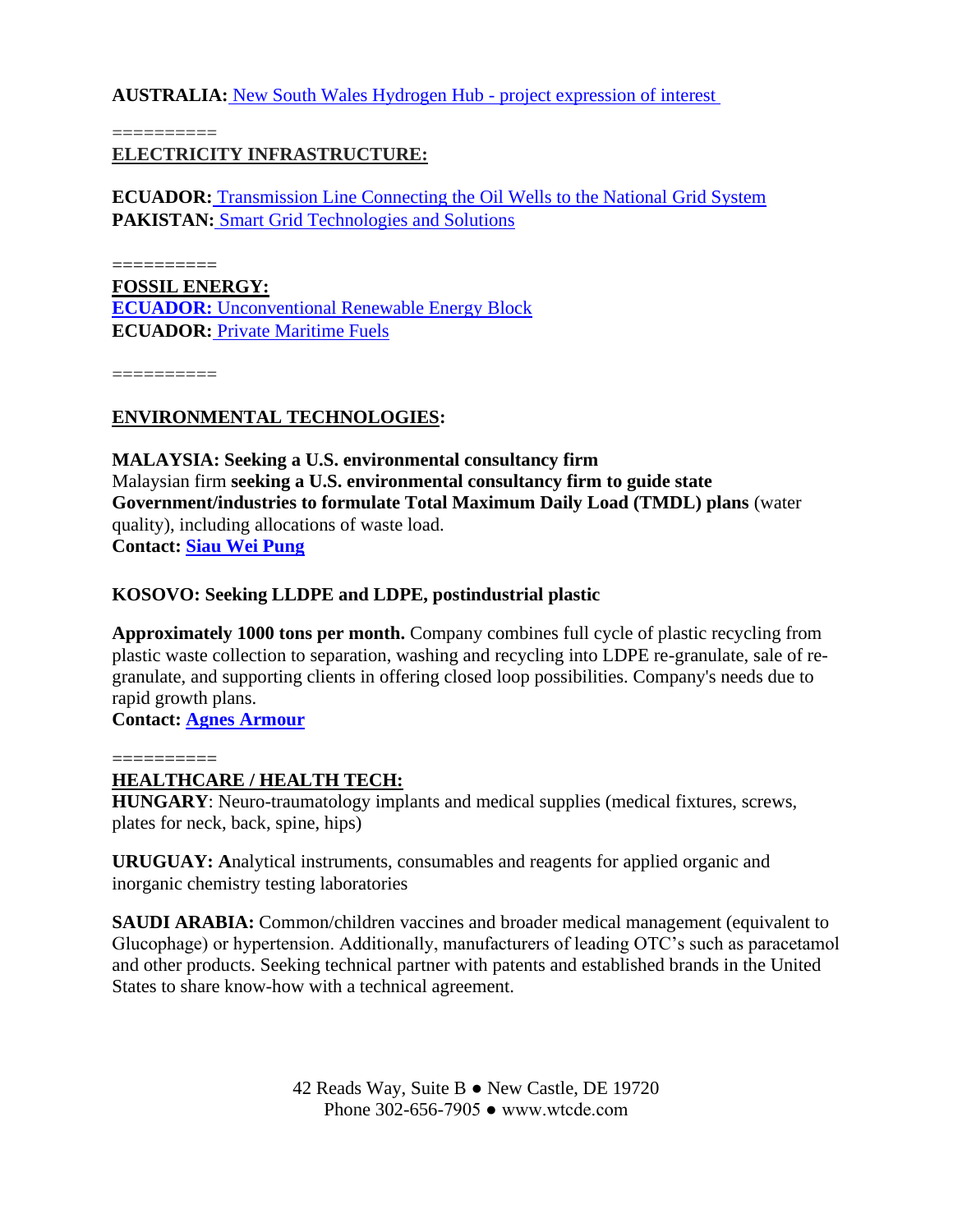**PHILLIPPINES:** Finished dose formulations of tablets, capsules, syrups/suspensions, and external preparations of drug products and vaccines.

**MEXICO:** Upcoming UNOPS Tender: The United Nations Office for Project Services (UNOPS) signed an agreement with the Mexican Institute of Health for Wellbeing (INSABI) for the procurement of medicines and medical aid supplies for 2021-2024.

**ITALY:** Medical devices and fitness devices to sell to physiotherapy centers, sports teams/clubs, and personal trainers

Please contact Tony. Michalski@trade.gov and Bernadette. Stewart@trade.gov for more information on trade leads.

==========

# **DECEMBER 2021 LEADS**

# **Distributor/Representative for Canadian automated pill counters and pill crushers**

Tracking ID: Winnipeg-21-12-01-BSC-001-017

A pharmacy equipment provider is seeking distributors/representatives for their automated pill counter and automated pill crushers to be sold to pharmacies and healthcare providers. Product information for automated pill counter can be found at [www.countpills.com](http://www.countpills.com/) and product information for automated pill crusher can be found at [www.powdercrush.com.](http://www.powdercrush.com/) For additional information, please contact Andrew Shymanski, WTC Winnipeg at [ashymanski@wtcwinnipeg.com.](mailto:ashymanski@wtcwinnipeg.com)

==========

# **Chemicals**

- **MEXICO:** [Mexican Company Seeking Distributor of Chemical Specialties](https://lnks.gd/l/eyJhbGciOiJIUzI1NiJ9.eyJidWxsZXRpbl9saW5rX2lkIjoxMjMsInVyaSI6ImJwMjpjbGljayIsImJ1bGxldGluX2lkIjoiMjAyMTEyMDEuNDk2MDczNTEiLCJ1cmwiOiJodHRwczovL2NvbnRlbnQuZ292ZGVsaXZlcnkuY29tL2F0dGFjaG1lbnRzL1VTSVRBVFJBREUvMjAyMS8xMS8yNC9maWxlX2F0dGFjaG1lbnRzLzIwMDUzODgvTWV4aWNhbiUyMENvbXBhbnklMjBTZWVraW5nJTIwRGlzdHJpYnV0b3IlMjBvZiUyMENoZW1pY2FsJTIwU3BlY2lhbHRpZXMucGRmIn0.vFfLERCxtV20rOnoCF_TcalR8Grd2j4kb7ifH7A1tlY/s/375238915/br/122051957350-l)
- **SENEGAL:** [Millennium Challenge Corporation Procurement Opportunities in Senegal](https://ustda.gov/trade_lead/millennium-challenge-corporation-procurement-opportunities-in-senegal-for-u-s-companies/)  [for U.S. Companies](https://ustda.gov/trade_lead/millennium-challenge-corporation-procurement-opportunities-in-senegal-for-u-s-companies/)

==========

# Healthcare / Health Tech

- **URUGAY:** analytical instruments, consumables and reagents for applied organic and inorganic chemistry testing laboratories
- **SAUDI ARABIA:** suppliers of pharmaceutical and OTC products; AI for early detection and monitoring of chronic diseases
- **THAILAND:** women's healthcare, blood banking, cell technology, and immunotherapy; U.S. surgical robots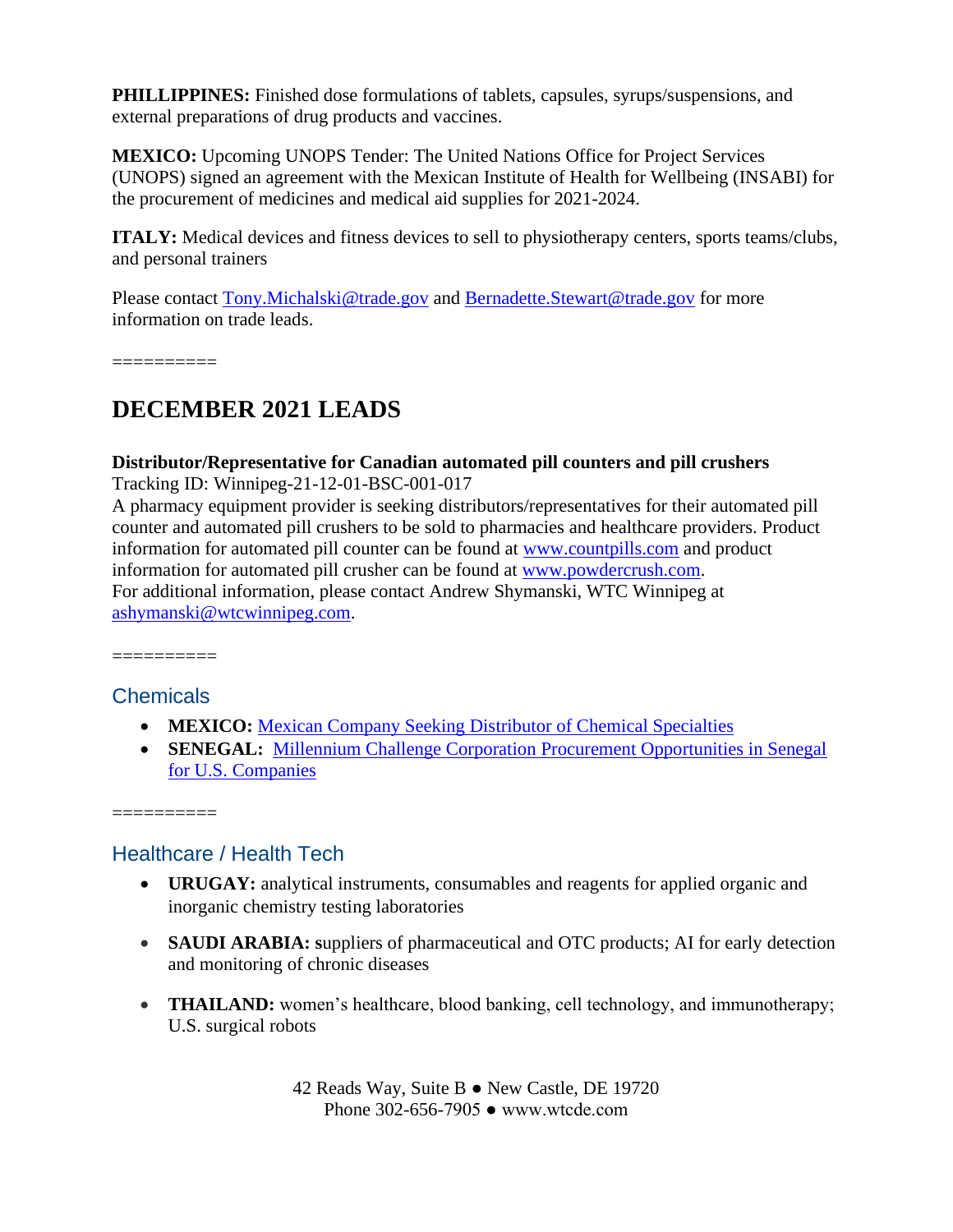Please contact [Tony.Michalski@trade.gov](mailto:Tony.Michalski@trade.gov) and [Bernadette.Stewart@trade.gov](mailto:Bernadette.Stewart@trade.gov) for more information on trade leads.

==========

### **Environmental**

• **MALAYSIA:** Malaysian firm seeking a U.S. environmental consultancy firm to guide state government/industries to formulate Total Maximum Daily Load (TMDL) plans (water quality), including allocations of waste load.

Contact: [Siau Wei Pung](mailto:SiauWei.Pung@trade.gov)

• **KOSOVO:** REKS LLC seeking LLDPE and LDPE, postindustrial plastic. Approximately 1000 tons per month. Company combines full cycle of plastic recycling from plastic waste collection to separation, washing and recycling into LDPE regranulate, sale of re-granulate, and supporting clients in offering closed loop possibilities. Company's needs due to rapid growth plans.

Contact: [Agnes Armour](mailto:agnes.armour@trade.gov)

==========

Civil Nuclear

• **BRAZIL:** Eletronuclear (ETN) Tender - Total Scope Simulator for the Angra 3 Nuclear [Power Plant and Replacement of the Current Computational Models of the Angra 2](https://lnks.gd/l/eyJhbGciOiJIUzI1NiJ9.eyJidWxsZXRpbl9saW5rX2lkIjoxNjksInVyaSI6ImJwMjpjbGljayIsImJ1bGxldGluX2lkIjoiMjAyMTEyMTQuNTAyODI4NzEiLCJ1cmwiOiJodHRwczovL2NvbnRlbnQuZ292ZGVsaXZlcnkuY29tL2F0dGFjaG1lbnRzL1VTSVRBVFJBREUvMjAyMS8xMi8xMy9maWxlX2F0dGFjaG1lbnRzLzIwMjE3MzYvQnJhemlsLnBkZiJ9.3Sho0iLPqjYAaKSivp1YDWWMxbCZJ3OHYenFPl39cBM/s/375238915/br/123060158046-l)  [Simulator](https://lnks.gd/l/eyJhbGciOiJIUzI1NiJ9.eyJidWxsZXRpbl9saW5rX2lkIjoxNjksInVyaSI6ImJwMjpjbGljayIsImJ1bGxldGluX2lkIjoiMjAyMTEyMTQuNTAyODI4NzEiLCJ1cmwiOiJodHRwczovL2NvbnRlbnQuZ292ZGVsaXZlcnkuY29tL2F0dGFjaG1lbnRzL1VTSVRBVFJBREUvMjAyMS8xMi8xMy9maWxlX2F0dGFjaG1lbnRzLzIwMjE3MzYvQnJhemlsLnBkZiJ9.3Sho0iLPqjYAaKSivp1YDWWMxbCZJ3OHYenFPl39cBM/s/375238915/br/123060158046-l)

==========

Renewable Energy

• **SURINAME:** [Procurement of Turnkey Delivery of Solar Plants](https://lnks.gd/l/eyJhbGciOiJIUzI1NiJ9.eyJidWxsZXRpbl9saW5rX2lkIjoxNzAsInVyaSI6ImJwMjpjbGljayIsImJ1bGxldGluX2lkIjoiMjAyMTEyMTQuNTAyODI4NzEiLCJ1cmwiOiJodHRwczovL2NvbnRlbnQuZ292ZGVsaXZlcnkuY29tL2F0dGFjaG1lbnRzL1VTSVRBVFJBREUvMjAyMS8xMi8xNC9maWxlX2F0dGFjaG1lbnRzLzIwMjIyODMvc3VyaW5hbWUucGRmIn0.8gqQG39oHL7PfDdSojLN26KN3lO8WfQRa4W88gKzkNY/s/375238915/br/123060158046-l)

==========

Electricity Infrastructure

- **DOMINICAN REPUBLIC:** [Energy Storage Regulatory Roadmap](https://lnks.gd/l/eyJhbGciOiJIUzI1NiJ9.eyJidWxsZXRpbl9saW5rX2lkIjoxNzIsInVyaSI6ImJwMjpjbGljayIsImJ1bGxldGluX2lkIjoiMjAyMTEyMTQuNTAyODI4NzEiLCJ1cmwiOiJodHRwczovL2NvbnRlbnQuZ292ZGVsaXZlcnkuY29tL2F0dGFjaG1lbnRzL1VTSVRBVFJBREUvMjAyMS8xMi8xMy9maWxlX2F0dGFjaG1lbnRzLzIwMjE3NDEvRG9taW5jYW4lMjBSZXB1YmxpYy5wZGYifQ.7ck7439dLHhPWRLWkTkoBX-4cUa0rdOVUIT7kb5Ux0k/s/375238915/br/123060158046-l)
- **TRINIDAD AND TOBAGO:** [Conductors, Transformers, Metal Utility Poles, Insulators](https://lnks.gd/l/eyJhbGciOiJIUzI1NiJ9.eyJidWxsZXRpbl9saW5rX2lkIjoxNzMsInVyaSI6ImJwMjpjbGljayIsImJ1bGxldGluX2lkIjoiMjAyMTEyMTQuNTAyODI4NzEiLCJ1cmwiOiJodHRwczovL2NvbnRlbnQuZ292ZGVsaXZlcnkuY29tL2F0dGFjaG1lbnRzL1VTSVRBVFJBREUvMjAyMS8xMi8xMy9maWxlX2F0dGFjaG1lbnRzLzIwMjE3NDgvVHJpbmlkYWQlMjBhbmQlMjBUb2JhZ28ucGRmIn0.9LfcI8fCjeAFEFJs3wa0rpVYZ_EKOaa2tv5D7Qv9F1M/s/375238915/br/123060158046-l)

==========

Fossil Energy

- **NIGERIA:** Proposed 60KBPD Refinery [Free Trade Zone, Rivers State, Nigeria](https://lnks.gd/l/eyJhbGciOiJIUzI1NiJ9.eyJidWxsZXRpbl9saW5rX2lkIjoxNzQsInVyaSI6ImJwMjpjbGljayIsImJ1bGxldGluX2lkIjoiMjAyMTEyMTQuNTAyODI4NzEiLCJ1cmwiOiJodHRwczovL2NvbnRlbnQuZ292ZGVsaXZlcnkuY29tL2F0dGFjaG1lbnRzL1VTSVRBVFJBREUvMjAyMS8xMi8xMy9maWxlX2F0dGFjaG1lbnRzLzIwMjE2NjQvTmlnZXJpYS5wZGYifQ.38VYyaTxV8Wrgz6EEa4j3zh6RZAZ8jGowUHjqcF6P44/s/375238915/br/123060158046-l)
	- 42 Reads Way, Suite B New Castle, DE 19720 Phone 302-656-7905 ● www.wtcde.com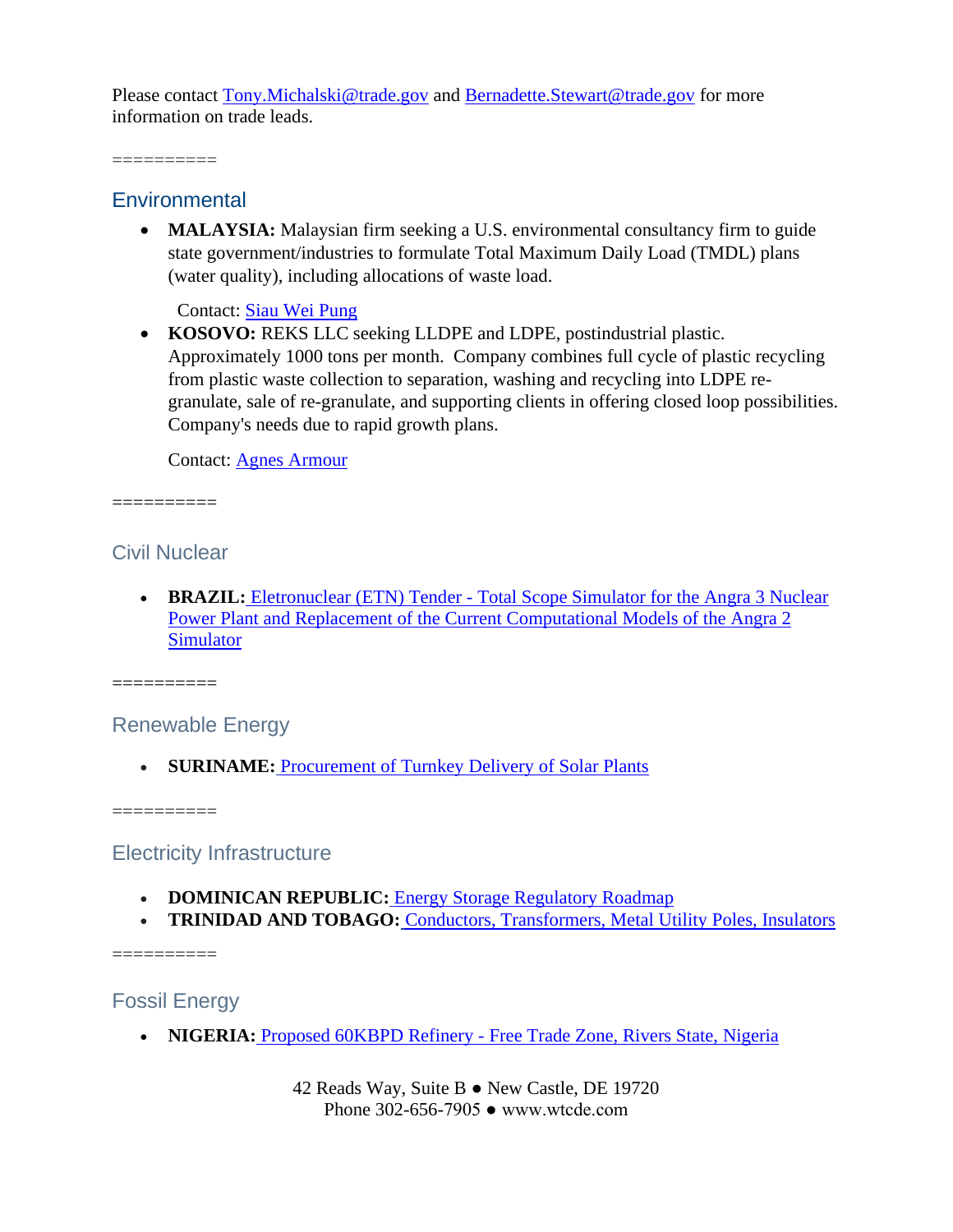- **[INDIA:](https://lnks.gd/l/eyJhbGciOiJIUzI1NiJ9.eyJidWxsZXRpbl9saW5rX2lkIjoxNzUsInVyaSI6ImJwMjpjbGljayIsImJ1bGxldGluX2lkIjoiMjAyMTEyMTQuNTAyODI4NzEiLCJ1cmwiOiJodHRwczovL2NvbnRlbnQuZ292ZGVsaXZlcnkuY29tL2F0dGFjaG1lbnRzL1VTSVRBVFJBREUvMjAyMS8xMS8wNC9maWxlX2F0dGFjaG1lbnRzLzE5ODcxMzgvSU5ESUElMjAxJTIwY29rZSUyMGRydW1zJTIwaGVhdCUyMGV4Y2hhbmdlci5wZGYifQ.0ZCfm5UQ5vjGL-xD8tCu6-LA8E9sb_vSmha7fPFdY3E/s/375238915/br/123060158046-l)** Technical/Business Collaboration for Manufacturing of Pressure Vessels, Heat [Exchanger, Coke Drums](https://lnks.gd/l/eyJhbGciOiJIUzI1NiJ9.eyJidWxsZXRpbl9saW5rX2lkIjoxNzYsInVyaSI6ImJwMjpjbGljayIsImJ1bGxldGluX2lkIjoiMjAyMTEyMTQuNTAyODI4NzEiLCJ1cmwiOiJodHRwczovL2NvbnRlbnQuZ292ZGVsaXZlcnkuY29tL2F0dGFjaG1lbnRzL1VTSVRBVFJBREUvMjAyMS8xMS8wNC9maWxlX2F0dGFjaG1lbnRzLzE5ODcxMzgvSU5ESUElMjAxJTIwY29rZSUyMGRydW1zJTIwaGVhdCUyMGV4Y2hhbmdlci5wZGYifQ.9fsdcvAc9ibJUca1ZOn3CfIP2NjlKoA-6i7V_SUeDr0/s/375238915/br/123060158046-l)
- **UAE:** [Inspection/Scanning Distillation Towers Using Gamma-Rays on Refineries](https://lnks.gd/l/eyJhbGciOiJIUzI1NiJ9.eyJidWxsZXRpbl9saW5rX2lkIjoxNzcsInVyaSI6ImJwMjpjbGljayIsImJ1bGxldGluX2lkIjoiMjAyMTEyMTQuNTAyODI4NzEiLCJ1cmwiOiJodHRwczovL2NvbnRlbnQuZ292ZGVsaXZlcnkuY29tL2F0dGFjaG1lbnRzL1VTSVRBVFJBREUvMjAyMS8wNi8wMy9maWxlX2F0dGFjaG1lbnRzLzE4NDQyODkvdWFlJTIwMi5wZGYifQ.NbBJkojjKednhwN1rMZnk-hSbCSQmEwSA5dnHI71Y8s/s/375238915/br/123060158046-l)
- **UAE:** [Petrol Station Services Management](https://lnks.gd/l/eyJhbGciOiJIUzI1NiJ9.eyJidWxsZXRpbl9saW5rX2lkIjoxNzgsInVyaSI6ImJwMjpjbGljayIsImJ1bGxldGluX2lkIjoiMjAyMTEyMTQuNTAyODI4NzEiLCJ1cmwiOiJodHRwczovL2NvbnRlbnQuZ292ZGVsaXZlcnkuY29tL2F0dGFjaG1lbnRzL1VTSVRBVFJBREUvMjAyMS8wNi8wMy9maWxlX2F0dGFjaG1lbnRzLzE4NDQyOTgvdWFlJTIwMS5wZGYifQ.UjBlF60Y10n73eJbeGhhT9xynhM3Y8NnUXUPVfwOxSY/s/375238915/br/123060158046-l)
- **[PAKISTAN:](https://gcc02.safelinks.protection.outlook.com/?url=https%3A%2F%2Flnks.gd%2Fl%2FeyJhbGciOiJIUzI1NiJ9.eyJidWxsZXRpbl9saW5rX2lkIjoxODQsInVyaSI6ImJwMjpjbGljayIsImJ1bGxldGluX2lkIjoiMjAyMTA0MTUuMzg4NjE0NDEiLCJ1cmwiOiJodHRwczovL2NvbnRlbnQuZ292ZGVsaXZlcnkuY29tL2F0dGFjaG1lbnRzL1VTSVRBVFJBREUvMjAyMS8wNC8xNC9maWxlX2F0dGFjaG1lbnRzLzE3NTQwOTAvUEFLSVNUQU4ucGRmIn0.BWLW26HWqAyukVHKdHG4N7S6rM4m6lN554jReg4YK38%2Fs%2F761723631%2Fbr%2F102339645098-l&data=04%7C01%7Cdanielle.caltabiano%40trade.gov%7C911ff936d5f74be703b408d9003a0f86%7Ca1d183f26c7b4d9ab9945f2f31b3f780%7C1%7C1%7C637541071639266392%7CUnknown%7CTWFpbGZsb3d8eyJWIjoiMC4wLjAwMDAiLCJQIjoiV2luMzIiLCJBTiI6Ik1haWwiLCJXVCI6Mn0%3D%7C1000&sdata=0oh4c1ji3XwQaZfz4oa4wkt4BmJMY4ps7l74TVe5MZk%3D&reserved=0)** E&P Opportunity: Magnetic/Gravity Data Acquisition, Processing and [Interpretation; 2D & 3D niche Seismic Data Acquisition and Processing Services; Niche](https://gcc02.safelinks.protection.outlook.com/?url=https%3A%2F%2Flnks.gd%2Fl%2FeyJhbGciOiJIUzI1NiJ9.eyJidWxsZXRpbl9saW5rX2lkIjoxODUsInVyaSI6ImJwMjpjbGljayIsImJ1bGxldGluX2lkIjoiMjAyMTA0MTUuMzg4NjE0NDEiLCJ1cmwiOiJodHRwczovL2NvbnRlbnQuZ292ZGVsaXZlcnkuY29tL2F0dGFjaG1lbnRzL1VTSVRBVFJBREUvMjAyMS8wNC8xNC9maWxlX2F0dGFjaG1lbnRzLzE3NTQwOTAvUEFLSVNUQU4ucGRmIn0.68OnL0Ulfise9a6Ct8UtRKlQZtt_c3OuOwqgaq3oM7o%2Fs%2F761723631%2Fbr%2F102339645098-l&data=04%7C01%7Cdanielle.caltabiano%40trade.gov%7C911ff936d5f74be703b408d9003a0f86%7Ca1d183f26c7b4d9ab9945f2f31b3f780%7C1%7C1%7C637541071639266392%7CUnknown%7CTWFpbGZsb3d8eyJWIjoiMC4wLjAwMDAiLCJQIjoiV2luMzIiLCJBTiI6Ik1haWwiLCJXVCI6Mn0%3D%7C1000&sdata=i8pL8oElneiDZWcNddAQxiu7aP4uTkSwleyj%2B69JIe4%3D&reserved=0)  [Drilling Svcs.](https://gcc02.safelinks.protection.outlook.com/?url=https%3A%2F%2Flnks.gd%2Fl%2FeyJhbGciOiJIUzI1NiJ9.eyJidWxsZXRpbl9saW5rX2lkIjoxODUsInVyaSI6ImJwMjpjbGljayIsImJ1bGxldGluX2lkIjoiMjAyMTA0MTUuMzg4NjE0NDEiLCJ1cmwiOiJodHRwczovL2NvbnRlbnQuZ292ZGVsaXZlcnkuY29tL2F0dGFjaG1lbnRzL1VTSVRBVFJBREUvMjAyMS8wNC8xNC9maWxlX2F0dGFjaG1lbnRzLzE3NTQwOTAvUEFLSVNUQU4ucGRmIn0.68OnL0Ulfise9a6Ct8UtRKlQZtt_c3OuOwqgaq3oM7o%2Fs%2F761723631%2Fbr%2F102339645098-l&data=04%7C01%7Cdanielle.caltabiano%40trade.gov%7C911ff936d5f74be703b408d9003a0f86%7Ca1d183f26c7b4d9ab9945f2f31b3f780%7C1%7C1%7C637541071639266392%7CUnknown%7CTWFpbGZsb3d8eyJWIjoiMC4wLjAwMDAiLCJQIjoiV2luMzIiLCJBTiI6Ik1haWwiLCJXVCI6Mn0%3D%7C1000&sdata=i8pL8oElneiDZWcNddAQxiu7aP4uTkSwleyj%2B69JIe4%3D&reserved=0)
- **BRAZIL:** Petrobras' Divestment Program [onshore, offshore, and downstream assets](https://gcc02.safelinks.protection.outlook.com/?url=https%3A%2F%2Flnks.gd%2Fl%2FeyJhbGciOiJIUzI1NiJ9.eyJidWxsZXRpbl9saW5rX2lkIjoxOTIsInVyaSI6ImJwMjpjbGljayIsImJ1bGxldGluX2lkIjoiMjAyMTA0MTUuMzg4NjE0NDEiLCJ1cmwiOiJodHRwczovL2NvbnRlbnQuZ292ZGVsaXZlcnkuY29tL2F0dGFjaG1lbnRzL1VTSVRBVFJBREUvMjAyMC8xMi8wNy9maWxlX2F0dGFjaG1lbnRzLzE2MTkzOTYvQlJBWklMJTIwMi5wZGYifQ.vUbiLC6Z9d0HM2VFejDzIi5CThu3Xm5g2-vz9Ug7qkY%2Fs%2F761723631%2Fbr%2F102339645098-l&data=04%7C01%7Cdanielle.caltabiano%40trade.gov%7C911ff936d5f74be703b408d9003a0f86%7Ca1d183f26c7b4d9ab9945f2f31b3f780%7C1%7C1%7C637541071639296261%7CUnknown%7CTWFpbGZsb3d8eyJWIjoiMC4wLjAwMDAiLCJQIjoiV2luMzIiLCJBTiI6Ik1haWwiLCJXVCI6Mn0%3D%7C1000&sdata=Zan0ISdxxZ6nxdkp68s3cKpFAl9Eba27oo61yETye4Q%3D&reserved=0)
- **[BRAZIL:](https://gcc02.safelinks.protection.outlook.com/?url=https%3A%2F%2Flnks.gd%2Fl%2FeyJhbGciOiJIUzI1NiJ9.eyJidWxsZXRpbl9saW5rX2lkIjoxOTMsInVyaSI6ImJwMjpjbGljayIsImJ1bGxldGluX2lkIjoiMjAyMTA0MTUuMzg4NjE0NDEiLCJ1cmwiOiJodHRwczovL2NvbnRlbnQuZ292ZGVsaXZlcnkuY29tL2F0dGFjaG1lbnRzL1VTSVRBVFJBREUvMjAyMS8wMy8xMS9maWxlX2F0dGFjaG1lbnRzLzE3MjAyOTMvQlJBWklMJTIwMi5wZGYifQ.h6t-yuH2MUfe3_AMi6EfQ2TwMcJ09Ou0G1lwwoGV_gY%2Fs%2F761723631%2Fbr%2F102339645098-l&data=04%7C01%7Cdanielle.caltabiano%40trade.gov%7C911ff936d5f74be703b408d9003a0f86%7Ca1d183f26c7b4d9ab9945f2f31b3f780%7C1%7C1%7C637541071639296261%7CUnknown%7CTWFpbGZsb3d8eyJWIjoiMC4wLjAwMDAiLCJQIjoiV2luMzIiLCJBTiI6Ik1haWwiLCJXVCI6Mn0%3D%7C1000&sdata=ErwzoJlQNgZgJ3gpo6Yc4o9oTvxzpEjMf2qBFOxvUKc%3D&reserved=0)** [Oil Exploration Open Acreage Opportunities](https://gcc02.safelinks.protection.outlook.com/?url=https%3A%2F%2Flnks.gd%2Fl%2FeyJhbGciOiJIUzI1NiJ9.eyJidWxsZXRpbl9saW5rX2lkIjoxOTQsInVyaSI6ImJwMjpjbGljayIsImJ1bGxldGluX2lkIjoiMjAyMTA0MTUuMzg4NjE0NDEiLCJ1cmwiOiJodHRwczovL2NvbnRlbnQuZ292ZGVsaXZlcnkuY29tL2F0dGFjaG1lbnRzL1VTSVRBVFJBREUvMjAyMS8wMy8xMS9maWxlX2F0dGFjaG1lbnRzLzE3MjAyOTMvQlJBWklMJTIwMi5wZGYifQ.pDbxMfmWA0YaOl8QqY4XiLYzesDH3LsGHoIO7rZsNu4%2Fs%2F761723631%2Fbr%2F102339645098-l&data=04%7C01%7Cdanielle.caltabiano%40trade.gov%7C911ff936d5f74be703b408d9003a0f86%7Ca1d183f26c7b4d9ab9945f2f31b3f780%7C1%7C1%7C637541071639306218%7CUnknown%7CTWFpbGZsb3d8eyJWIjoiMC4wLjAwMDAiLCJQIjoiV2luMzIiLCJBTiI6Ik1haWwiLCJXVCI6Mn0%3D%7C1000&sdata=%2F8nVpYKh8U2bqkOT%2B9I2a3UV%2BbsJeobrxuQ%2FsHo%2B5A4%3D&reserved=0)

# **NOVEMBER 2021 LEADS**

## **TURKEY: Coated & Uncoated Paper**

A Turkish company that produces labels and packages mostly for food and beverage is seeking a supply of four varieties of coated and uncoated papers. The company provided the following HS Codes and the amount they would like to import for their production. Please reach out to the Point of Contact to set up a meeting with buyer.

- HS Code:  $480255 70$  gsm woodfree uncoated paper, reel  $/4*40$  ft container
- HS Code:  $481013 80$  gsm one side coated paper, reel /  $3*40$  ft container
- HS Code:  $481013 200$  gsm double side coated paper, reel/  $4*40$  ft container per month.
- HS Code:  $481022 60$  gsm one side coated paper, reel /  $3*40$  ft container per month

### **Trade Lead Point of Contact:**

Naz Demirdoven Commercial Specialist U.S. Commercial Service, Izmir-Turkey P: +90 232 441 2446, M: +90 532 405 7302 [Naz.Demirdoven@trade.gov](mailto:Naz.Demirdoven@trade.gov)

If you are interested in this lead, please reach out to the trade lead POC and copy your local [U.S.](https://www.trade.gov/commercial-services-offices-us)  [Commercial Service \(USCS\) office specialist,](https://www.trade.gov/commercial-services-offices-us) who is also available to answer any of your export questions.

==========

# **KAZAKHSTAN: Industrial wastewater treatment**

Seeking U.S. solutions providers for industrial wastewater treatment, specifically solutions that can address high concentrations of nitrogen, oil, and fat pollution and can promote water reuse. The solutions they are seeking would also have applicability for the petrochemical, food processing, and gas processing industries.

**Contact:** [Alem Abubakirova](mailto:Alem.Abubakirova@trade.gov)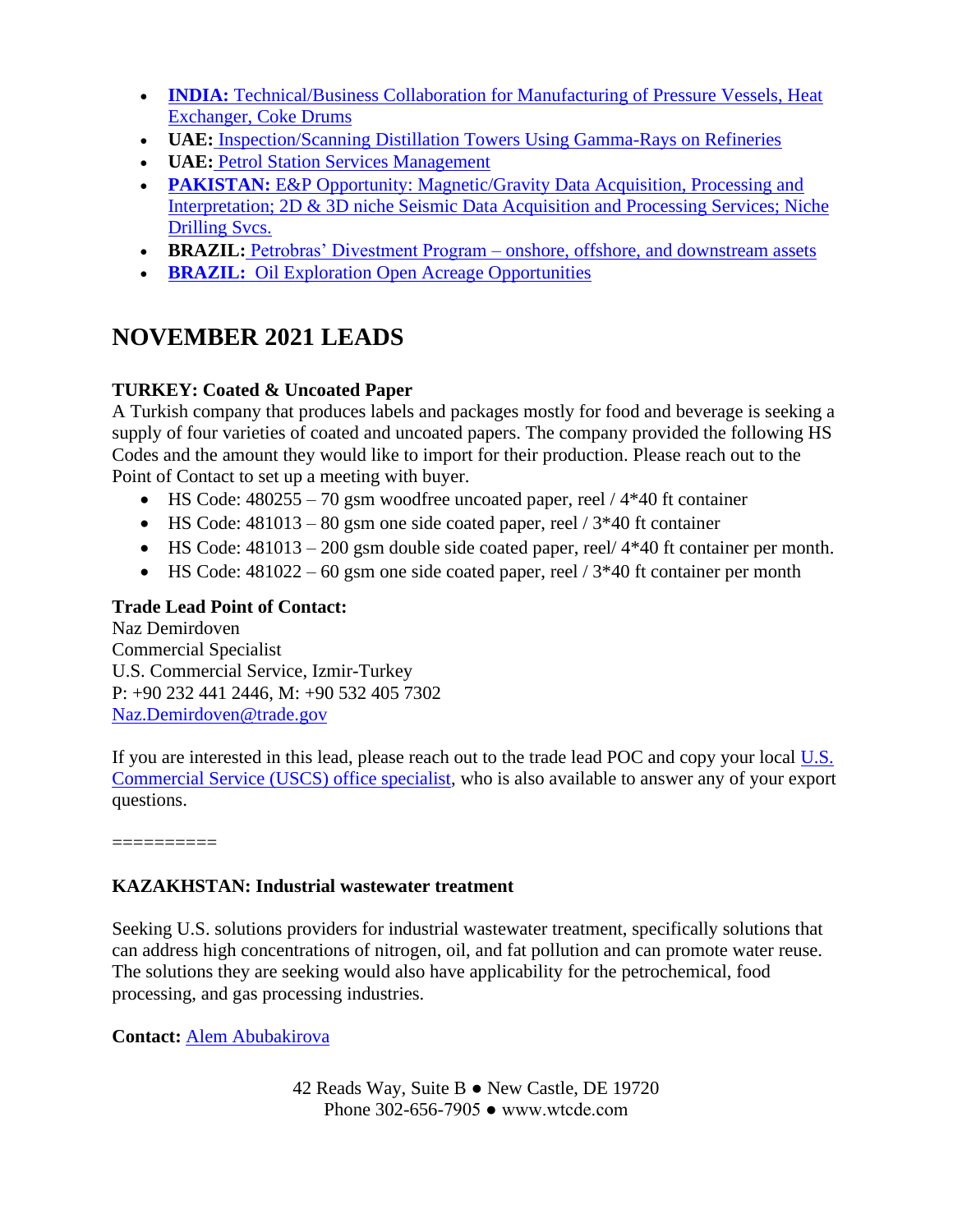==========

#### **SAUDI ARABIA: Waste management & recycling solutions**

Saudi Investment Recycling Company (SIRC) seeking joint venture U.S. partners with expertise in waste management and recycling solutions. Relevant for major players in the recycling & waste management sectors with sufficient financial capabilities and proven credentials in establishing, operating and running waste cluster operations such as: Municipal Solid Waste, Construction & Demolition Waste, Industrial Hazardous Waste, End-of-Life Vehicles, Waste of Electronics & Electrical Equipment, Sewage Sludge, Lubricants, Tires, Batteries, Used Cooking Oil, and Medical Hazardous Waste.

#### **Contact: [Sabah Hersey](mailto:Sabah.Hersey@trade.gov)**

==========

**SOUTH KOREA: Consultancy Services** Consultancy services for Supply, Build and Installation of the Green Climate Fund Financial Management Suite. **Deadline: December 13, 2021 Contact: [Head of Procurement](mailto:procurement@gcfund.org)**

==========

**PALESTINE: Water Security Development**  World Bank- Water Security Development - Gaza Central Desalination Program – Associated Works Phase I Project **Deadline: February 6, 2022 Contact: Palestinian Water Authority** Zeyad Karraz Ramallah [zkarraz@pwa-gpmu.org](mailto:zkarraz@pwa-gpmu.org)

# **OCTOBER 2021 LEADS**

Automotive

- **MEXICO:** [Automotive Tube and Bracket Materials](https://lnks.gd/l/eyJhbGciOiJIUzI1NiJ9.eyJidWxsZXRpbl9saW5rX2lkIjoxNDcsInVyaSI6ImJwMjpjbGljayIsImJ1bGxldGluX2lkIjoiMjAyMTA5MjguNDY2MDIzNDEiLCJ1cmwiOiJodHRwczovL2NvbnRlbnQuZ292ZGVsaXZlcnkuY29tL2F0dGFjaG1lbnRzL1VTSVRBVFJBREUvMjAyMS8wOS8yNC9maWxlX2F0dGFjaG1lbnRzLzE5NDg0OTUvMTAlMjBUcmFkZSUyMExlYWQlMjBNZXhpY28lMjBBdXRvbW90aXZlJTIwVHViZSUyMGFuZCUyMEJyYWNrZXQlMjBNYXRlcmlhbHMucGRmIn0.S0t10_FrV0B_94-aEAc2jxY-IuF303MIrIJS-_w76pY/s/375238915/br/113045259873-l)
- **PHILIPPINES:** [Ball Valves for LPG and LNG](https://lnks.gd/l/eyJhbGciOiJIUzI1NiJ9.eyJidWxsZXRpbl9saW5rX2lkIjoxNDgsInVyaSI6ImJwMjpjbGljayIsImJ1bGxldGluX2lkIjoiMjAyMTA5MjguNDY2MDIzNDEiLCJ1cmwiOiJodHRwczovL2NvbnRlbnQuZ292ZGVsaXZlcnkuY29tL2F0dGFjaG1lbnRzL1VTSVRBVFJBREUvMjAyMS8wOS8yNC9maWxlX2F0dGFjaG1lbnRzLzE5NDg0OTYvMTAlMjBQaGlsaXBwaW5lcyUyMENvbXBhbnklMjBTZWVraW5nJTIwQmFsbCUyMFZhbHZlJTIwU3VwcGxpZXIucGRmIn0.ydC9cst0roBiVFYgMjbR8N55nd1CuHUYXbxwwXFwh6s/s/375238915/br/113045259873-l)
- **TAIWAN:** [Electrical Actuators for Distribution](https://lnks.gd/l/eyJhbGciOiJIUzI1NiJ9.eyJidWxsZXRpbl9saW5rX2lkIjoxNDksInVyaSI6ImJwMjpjbGljayIsImJ1bGxldGluX2lkIjoiMjAyMTA5MjguNDY2MDIzNDEiLCJ1cmwiOiJodHRwczovL2NvbnRlbnQuZ292ZGVsaXZlcnkuY29tL2F0dGFjaG1lbnRzL1VTSVRBVFJBREUvMjAyMS8wOS8yNC9maWxlX2F0dGFjaG1lbnRzLzE5NDg1MTEvMTAlMjBUcmFkZSUyMExlYWQlMjBUYWl3YW4lMjBBY3R1YXRvcnMlMjBEaXN0cmlidXRvci5wZGYifQ.w7BwXD3C2Q649i0D67Zyh1SDnt-8OJaTS-lnoBPPnS0/s/375238915/br/113045259873-l)

Chemical

• **COLOMBIA:** [Supply of Ethylene Glycols](https://lnks.gd/l/eyJhbGciOiJIUzI1NiJ9.eyJidWxsZXRpbl9saW5rX2lkIjoxNDEsInVyaSI6ImJwMjpjbGljayIsImJ1bGxldGluX2lkIjoiMjAyMTA5MjguNDY2MDIzNDEiLCJ1cmwiOiJodHRwczovL2NvbnRlbnQuZ292ZGVsaXZlcnkuY29tL2F0dGFjaG1lbnRzL1VTSVRBVFJBREUvMjAyMS8wOS8yNC9maWxlX2F0dGFjaG1lbnRzLzE5NDg1MTAvMTAlMjBUcmFkZSUyMExlYWQlMjBDb2xvbWJpYSUyMFN1cHBseSUyMG9mJTIwRXRoeWxlbmUlMjBHbHljb2xzLnBkZiJ9.zgKsGwY2cBUiTto020k-Ibgo3wAPiYHJCnN2AgxPswQ/s/375238915/br/113045259873-l)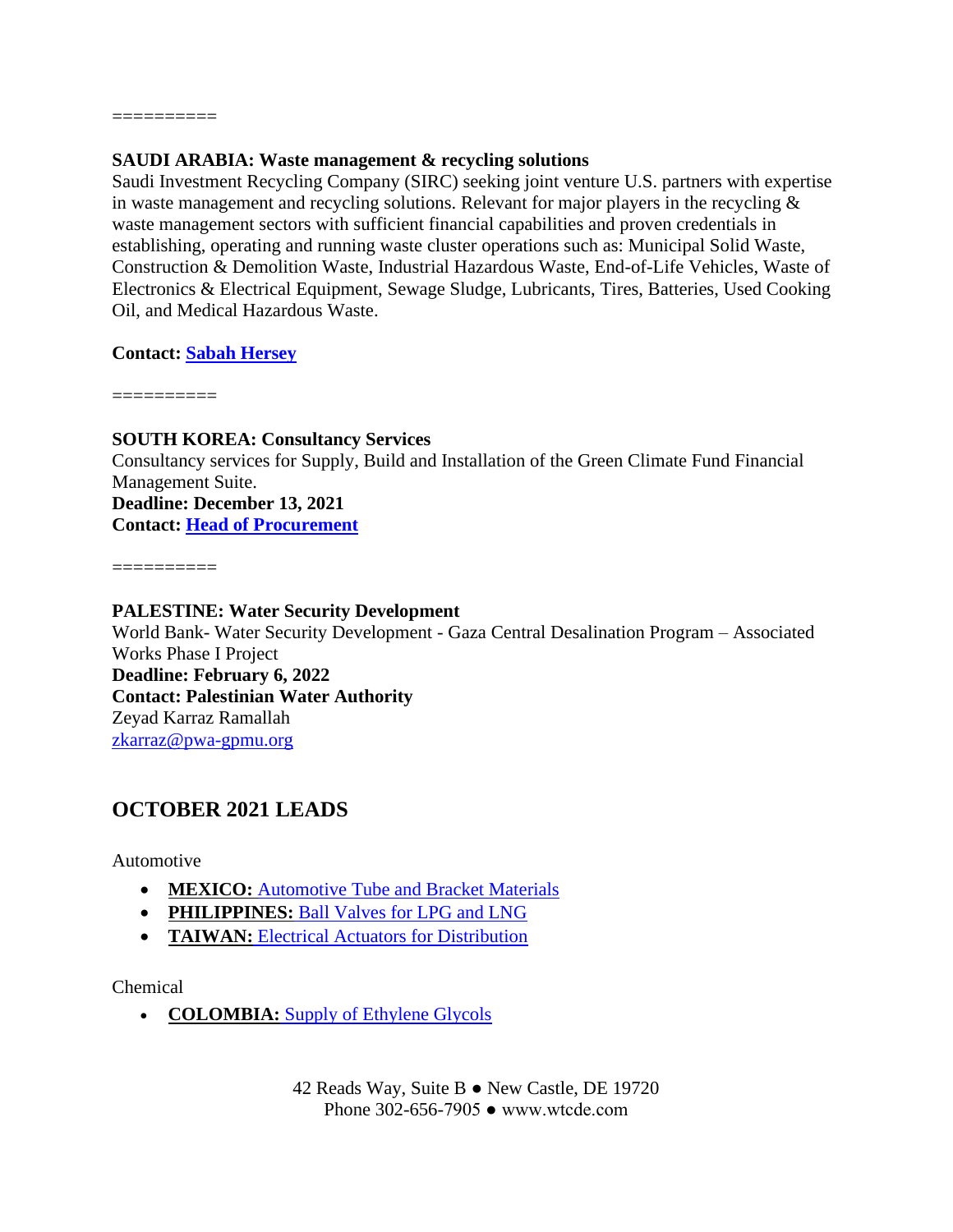Healthcare

- **COSTA RICA:** suppliers of powdered plants, powdered fruits, nutraceutical products, hard capsules, packaging, vitamins, minerals, labels and any other ingredient for the production and assembly of supplements or nutraceuticals
- **EL SALVADOR:** cotton and gauze products
- **INDIA:** oxygen concentrators, ice-lined refrigerators for vaccines, ultra-low temperature freezer, 6-Ply Special Masks, Covid-19 Self-Test Kits, airbars for sterilizing rooms and cabins, PAPRs for frontline workers, Virus Guard, Breathonix diagnostic machines, dental Implants
- **MEXICO:** Upcoming UNOPS Tender: The United Nations Office for Project Services (UNOPS) signed an agreement with the Mexican Institute of Health for Wellbeing (INSABI) for the procurement of medicines and medical aid supplies for 2021-2024.
- **SAUDI ARABIA:** AI for early detection and monitoring of chronic diseases
- **SLOVAKIA:** PPE category hearing protectors, protective drapes and respirators, protective masks, goggles, protective shields and helmets, etc.
- **VIETNAM:** High-function ventilators, non-invasive ventilators, medical mobile ventilators with air compressors, ECMO systems, mobile X-ray scanners, oxygen and blood measure Monitor (able to measure electrolytes, lactat, hematocrit), patient multiparameter patients ( $> = 5$  index) and ( $> = 2$  index (SpO2 and pulse), electric Syringe pumps, infusion machines, CRRT system, air purifiers and sanitizers, color Doppler ultrasound machines with  $\geq$  3 universal transducer connectors, oxygen system (can be replaced by oxygen cylinder or liquid oxygen), laboratory system
- **THAILAND:** Cosmetic surgery clinic in Bangkok, is looking for a medical tattoo machine and stretchmark tattoo machine.

Please contact: [Tony.Michalski@trade.gov](mailto:Tony.Michalski@trade.gov) and [Bernadette.Stewart@trade.gov](mailto:Bernadette.Stewart@trade.gov) for more information on these healthcare leads.

# **SEPTEMBER 2021 LEADS**

# **Machinery**

- **AUSTRALIA:** Machinery designed to produce Neoprene (a synthetic rubber) sheets.
- **MEXICO:** [3D Printers for Automotive Parts](https://lnks.gd/l/eyJhbGciOiJIUzI1NiJ9.eyJidWxsZXRpbl9saW5rX2lkIjoxNTEsInVyaSI6ImJwMjpjbGljayIsImJ1bGxldGluX2lkIjoiMjAyMTA5MDguNDU2Mjk3OTEiLCJ1cmwiOiJodHRwczovL2NvbnRlbnQuZ292ZGVsaXZlcnkuY29tL2F0dGFjaG1lbnRzL1VTSVRBVFJBREUvMjAyMS8wOC8yMy9maWxlX2F0dGFjaG1lbnRzLzE5MTM4OTkvU2VwdCUyMFRyYWRlJTIwTGVhZCUyME1leGljbyUyMDNEJTIwUHJpbnRlcnMlMjBmb3IlMjBBdXRvbW90aXZlJTIwUGFydHMucGRmIn0._LqrdSe7IRx9yCczI9Rp_gF6wDXShcKemMokh2jL2fM/s/375238915/br/112043620999-l)
- **MOZAMBIQUE:** [Metal Fabricating Equipment](https://lnks.gd/l/eyJhbGciOiJIUzI1NiJ9.eyJidWxsZXRpbl9saW5rX2lkIjoxNTIsInVyaSI6ImJwMjpjbGljayIsImJ1bGxldGluX2lkIjoiMjAyMTA5MDguNDU2Mjk3OTEiLCJ1cmwiOiJodHRwczovL2NvbnRlbnQuZ292ZGVsaXZlcnkuY29tL2F0dGFjaG1lbnRzL1VTSVRBVFJBREUvMjAyMS8wNi8yNC9maWxlX2F0dGFjaG1lbnRzLzE4NjI4NjQvSnVseSUyMFRyYWRlJTIwTGVhZCUyMFdvcmtzaG9wJTIwRXF1aXBtZW50JTIwZnJvbSUyME1vemFtYmlxdWUucGRmIn0.GDRP0-DEffQ0ZbOYwWMvDHqWNl2ossyxPtPsYIJR6fU/s/375238915/br/112043620999-l)

# **Plastics**

- **ITALY:** [Metal-detectable silicone rubber sheets](https://lnks.gd/l/eyJhbGciOiJIUzI1NiJ9.eyJidWxsZXRpbl9saW5rX2lkIjoxNTMsInVyaSI6ImJwMjpjbGljayIsImJ1bGxldGluX2lkIjoiMjAyMTA5MDguNDU2Mjk3OTEiLCJ1cmwiOiJodHRwczovL2NvbnRlbnQuZ292ZGVsaXZlcnkuY29tL2F0dGFjaG1lbnRzL1VTSVRBVFJBREUvMjAyMS8wOC8zMS9maWxlX2F0dGFjaG1lbnRzLzE5MjA0NDgvU2VwdCUyMFRyYWRlJTIwTGVhZCUyMEl0YWxpYW4lMjBEaXN0cmlidXRlciUyMFNlZWtpbmclMjBtZXRhbCUyMGRldGVjdGFibGUlMjBzaWxpY29uZSUyMHJ1YmJlciUyMHNoZWV0cy5wZGYifQ._E2x9NLhvzxDnJbgCJXZqdABezcZyo8UVfsqZ41uNZE/s/375238915/br/112043620999-l)
- **MEXICO:** [Medical Grade Polypropylene Pellets](https://lnks.gd/l/eyJhbGciOiJIUzI1NiJ9.eyJidWxsZXRpbl9saW5rX2lkIjoxNTQsInVyaSI6ImJwMjpjbGljayIsImJ1bGxldGluX2lkIjoiMjAyMTA5MDguNDU2Mjk3OTEiLCJ1cmwiOiJodHRwczovL2NvbnRlbnQuZ292ZGVsaXZlcnkuY29tL2F0dGFjaG1lbnRzL1VTSVRBVFJBREUvMjAyMS8wNy8zMC9maWxlX2F0dGFjaG1lbnRzLzE4OTMyODgvQVVHJTIwTWV4aWNvJTIwTWVkaWNhbCUyMEdyYWRlJTIwUG9seXByb3B5bGVuZSUyMFBlbGxldHMucGRmIn0.-oiR-4MDjDCncCnLfWPphKdGC9mu7jiaQpsAFf4H73Y/s/375238915/br/112043620999-l)

# **Other**

• **INDIA:** [300 MT of Steel Mill Kraft \(Dry\) Wastepaper \(monthly\) from U.S. steel mills](https://lnks.gd/l/eyJhbGciOiJIUzI1NiJ9.eyJidWxsZXRpbl9saW5rX2lkIjoxNTUsInVyaSI6ImJwMjpjbGljayIsImJ1bGxldGluX2lkIjoiMjAyMTA5MDguNDU2Mjk3OTEiLCJ1cmwiOiJodHRwczovL2NvbnRlbnQuZ292ZGVsaXZlcnkuY29tL2F0dGFjaG1lbnRzL1VTSVRBVFJBREUvMjAyMS8wNy8yOC9maWxlX2F0dGFjaG1lbnRzLzE4OTAxNTgvQVVHJTIwSW5kaWElMjBTdGVlbCUyMEtyYWZ0JTIwUGFwZXIucGRmIn0.jfe9sMcFFO0teUOnHYCWyNk3n9NYsOJksmJTHqhivrg/s/375238915/br/112043620999-l)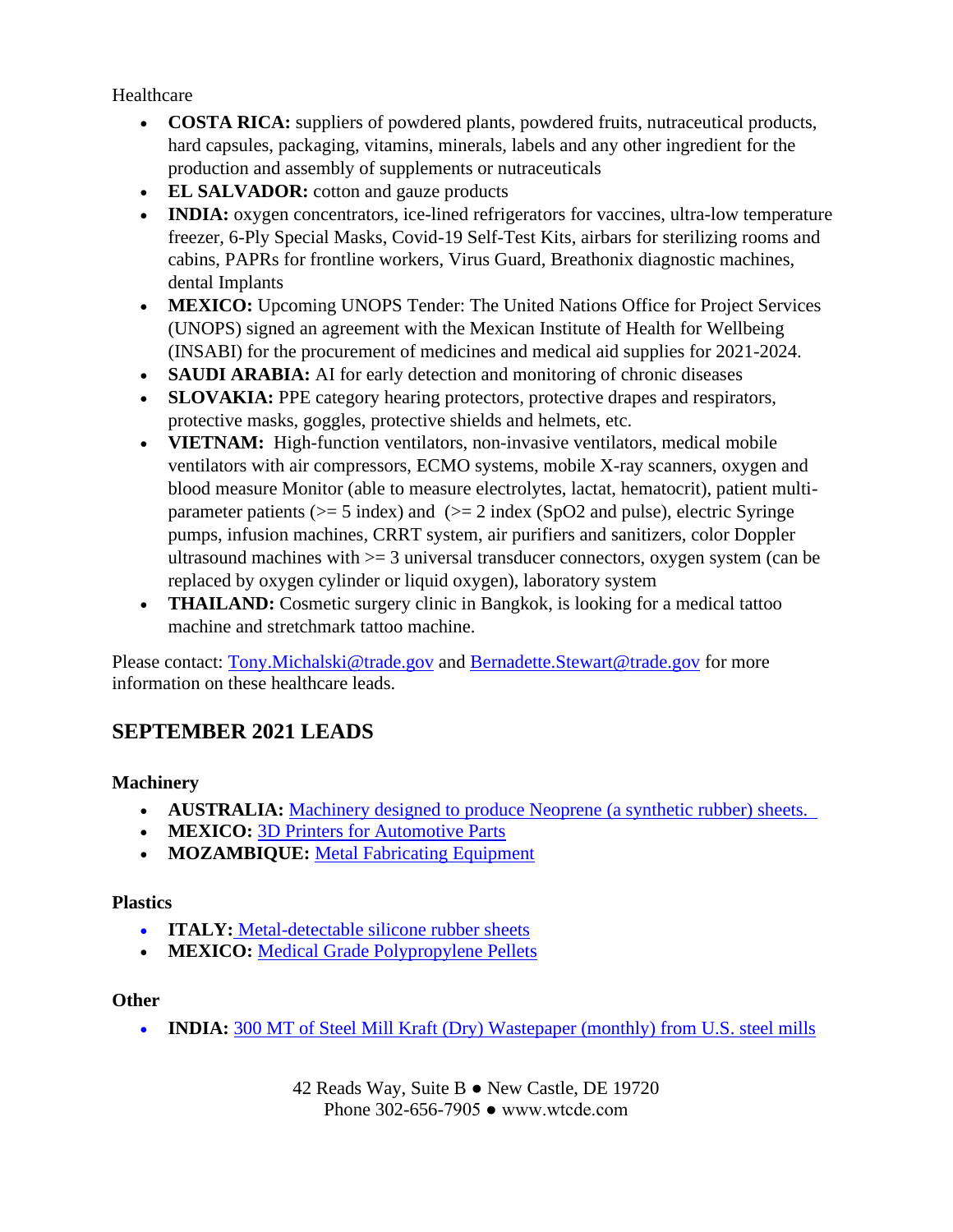- **INDONESIA:** [U.S. Consultant for Gantry Crane Manufacturing](https://lnks.gd/l/eyJhbGciOiJIUzI1NiJ9.eyJidWxsZXRpbl9saW5rX2lkIjoxNTYsInVyaSI6ImJwMjpjbGljayIsImJ1bGxldGluX2lkIjoiMjAyMTA5MDguNDU2Mjk3OTEiLCJ1cmwiOiJodHRwczovL2NvbnRlbnQuZ292ZGVsaXZlcnkuY29tL2F0dGFjaG1lbnRzL1VTSVRBVFJBREUvMjAyMS8wNy8yOC9maWxlX2F0dGFjaG1lbnRzLzE4OTAxNTcvQVVHJTIwVHJhZGUlMjBMZWFkJTIwSW5kb25lc2lhJTIwR2FudHJ5JTIwQ3JhbmUlMjBDb25zdWx0YW50LnBkZiJ9.ZT5hlgkMVczORHeD897F0UUQFDAFHokjksE8aeNH1Uo/s/375238915/br/112043620999-l)
- **FRANCE:** [Railcar Component Materials](https://lnks.gd/l/eyJhbGciOiJIUzI1NiJ9.eyJidWxsZXRpbl9saW5rX2lkIjoxNTcsInVyaSI6ImJwMjpjbGljayIsImJ1bGxldGluX2lkIjoiMjAyMTA5MDguNDU2Mjk3OTEiLCJ1cmwiOiJodHRwczovL2NvbnRlbnQuZ292ZGVsaXZlcnkuY29tL2F0dGFjaG1lbnRzL1VTSVRBVFJBREUvMjAyMS8wOC8zMC9maWxlX2F0dGFjaG1lbnRzLzE5MjAyMjkvU0VQVCUyMFRyYWRlJTIwTGVhZCUyMExvY29tb3RpdmUlMjBDb25tcG9uZW50cyUyMEZyYW5jZS5wZGYifQ.cNfIUyKiX16nlUrHEnc_h3BUEuHL_aw3IN-a1LWK_eY/s/375238915/br/112043620999-l)

==========

#### **Renewable Energy**

- **ECUADOR:** [Renewable Energy Block](https://lnks.gd/l/eyJhbGciOiJIUzI1NiJ9.eyJidWxsZXRpbl9saW5rX2lkIjoxNjMsInVyaSI6ImJwMjpjbGljayIsImJ1bGxldGluX2lkIjoiMjAyMTA5MTYuNDYwNTUxMTEiLCJ1cmwiOiJodHRwczovL2NvbnRlbnQuZ292ZGVsaXZlcnkuY29tL2F0dGFjaG1lbnRzL1VTSVRBVFJBREUvMjAyMS8wOS8xNC9maWxlX2F0dGFjaG1lbnRzLzE5MzQ5NDgvRWN1YWRvci5wZGYifQ.-4PYBX4Sv-xekloDkf4WG3sLroTXslyx5nYXJ7Dqq7A/s/375238915/br/112500262194-l)
- **ECUADOR:** [Upcoming Tender for a 200 MW Block of Non-conventional Renewable](https://gcc02.safelinks.protection.outlook.com/?url=https%3A%2F%2Flnks.gd%2Fl%2FeyJhbGciOiJIUzI1NiJ9.eyJidWxsZXRpbl9saW5rX2lkIjoxNzEsInVyaSI6ImJwMjpjbGljayIsImJ1bGxldGluX2lkIjoiMjAyMTA0MTUuMzg4NjE0NDEiLCJ1cmwiOiJodHRwczovL2NvbnRlbnQuZ292ZGVsaXZlcnkuY29tL2F0dGFjaG1lbnRzL1VTSVRBVFJBREUvMjAyMC8xMC8wNS9maWxlX2F0dGFjaG1lbnRzLzE1NjI3MTAvRUNVQURPUi5wZGYifQ.vk-Fss6yVMqKup48I3QAX3BIxsRjnJPObyk24Bpd_aE%2Fs%2F761723631%2Fbr%2F102339645098-l&data=04%7C01%7Cdanielle.caltabiano%40trade.gov%7C911ff936d5f74be703b408d9003a0f86%7Ca1d183f26c7b4d9ab9945f2f31b3f780%7C1%7C1%7C637541071639196701%7CUnknown%7CTWFpbGZsb3d8eyJWIjoiMC4wLjAwMDAiLCJQIjoiV2luMzIiLCJBTiI6Ik1haWwiLCJXVCI6Mn0%3D%7C1000&sdata=BbodM4SAwUHYJcD%2BRUTLjjznIqmc8Fg%2FoOELfcVyKK8%3D&reserved=0)  **[Generation](https://gcc02.safelinks.protection.outlook.com/?url=https%3A%2F%2Flnks.gd%2Fl%2FeyJhbGciOiJIUzI1NiJ9.eyJidWxsZXRpbl9saW5rX2lkIjoxNzEsInVyaSI6ImJwMjpjbGljayIsImJ1bGxldGluX2lkIjoiMjAyMTA0MTUuMzg4NjE0NDEiLCJ1cmwiOiJodHRwczovL2NvbnRlbnQuZ292ZGVsaXZlcnkuY29tL2F0dGFjaG1lbnRzL1VTSVRBVFJBREUvMjAyMC8xMC8wNS9maWxlX2F0dGFjaG1lbnRzLzE1NjI3MTAvRUNVQURPUi5wZGYifQ.vk-Fss6yVMqKup48I3QAX3BIxsRjnJPObyk24Bpd_aE%2Fs%2F761723631%2Fbr%2F102339645098-l&data=04%7C01%7Cdanielle.caltabiano%40trade.gov%7C911ff936d5f74be703b408d9003a0f86%7Ca1d183f26c7b4d9ab9945f2f31b3f780%7C1%7C1%7C637541071639196701%7CUnknown%7CTWFpbGZsb3d8eyJWIjoiMC4wLjAwMDAiLCJQIjoiV2luMzIiLCJBTiI6Ik1haWwiLCJXVCI6Mn0%3D%7C1000&sdata=BbodM4SAwUHYJcD%2BRUTLjjznIqmc8Fg%2FoOELfcVyKK8%3D&reserved=0)**
- **TRINIDAD & TOBAGO:** Design, supply, installation, & commissioning of solar [photovoltaic generation system at the Piarco International Airport](https://lnks.gd/l/eyJhbGciOiJIUzI1NiJ9.eyJidWxsZXRpbl9saW5rX2lkIjoxNjQsInVyaSI6ImJwMjpjbGljayIsImJ1bGxldGluX2lkIjoiMjAyMTA5MTYuNDYwNTUxMTEiLCJ1cmwiOiJodHRwczovL2NvbnRlbnQuZ292ZGVsaXZlcnkuY29tL2F0dGFjaG1lbnRzL1VTSVRBVFJBREUvMjAyMS8wNy8wNi9maWxlX2F0dGFjaG1lbnRzLzE4NzE2NjIvRW5lcmd5JTIwVHJhZGUlMjBMZWFkcyUyMC0lMjBUJlRfJTIwU29sYXIlMjBQViUyMEdlbiUyMFN5c3RlbS5wZGYifQ.hhG5YQl7YWm2kb-GYBoBujDynhT5z3UIZFAeu9CVHo4/s/375238915/br/112500262194-l)

#### **Electricity Infrastructure**

• **ISRAEL:** [Distribution Network Cast Resin Power Transformers](https://lnks.gd/l/eyJhbGciOiJIUzI1NiJ9.eyJidWxsZXRpbl9saW5rX2lkIjoxNjUsInVyaSI6ImJwMjpjbGljayIsImJ1bGxldGluX2lkIjoiMjAyMTA5MTYuNDYwNTUxMTEiLCJ1cmwiOiJodHRwczovL2NvbnRlbnQuZ292ZGVsaXZlcnkuY29tL2F0dGFjaG1lbnRzL1VTSVRBVFJBREUvMjAyMS8wOS8xNC9maWxlX2F0dGFjaG1lbnRzLzE5MzQ5MzQvSXNyYWVsLnBkZiJ9.vJNMqXRIA_pHVjTTHUd27QrK_2ghq8dcpab3BwAiwqk/s/375238915/br/112500262194-l)

#### **Fossil Energy**

- **UAE:** [Inspection/Scanning Distillation Towers Using Gamma-Rays on Refineries](https://lnks.gd/l/eyJhbGciOiJIUzI1NiJ9.eyJidWxsZXRpbl9saW5rX2lkIjoxNjYsInVyaSI6ImJwMjpjbGljayIsImJ1bGxldGluX2lkIjoiMjAyMTA5MTYuNDYwNTUxMTEiLCJ1cmwiOiJodHRwczovL2NvbnRlbnQuZ292ZGVsaXZlcnkuY29tL2F0dGFjaG1lbnRzL1VTSVRBVFJBREUvMjAyMS8wNi8wMy9maWxlX2F0dGFjaG1lbnRzLzE4NDQyODkvdWFlJTIwMi5wZGYifQ.3kEQWQp9srZS_4FuWZPnOYr4AKZReJ0TMsA1A6ZLblw/s/375238915/br/112500262194-l)
- **UAE:** [Petrol Station Services Management](https://lnks.gd/l/eyJhbGciOiJIUzI1NiJ9.eyJidWxsZXRpbl9saW5rX2lkIjoxNjcsInVyaSI6ImJwMjpjbGljayIsImJ1bGxldGluX2lkIjoiMjAyMTA5MTYuNDYwNTUxMTEiLCJ1cmwiOiJodHRwczovL2NvbnRlbnQuZ292ZGVsaXZlcnkuY29tL2F0dGFjaG1lbnRzL1VTSVRBVFJBREUvMjAyMS8wNi8wMy9maWxlX2F0dGFjaG1lbnRzLzE4NDQyOTgvdWFlJTIwMS5wZGYifQ.9qwTxo4NHMa3Co1kvLS-xpv1dTwlIBwQKWsYoP5D7so/s/375238915/br/112500262194-l)
- **PAKISTAN:** E&P Opportunity: Magnetic/Gravity Data Acquisition, Processing and [Interpretation; 2D & 3D niche Seismic Data Acquisition and Processing Services; Niche](https://gcc02.safelinks.protection.outlook.com/?url=https%3A%2F%2Flnks.gd%2Fl%2FeyJhbGciOiJIUzI1NiJ9.eyJidWxsZXRpbl9saW5rX2lkIjoxODUsInVyaSI6ImJwMjpjbGljayIsImJ1bGxldGluX2lkIjoiMjAyMTA0MTUuMzg4NjE0NDEiLCJ1cmwiOiJodHRwczovL2NvbnRlbnQuZ292ZGVsaXZlcnkuY29tL2F0dGFjaG1lbnRzL1VTSVRBVFJBREUvMjAyMS8wNC8xNC9maWxlX2F0dGFjaG1lbnRzLzE3NTQwOTAvUEFLSVNUQU4ucGRmIn0.68OnL0Ulfise9a6Ct8UtRKlQZtt_c3OuOwqgaq3oM7o%2Fs%2F761723631%2Fbr%2F102339645098-l&data=04%7C01%7Cdanielle.caltabiano%40trade.gov%7C911ff936d5f74be703b408d9003a0f86%7Ca1d183f26c7b4d9ab9945f2f31b3f780%7C1%7C1%7C637541071639266392%7CUnknown%7CTWFpbGZsb3d8eyJWIjoiMC4wLjAwMDAiLCJQIjoiV2luMzIiLCJBTiI6Ik1haWwiLCJXVCI6Mn0%3D%7C1000&sdata=i8pL8oElneiDZWcNddAQxiu7aP4uTkSwleyj%2B69JIe4%3D&reserved=0)  [Drilling Svcs.](https://gcc02.safelinks.protection.outlook.com/?url=https%3A%2F%2Flnks.gd%2Fl%2FeyJhbGciOiJIUzI1NiJ9.eyJidWxsZXRpbl9saW5rX2lkIjoxODUsInVyaSI6ImJwMjpjbGljayIsImJ1bGxldGluX2lkIjoiMjAyMTA0MTUuMzg4NjE0NDEiLCJ1cmwiOiJodHRwczovL2NvbnRlbnQuZ292ZGVsaXZlcnkuY29tL2F0dGFjaG1lbnRzL1VTSVRBVFJBREUvMjAyMS8wNC8xNC9maWxlX2F0dGFjaG1lbnRzLzE3NTQwOTAvUEFLSVNUQU4ucGRmIn0.68OnL0Ulfise9a6Ct8UtRKlQZtt_c3OuOwqgaq3oM7o%2Fs%2F761723631%2Fbr%2F102339645098-l&data=04%7C01%7Cdanielle.caltabiano%40trade.gov%7C911ff936d5f74be703b408d9003a0f86%7Ca1d183f26c7b4d9ab9945f2f31b3f780%7C1%7C1%7C637541071639266392%7CUnknown%7CTWFpbGZsb3d8eyJWIjoiMC4wLjAwMDAiLCJQIjoiV2luMzIiLCJBTiI6Ik1haWwiLCJXVCI6Mn0%3D%7C1000&sdata=i8pL8oElneiDZWcNddAQxiu7aP4uTkSwleyj%2B69JIe4%3D&reserved=0)
- **BRAZIL:** Petrobras' Divestment Program [onshore, offshore, and downstream assets](https://gcc02.safelinks.protection.outlook.com/?url=https%3A%2F%2Flnks.gd%2Fl%2FeyJhbGciOiJIUzI1NiJ9.eyJidWxsZXRpbl9saW5rX2lkIjoxOTIsInVyaSI6ImJwMjpjbGljayIsImJ1bGxldGluX2lkIjoiMjAyMTA0MTUuMzg4NjE0NDEiLCJ1cmwiOiJodHRwczovL2NvbnRlbnQuZ292ZGVsaXZlcnkuY29tL2F0dGFjaG1lbnRzL1VTSVRBVFJBREUvMjAyMC8xMi8wNy9maWxlX2F0dGFjaG1lbnRzLzE2MTkzOTYvQlJBWklMJTIwMi5wZGYifQ.vUbiLC6Z9d0HM2VFejDzIi5CThu3Xm5g2-vz9Ug7qkY%2Fs%2F761723631%2Fbr%2F102339645098-l&data=04%7C01%7Cdanielle.caltabiano%40trade.gov%7C911ff936d5f74be703b408d9003a0f86%7Ca1d183f26c7b4d9ab9945f2f31b3f780%7C1%7C1%7C637541071639296261%7CUnknown%7CTWFpbGZsb3d8eyJWIjoiMC4wLjAwMDAiLCJQIjoiV2luMzIiLCJBTiI6Ik1haWwiLCJXVCI6Mn0%3D%7C1000&sdata=Zan0ISdxxZ6nxdkp68s3cKpFAl9Eba27oo61yETye4Q%3D&reserved=0)
- **[BRAZIL:](https://gcc02.safelinks.protection.outlook.com/?url=https%3A%2F%2Flnks.gd%2Fl%2FeyJhbGciOiJIUzI1NiJ9.eyJidWxsZXRpbl9saW5rX2lkIjoxOTMsInVyaSI6ImJwMjpjbGljayIsImJ1bGxldGluX2lkIjoiMjAyMTA0MTUuMzg4NjE0NDEiLCJ1cmwiOiJodHRwczovL2NvbnRlbnQuZ292ZGVsaXZlcnkuY29tL2F0dGFjaG1lbnRzL1VTSVRBVFJBREUvMjAyMS8wMy8xMS9maWxlX2F0dGFjaG1lbnRzLzE3MjAyOTMvQlJBWklMJTIwMi5wZGYifQ.h6t-yuH2MUfe3_AMi6EfQ2TwMcJ09Ou0G1lwwoGV_gY%2Fs%2F761723631%2Fbr%2F102339645098-l&data=04%7C01%7Cdanielle.caltabiano%40trade.gov%7C911ff936d5f74be703b408d9003a0f86%7Ca1d183f26c7b4d9ab9945f2f31b3f780%7C1%7C1%7C637541071639296261%7CUnknown%7CTWFpbGZsb3d8eyJWIjoiMC4wLjAwMDAiLCJQIjoiV2luMzIiLCJBTiI6Ik1haWwiLCJXVCI6Mn0%3D%7C1000&sdata=ErwzoJlQNgZgJ3gpo6Yc4o9oTvxzpEjMf2qBFOxvUKc%3D&reserved=0)** [Oil Exploration Open Acreage Opportunities](https://gcc02.safelinks.protection.outlook.com/?url=https%3A%2F%2Flnks.gd%2Fl%2FeyJhbGciOiJIUzI1NiJ9.eyJidWxsZXRpbl9saW5rX2lkIjoxOTQsInVyaSI6ImJwMjpjbGljayIsImJ1bGxldGluX2lkIjoiMjAyMTA0MTUuMzg4NjE0NDEiLCJ1cmwiOiJodHRwczovL2NvbnRlbnQuZ292ZGVsaXZlcnkuY29tL2F0dGFjaG1lbnRzL1VTSVRBVFJBREUvMjAyMS8wMy8xMS9maWxlX2F0dGFjaG1lbnRzLzE3MjAyOTMvQlJBWklMJTIwMi5wZGYifQ.pDbxMfmWA0YaOl8QqY4XiLYzesDH3LsGHoIO7rZsNu4%2Fs%2F761723631%2Fbr%2F102339645098-l&data=04%7C01%7Cdanielle.caltabiano%40trade.gov%7C911ff936d5f74be703b408d9003a0f86%7Ca1d183f26c7b4d9ab9945f2f31b3f780%7C1%7C1%7C637541071639306218%7CUnknown%7CTWFpbGZsb3d8eyJWIjoiMC4wLjAwMDAiLCJQIjoiV2luMzIiLCJBTiI6Ik1haWwiLCJXVCI6Mn0%3D%7C1000&sdata=%2F8nVpYKh8U2bqkOT%2B9I2a3UV%2BbsJeobrxuQ%2FsHo%2B5A4%3D&reserved=0)

==========

### **ANGOLA: Port of Lobito**

The second largest port in Angola, Lobito Port, is open for International Public Tender for the Management and Operation. This port is interconnected to the Benguela railway network with plans to eventually extend into neighboring countries of Zambia and the Democratic Republic of Congo. It has also recently benefitted from Chinese-funded construction, renovation and installation of heavy equipment.

**Deadline:** September 30, 2021 5:00 pm (Angola time) **For more information:** [Manuel Cafala, CS Luanda](mailto:Manuel.Cafala@trade.gov)

==========

### **HONG KONG: Twenty-two Passenger Ferries**

Sun Ferry Services Company Limited ("Sun Ferry") and Hong Kong & Kowloon Ferry Limited ("HKK") invite Tenders for the design and construction of twenty-two (22) passenger ferries with carrying capacities between 300 and 1000 passengers for the operations of the six major outlying islands ferry routes in Hong Kong.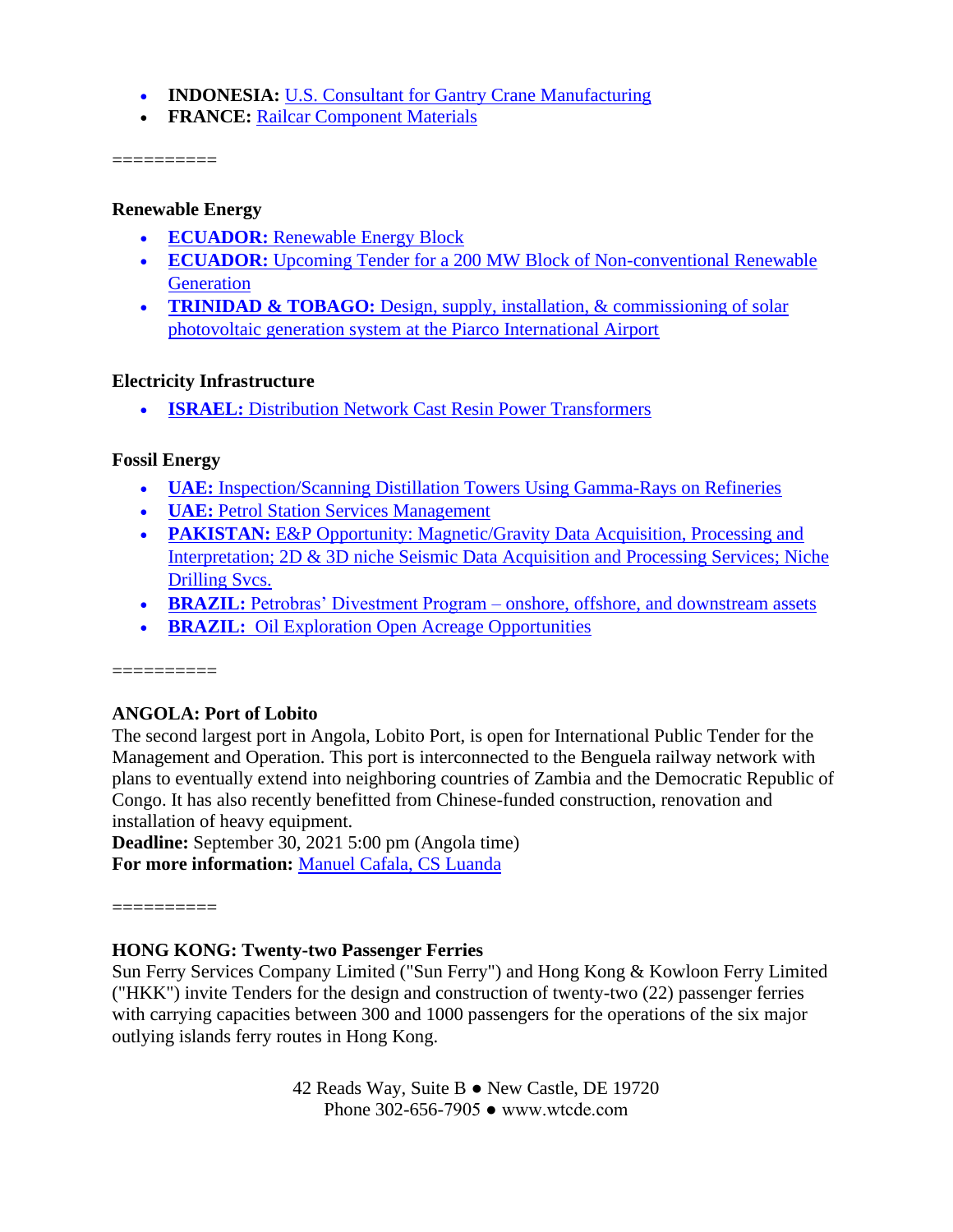**Deadline:** December 30, 2021 12:00 noon (Hong Kong Time) **For more information:** [Jeff.Fong@trade.gov](mailto:Jeff.Fong@trade.gov)

==========

#### **TRINIDAD & TOBAGO: Potential Partnership Project for Port Authority of Trinidad and Tobago**

The Port Authority of Trinidad & Tobago (PATT), invites investors with experience in port investments, development and operations, shipping, logistics and cruise operations to propose business ideas that will support participation in a PPP Landlord model project with the PATT, in any or all of the following areas:

- The Cargo operations at Port of Port Of Spain
- The Cargo and Cruise operations at the POSCA
- Regional Cargo activities at CARICOM wharves
- Cruise shipping operations at PATT 2021

**For more information:** [Marissa Nicholas,](mailto:NicholasMR@state.gov) US Embassy Port Spain, T&T

==========

#### **BRAZIL: A Brazilian financial institution is seeking U.S. solid waste processing equipment** on behalf of a client.

The list of equipment requested:

- 03 (three) units of an Fertilizer Granulator Organic Waste Shredding Machine, with capacity to process 5 to 50 tons/hour.

- 01 unit of a Waste Sorting Machine to separate plastic bottles from metal residues and other materials. Production capacity of 5 to 60 tons/hour.

- 01 unit of a Medical Waste Incinerator with a processing capacity of 99%.

- 01 unit of a Solid Waste Incinerator with processing capacity of 99%.

- 01 Waste-to-Energy System with gas output of 1500 cubic meters per hour. Material feeding consumption: 750kg per hour. Voltage: 380-420V, 50-60Hz (tailored). Energy production: 500KW-1MW. Caloric gas value: 1000-1200kcal / cubic meter. Gasification efficiency: >75%. Output: 380V.

Note: the bank will purchase the equipment in the United States **Contact:** [Thales Demarchi](mailto:Thales.Demarchi@trade.gov)

==========

#### **EGYPT: The Sovereign Fund of Egypt (SFE) is seeking private-sector partners to build and run 17 new desalination plants** at an aggregate cost of about USD 2.5 bn.

Plants will produce a combined 2.8 mn cubic meters of water per day by 2025 — part of a plan to add capacity of 6.4 mn cubic meters a day by 2050. EBRD and the IFC will give technical support and advise on the bidding.

**Contact:** [Khaled Elzoughbi](mailto:khaled.elzoughbi@trade.gov)

\*\*\*\*\*\*\*\*\*\*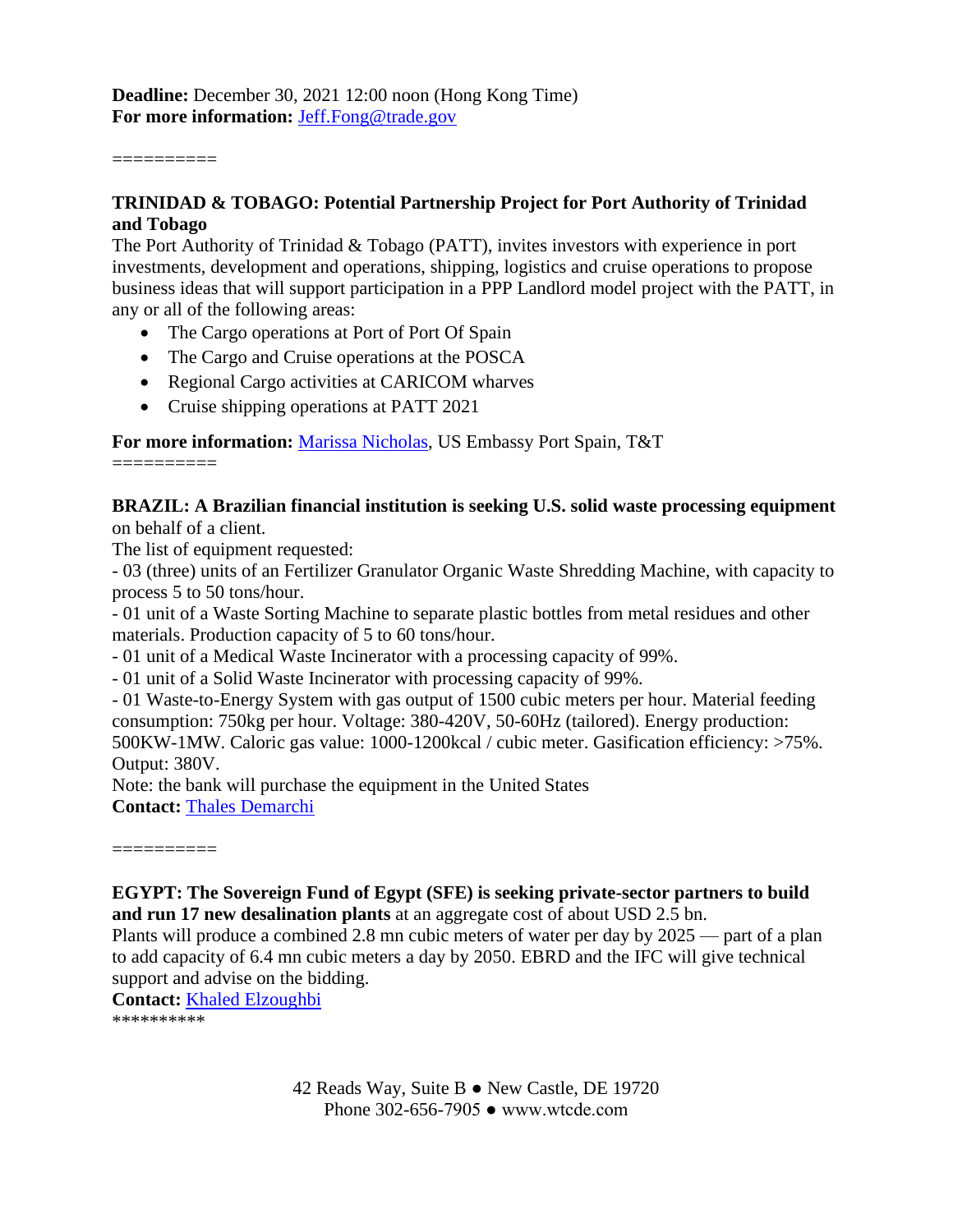#### **EGYPT: Seeking U.S. Design, Supply, Installation and Startup of a mechanical line for municipal solid waste sorting, recycling and compost treatment**.

For technical specifications, please reach out. **Contact:** [Khaled Elzoughbi](mailto:khaled.elzoughbi@trade.gov)

==========

### **ISRAEL: Waste-to-Fuel facility**

Ralco Group is developing the first Waste-to-Fuel facility in Israel, that will convert post sorted Municipal Solid Waste into clean fuels (hydrogen, clean diesel, SAF, etc.) employing clean gasification technology. The project is at advanced development stage, having obtained relevant government approvals, secured the project site, and signed preliminary feedstock and off-taker agreements.

**Seeking:** (1) U.S. gasifier technology providers / GTL / Fisher Tropsch providers, preferably with SAF expertise; (2) U.S. Design, Engineering, or EPC companies with Waste-to-Fuel experience.

**Deadline**: November 2021 **Contact:** [Naama Altman](mailto:Naama.Altman@Trade.gov)

==========

# **AUGUST 2021 LEADS**

# **MEXICO: Upcoming UNOPS Tender**

The United Nations Office for Project Services (UNOPS) signed an agreement with the Mexican Institute of Health for Wellbeing (INSABI) for the procurement of medicines and medical aid supplies for 2021-2024. UNOPS seeks to encourage effective competition, equal participation, and transparency through the modality of international tender bidding, all while ensuring the best price and quality conditions.

For more information, contact Marixell Garcia [Marixell.Garcia@trade.gov.](mailto:Marixell.Garcia@trade.gov)

==========

# **THAILAND: Medical Tattoo Machine & Stretchmark Tattoo Machine**

Thai company M.P.by Dr. Maprang, a cosmetic surgery clinic in Bangkok, is looking for a medical tattoo machine and stretchmark tattoo machine.

Please contact Kornluck (Fame) Tantisaeree, [Kornluck.Tantisaeree@trade.gov,](mailto:Kornluck.Tantisaeree@trade.gov) CS Bangkok, with details on any leads you may have, as she can make introductions to the Thai company.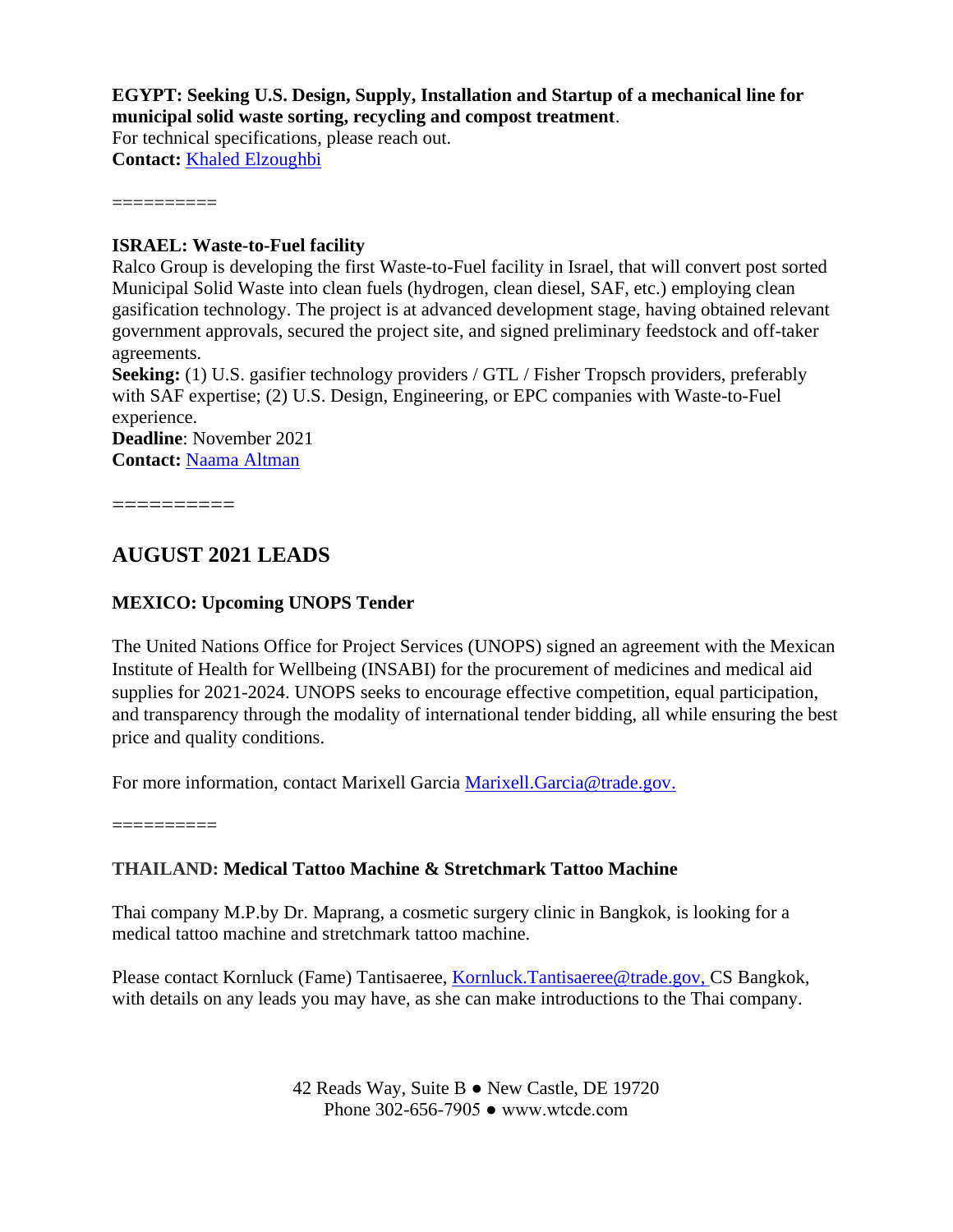# **JULY 2021 LEADS**

# **Agribusiness**

Contact [Alexandra.Natale@trade.gov](mailto:Alexandra.Natale@trade.gov) in Philadelphia or [Laurie.Kelleher@trade.gov](mailto:Laurie.Kelleher@trade.gov) in Pittsburgh.

- **EL SALVADOR:** regional company seeks private label manufacturers of red beans and tomato sauces.
- **SAUDI ARABIA:** Agricultural fertilizers, crop protection products
- **PERU:** 350 Liter Electric Skimmer or Milk Separator
- **PAKISTAN**: Pakistani maize processor looking for U.S. supplier of equipment to equip an ethanol fuel plant.

# **Renewable Energy**

- **PAKISTAN:** Energy & Power Solutions Awarded Hydropower Projects 20 MW [Hanzel and 4 MW Chilas.](https://lnks.gd/l/eyJhbGciOiJIUzI1NiJ9.eyJidWxsZXRpbl9saW5rX2lkIjoxNzksInVyaSI6ImJwMjpjbGljayIsImJ1bGxldGluX2lkIjoiMjAyMTA2MDcuNDE1NjgwOTEiLCJ1cmwiOiJodHRwczovL2NvbnRlbnQuZ292ZGVsaXZlcnkuY29tL2F0dGFjaG1lbnRzL1VTSVRBVFJBREUvMjAyMS8wNi8wNC9maWxlX2F0dGFjaG1lbnRzLzE4NDQ2NjgvUGFraXN0YW4ucGRmIn0.qSW8zk6N13R-1wLtz_X8RXzkEurO3ublVSFrGiQhzno/s/375238915/br/107528082450-l)
- **ECUADOR:** [Upcoming Tender for a 200 MW Block of Non-conventional Renewable](https://gcc02.safelinks.protection.outlook.com/?url=https%3A%2F%2Flnks.gd%2Fl%2FeyJhbGciOiJIUzI1NiJ9.eyJidWxsZXRpbl9saW5rX2lkIjoxNzEsInVyaSI6ImJwMjpjbGljayIsImJ1bGxldGluX2lkIjoiMjAyMTA0MTUuMzg4NjE0NDEiLCJ1cmwiOiJodHRwczovL2NvbnRlbnQuZ292ZGVsaXZlcnkuY29tL2F0dGFjaG1lbnRzL1VTSVRBVFJBREUvMjAyMC8xMC8wNS9maWxlX2F0dGFjaG1lbnRzLzE1NjI3MTAvRUNVQURPUi5wZGYifQ.vk-Fss6yVMqKup48I3QAX3BIxsRjnJPObyk24Bpd_aE%2Fs%2F761723631%2Fbr%2F102339645098-l&data=04%7C01%7Cdanielle.caltabiano%40trade.gov%7C911ff936d5f74be703b408d9003a0f86%7Ca1d183f26c7b4d9ab9945f2f31b3f780%7C1%7C1%7C637541071639196701%7CUnknown%7CTWFpbGZsb3d8eyJWIjoiMC4wLjAwMDAiLCJQIjoiV2luMzIiLCJBTiI6Ik1haWwiLCJXVCI6Mn0%3D%7C1000&sdata=BbodM4SAwUHYJcD%2BRUTLjjznIqmc8Fg%2FoOELfcVyKK8%3D&reserved=0)  **[Generation](https://gcc02.safelinks.protection.outlook.com/?url=https%3A%2F%2Flnks.gd%2Fl%2FeyJhbGciOiJIUzI1NiJ9.eyJidWxsZXRpbl9saW5rX2lkIjoxNzEsInVyaSI6ImJwMjpjbGljayIsImJ1bGxldGluX2lkIjoiMjAyMTA0MTUuMzg4NjE0NDEiLCJ1cmwiOiJodHRwczovL2NvbnRlbnQuZ292ZGVsaXZlcnkuY29tL2F0dGFjaG1lbnRzL1VTSVRBVFJBREUvMjAyMC8xMC8wNS9maWxlX2F0dGFjaG1lbnRzLzE1NjI3MTAvRUNVQURPUi5wZGYifQ.vk-Fss6yVMqKup48I3QAX3BIxsRjnJPObyk24Bpd_aE%2Fs%2F761723631%2Fbr%2F102339645098-l&data=04%7C01%7Cdanielle.caltabiano%40trade.gov%7C911ff936d5f74be703b408d9003a0f86%7Ca1d183f26c7b4d9ab9945f2f31b3f780%7C1%7C1%7C637541071639196701%7CUnknown%7CTWFpbGZsb3d8eyJWIjoiMC4wLjAwMDAiLCJQIjoiV2luMzIiLCJBTiI6Ik1haWwiLCJXVCI6Mn0%3D%7C1000&sdata=BbodM4SAwUHYJcD%2BRUTLjjznIqmc8Fg%2FoOELfcVyKK8%3D&reserved=0)**
- **SOUTH AFRICA:** Develop New Generation Capacity of 2600 MW, including 1600 [MW from Onshore Wind Energy and 1000 MW from Solar PV Power Plants](https://gcc02.safelinks.protection.outlook.com/?url=https%3A%2F%2Flnks.gd%2Fl%2FeyJhbGciOiJIUzI1NiJ9.eyJidWxsZXRpbl9saW5rX2lkIjoxNzMsInVyaSI6ImJwMjpjbGljayIsImJ1bGxldGluX2lkIjoiMjAyMTA0MTUuMzg4NjE0NDEiLCJ1cmwiOiJodHRwczovL2NvbnRlbnQuZ292ZGVsaXZlcnkuY29tL2F0dGFjaG1lbnRzL1VTSVRBVFJBREUvMjAyMS8wNC8xNS9maWxlX2F0dGFjaG1lbnRzLzE3NTU2NTMvU09VVEglMjBBRlJJQ0ElMjAyLnBkZiJ9.N77GBCwW52D44JroQcAeKuF5zofEvF73j3Cf1ASHXl8%2Fs%2F761723631%2Fbr%2F102339645098-l&data=04%7C01%7Cdanielle.caltabiano%40trade.gov%7C911ff936d5f74be703b408d9003a0f86%7Ca1d183f26c7b4d9ab9945f2f31b3f780%7C1%7C1%7C637541071639196701%7CUnknown%7CTWFpbGZsb3d8eyJWIjoiMC4wLjAwMDAiLCJQIjoiV2luMzIiLCJBTiI6Ik1haWwiLCJXVCI6Mn0%3D%7C1000&sdata=PtPdn8oDPRIANsVJpUam%2BPSuogiu6UbmFU2xCUqUviU%3D&reserved=0)
- **TONGA:** TPL issues Call for Expression of Interest for a renewable energy [procurement.for a minimum of 34GWh of annual generation capacity](https://lnks.gd/l/eyJhbGciOiJIUzI1NiJ9.eyJidWxsZXRpbl9saW5rX2lkIjoxNzUsInVyaSI6ImJwMjpjbGljayIsImJ1bGxldGluX2lkIjoiMjAyMTA3MTMuNDMxNTU3OTEiLCJ1cmwiOiJodHRwczovL3RvbmdhcG93ZXIudG8vRU9JJTNBLSUyMElOREVQRU5ERU5UJTIwUE9XRVIlMjBQUk9EVUNFUiUyMEZPUiUyMFJFTkVXQUJMRSUyMEVORVJHWSUyMEdFTkVSQVRJT04ifQ.z_4P8xk1j92BRCyVprtWlIwoTnvO3LIGOqcrChTFf7Q/s/375238915/br/109249672824-l)
- **TRINIDAD & TOBAGO:** Design, supply, installation, & commissioning of solar [photovoltaic generation system at the Piarco International Airport](https://lnks.gd/l/eyJhbGciOiJIUzI1NiJ9.eyJidWxsZXRpbl9saW5rX2lkIjoxNzYsInVyaSI6ImJwMjpjbGljayIsImJ1bGxldGluX2lkIjoiMjAyMTA3MTMuNDMxNTU3OTEiLCJ1cmwiOiJodHRwczovL2NvbnRlbnQuZ292ZGVsaXZlcnkuY29tL2F0dGFjaG1lbnRzL1VTSVRBVFJBREUvMjAyMS8wNy8wNi9maWxlX2F0dGFjaG1lbnRzLzE4NzE2NjIvRW5lcmd5JTIwVHJhZGUlMjBMZWFkcyUyMC0lMjBUJlRfJTIwU29sYXIlMjBQViUyMEdlbiUyMFN5c3RlbS5wZGYifQ.6Wbb6A47gr5UXwkBu8TNt2DDUT5AXH9KLmwHGldJ-N4/s/375238915/br/109249672824-l)
- **JAMAICA:** [Electric Vehicle Charging Stations](https://lnks.gd/l/eyJhbGciOiJIUzI1NiJ9.eyJidWxsZXRpbl9saW5rX2lkIjoxODIsInVyaSI6ImJwMjpjbGljayIsImJ1bGxldGluX2lkIjoiMjAyMTA2MDcuNDE1NjgwOTEiLCJ1cmwiOiJodHRwczovL2NvbnRlbnQuZ292ZGVsaXZlcnkuY29tL2F0dGFjaG1lbnRzL1VTSVRBVFJBREUvMjAyMS8wNi8wNy9maWxlX2F0dGFjaG1lbnRzLzE4NDYxNzcvamFtYWljYS5wZGYifQ.18KLWkRwAcQoOoFtzVioEbn7lM6ZlAAhBd7pD2kiIrI/s/375238915/br/107528082450-l)

**Electricity Infrastructure/Smart Grid**

- **THAILAND**: [Supply of 110 MVAR and 55 MVAR 500 kV Shunt Reactors](https://gcc02.safelinks.protection.outlook.com/?url=https%3A%2F%2Flnks.gd%2Fl%2FeyJhbGciOiJIUzI1NiJ9.eyJidWxsZXRpbl9saW5rX2lkIjoxMTAsInVyaSI6ImJwMjpjbGljayIsImJ1bGxldGluX2lkIjoiMjAyMTA0MDkuMzg1MTc0MTEiLCJ1cmwiOiJodHRwczovL2NvbnRlbnQuZ292ZGVsaXZlcnkuY29tL2F0dGFjaG1lbnRzL1VTSVRBVFJBREUvMjAyMS8wNC8wOC9maWxlX2F0dGFjaG1lbnRzLzE3NDkzNjMvVGhhaWxhbmQlMjBFR0FUJTIwVHJhZGUlMjBMZWFkJTIwU2h1bnQlMjBSZWFjdG9ycy5wZGYifQ.Xd77ZGGCCwy3Tm9LpMgmpEuzGefmC_fv84xT5wVl404%2Fs%2F750949893%2Fbr%2F101749705727-l&data=04%7C01%7Cdanielle.caltabiano%40trade.gov%7C911ff936d5f74be703b408d9003a0f86%7Ca1d183f26c7b4d9ab9945f2f31b3f780%7C1%7C1%7C637541071639226570%7CUnknown%7CTWFpbGZsb3d8eyJWIjoiMC4wLjAwMDAiLCJQIjoiV2luMzIiLCJBTiI6Ik1haWwiLCJXVCI6Mn0%3D%7C1000&sdata=p6Pk8QA48OKvgYhhshfY1h24gRBJICcOadjnfq1j6EM%3D&reserved=0)
- **INDIA:** [1000 MWH of Grid-Scale Battery Storage Systems](https://lnks.gd/l/eyJhbGciOiJIUzI1NiJ9.eyJidWxsZXRpbl9saW5rX2lkIjoxNzksInVyaSI6ImJwMjpjbGljayIsImJ1bGxldGluX2lkIjoiMjAyMTA3MTMuNDMxNTU3OTEiLCJ1cmwiOiJodHRwczovL2NvbnRlbnQuZ292ZGVsaXZlcnkuY29tL2F0dGFjaG1lbnRzL1VTSVRBVFJBREUvMjAyMS8wNy8wNi9maWxlX2F0dGFjaG1lbnRzLzE4NzE2NjQvSW5kaWFfJTIwR3JpZCUyMFNjYWxlJTIwQmF0dGVyeSUyMFN0b3JhZ2UlMjBTeXN0ZW1zLnBkZiJ9.TrkRb-oTTcs-Ox6e1laqTKqYnGoxWZ2drXjpvgarHO8/s/375238915/br/109249672824-l)
- **[THAILAND:](https://lnks.gd/l/eyJhbGciOiJIUzI1NiJ9.eyJidWxsZXRpbl9saW5rX2lkIjoxODAsInVyaSI6ImJwMjpjbGljayIsImJ1bGxldGluX2lkIjoiMjAyMTA3MTMuNDMxNTU3OTEiLCJ1cmwiOiJodHRwczovL2NvbnRlbnQuZ292ZGVsaXZlcnkuY29tL2F0dGFjaG1lbnRzL1VTSVRBVFJBREUvMjAyMS8wNy8wNi9maWxlX2F0dGFjaG1lbnRzLzE4NzE2MzkvVHJhZGUlMjBMZWFkX0JpZCUyMG5vLiUyMFROUlAtTDE3LU9QLnBkZiJ9.RgxUWrP_3RCdf-l4kjbOcLiSzux54oX54Kvkaz7L8_s/s/375238915/br/109249672824-l)** EGAT [supply & construction overheard ground wire with optical fiber](https://lnks.gd/l/eyJhbGciOiJIUzI1NiJ9.eyJidWxsZXRpbl9saW5rX2lkIjoxODEsInVyaSI6ImJwMjpjbGljayIsImJ1bGxldGluX2lkIjoiMjAyMTA3MTMuNDMxNTU3OTEiLCJ1cmwiOiJodHRwczovL2NvbnRlbnQuZ292ZGVsaXZlcnkuY29tL2F0dGFjaG1lbnRzL1VTSVRBVFJBREUvMjAyMS8wNy8wNi9maWxlX2F0dGFjaG1lbnRzLzE4NzE2MzkvVHJhZGUlMjBMZWFkX0JpZCUyMG5vLiUyMFROUlAtTDE3LU9QLnBkZiJ9.vjkc12qW1J-b29rMjhz_NQ1CgBrK3AYEAH44wbDOzoA/s/375238915/br/109249672824-l)

# **Fossil Energy**

- **UAE:** [Inspection/Scanning Distillation Towers Using Gamma-Rays on Refineries](https://lnks.gd/l/eyJhbGciOiJIUzI1NiJ9.eyJidWxsZXRpbl9saW5rX2lkIjoxODMsInVyaSI6ImJwMjpjbGljayIsImJ1bGxldGluX2lkIjoiMjAyMTA2MDcuNDE1NjgwOTEiLCJ1cmwiOiJodHRwczovL2NvbnRlbnQuZ292ZGVsaXZlcnkuY29tL2F0dGFjaG1lbnRzL1VTSVRBVFJBREUvMjAyMS8wNi8wMy9maWxlX2F0dGFjaG1lbnRzLzE4NDQyODkvdWFlJTIwMi5wZGYifQ.ttYGArAWsqer-0EgWdKrGCifl5k7Pffkgz2gVRHbVKo/s/375238915/br/107528082450-l)
- **UAE:** [Petrol Station Services Management](https://lnks.gd/l/eyJhbGciOiJIUzI1NiJ9.eyJidWxsZXRpbl9saW5rX2lkIjoxODQsInVyaSI6ImJwMjpjbGljayIsImJ1bGxldGluX2lkIjoiMjAyMTA2MDcuNDE1NjgwOTEiLCJ1cmwiOiJodHRwczovL2NvbnRlbnQuZ292ZGVsaXZlcnkuY29tL2F0dGFjaG1lbnRzL1VTSVRBVFJBREUvMjAyMS8wNi8wMy9maWxlX2F0dGFjaG1lbnRzLzE4NDQyOTgvdWFlJTIwMS5wZGYifQ.OL0hOHRzfiTL7mR7IKr4xTvIyi_TTxfVnddn9RJrovU/s/375238915/br/107528082450-l)
- **[PAKISTAN:](https://gcc02.safelinks.protection.outlook.com/?url=https%3A%2F%2Flnks.gd%2Fl%2FeyJhbGciOiJIUzI1NiJ9.eyJidWxsZXRpbl9saW5rX2lkIjoxODQsInVyaSI6ImJwMjpjbGljayIsImJ1bGxldGluX2lkIjoiMjAyMTA0MTUuMzg4NjE0NDEiLCJ1cmwiOiJodHRwczovL2NvbnRlbnQuZ292ZGVsaXZlcnkuY29tL2F0dGFjaG1lbnRzL1VTSVRBVFJBREUvMjAyMS8wNC8xNC9maWxlX2F0dGFjaG1lbnRzLzE3NTQwOTAvUEFLSVNUQU4ucGRmIn0.BWLW26HWqAyukVHKdHG4N7S6rM4m6lN554jReg4YK38%2Fs%2F761723631%2Fbr%2F102339645098-l&data=04%7C01%7Cdanielle.caltabiano%40trade.gov%7C911ff936d5f74be703b408d9003a0f86%7Ca1d183f26c7b4d9ab9945f2f31b3f780%7C1%7C1%7C637541071639266392%7CUnknown%7CTWFpbGZsb3d8eyJWIjoiMC4wLjAwMDAiLCJQIjoiV2luMzIiLCJBTiI6Ik1haWwiLCJXVCI6Mn0%3D%7C1000&sdata=0oh4c1ji3XwQaZfz4oa4wkt4BmJMY4ps7l74TVe5MZk%3D&reserved=0)** E&P Opportunity: Magnetic/Gravity Data Acquisition, Processing and [Interpretation; 2D & 3D niche Seismic Data Acquisition and Processing Services; Niche](https://gcc02.safelinks.protection.outlook.com/?url=https%3A%2F%2Flnks.gd%2Fl%2FeyJhbGciOiJIUzI1NiJ9.eyJidWxsZXRpbl9saW5rX2lkIjoxODUsInVyaSI6ImJwMjpjbGljayIsImJ1bGxldGluX2lkIjoiMjAyMTA0MTUuMzg4NjE0NDEiLCJ1cmwiOiJodHRwczovL2NvbnRlbnQuZ292ZGVsaXZlcnkuY29tL2F0dGFjaG1lbnRzL1VTSVRBVFJBREUvMjAyMS8wNC8xNC9maWxlX2F0dGFjaG1lbnRzLzE3NTQwOTAvUEFLSVNUQU4ucGRmIn0.68OnL0Ulfise9a6Ct8UtRKlQZtt_c3OuOwqgaq3oM7o%2Fs%2F761723631%2Fbr%2F102339645098-l&data=04%7C01%7Cdanielle.caltabiano%40trade.gov%7C911ff936d5f74be703b408d9003a0f86%7Ca1d183f26c7b4d9ab9945f2f31b3f780%7C1%7C1%7C637541071639266392%7CUnknown%7CTWFpbGZsb3d8eyJWIjoiMC4wLjAwMDAiLCJQIjoiV2luMzIiLCJBTiI6Ik1haWwiLCJXVCI6Mn0%3D%7C1000&sdata=i8pL8oElneiDZWcNddAQxiu7aP4uTkSwleyj%2B69JIe4%3D&reserved=0)  [Drilling Svcs.](https://gcc02.safelinks.protection.outlook.com/?url=https%3A%2F%2Flnks.gd%2Fl%2FeyJhbGciOiJIUzI1NiJ9.eyJidWxsZXRpbl9saW5rX2lkIjoxODUsInVyaSI6ImJwMjpjbGljayIsImJ1bGxldGluX2lkIjoiMjAyMTA0MTUuMzg4NjE0NDEiLCJ1cmwiOiJodHRwczovL2NvbnRlbnQuZ292ZGVsaXZlcnkuY29tL2F0dGFjaG1lbnRzL1VTSVRBVFJBREUvMjAyMS8wNC8xNC9maWxlX2F0dGFjaG1lbnRzLzE3NTQwOTAvUEFLSVNUQU4ucGRmIn0.68OnL0Ulfise9a6Ct8UtRKlQZtt_c3OuOwqgaq3oM7o%2Fs%2F761723631%2Fbr%2F102339645098-l&data=04%7C01%7Cdanielle.caltabiano%40trade.gov%7C911ff936d5f74be703b408d9003a0f86%7Ca1d183f26c7b4d9ab9945f2f31b3f780%7C1%7C1%7C637541071639266392%7CUnknown%7CTWFpbGZsb3d8eyJWIjoiMC4wLjAwMDAiLCJQIjoiV2luMzIiLCJBTiI6Ik1haWwiLCJXVCI6Mn0%3D%7C1000&sdata=i8pL8oElneiDZWcNddAQxiu7aP4uTkSwleyj%2B69JIe4%3D&reserved=0)
- **BULGARIA:** [Bulgaria is Looking for Spot Purchases of American LNG](https://gcc02.safelinks.protection.outlook.com/?url=https%3A%2F%2Flnks.gd%2Fl%2FeyJhbGciOiJIUzI1NiJ9.eyJidWxsZXRpbl9saW5rX2lkIjoxOTEsInVyaSI6ImJwMjpjbGljayIsImJ1bGxldGluX2lkIjoiMjAyMTA0MTUuMzg4NjE0NDEiLCJ1cmwiOiJodHRwczovL2NvbnRlbnQuZ292ZGVsaXZlcnkuY29tL2F0dGFjaG1lbnRzL1VTSVRBVFJBREUvMjAyMC8wOC8wNS9maWxlX2F0dGFjaG1lbnRzLzE1MTE5MzYvQnVsZ2FyaWElMjBUTC5wZGYifQ.Q93UBheLsOSNuCjk61ngk_QBfLcgj2H8OVIfEWCWPwE%2Fs%2F761723631%2Fbr%2F102339645098-l&data=04%7C01%7Cdanielle.caltabiano%40trade.gov%7C911ff936d5f74be703b408d9003a0f86%7Ca1d183f26c7b4d9ab9945f2f31b3f780%7C1%7C1%7C637541071639296261%7CUnknown%7CTWFpbGZsb3d8eyJWIjoiMC4wLjAwMDAiLCJQIjoiV2luMzIiLCJBTiI6Ik1haWwiLCJXVCI6Mn0%3D%7C1000&sdata=orIr%2B7hMrUoCv6NCZZyOAK3Rh6IaMQl0ydpwkTa4isA%3D&reserved=0)
- **BRAZIL:** Petrobras' Divestment Program [onshore, offshore, and downstream assets](https://gcc02.safelinks.protection.outlook.com/?url=https%3A%2F%2Flnks.gd%2Fl%2FeyJhbGciOiJIUzI1NiJ9.eyJidWxsZXRpbl9saW5rX2lkIjoxOTIsInVyaSI6ImJwMjpjbGljayIsImJ1bGxldGluX2lkIjoiMjAyMTA0MTUuMzg4NjE0NDEiLCJ1cmwiOiJodHRwczovL2NvbnRlbnQuZ292ZGVsaXZlcnkuY29tL2F0dGFjaG1lbnRzL1VTSVRBVFJBREUvMjAyMC8xMi8wNy9maWxlX2F0dGFjaG1lbnRzLzE2MTkzOTYvQlJBWklMJTIwMi5wZGYifQ.vUbiLC6Z9d0HM2VFejDzIi5CThu3Xm5g2-vz9Ug7qkY%2Fs%2F761723631%2Fbr%2F102339645098-l&data=04%7C01%7Cdanielle.caltabiano%40trade.gov%7C911ff936d5f74be703b408d9003a0f86%7Ca1d183f26c7b4d9ab9945f2f31b3f780%7C1%7C1%7C637541071639296261%7CUnknown%7CTWFpbGZsb3d8eyJWIjoiMC4wLjAwMDAiLCJQIjoiV2luMzIiLCJBTiI6Ik1haWwiLCJXVCI6Mn0%3D%7C1000&sdata=Zan0ISdxxZ6nxdkp68s3cKpFAl9Eba27oo61yETye4Q%3D&reserved=0)
- **[BRAZIL:](https://gcc02.safelinks.protection.outlook.com/?url=https%3A%2F%2Flnks.gd%2Fl%2FeyJhbGciOiJIUzI1NiJ9.eyJidWxsZXRpbl9saW5rX2lkIjoxOTMsInVyaSI6ImJwMjpjbGljayIsImJ1bGxldGluX2lkIjoiMjAyMTA0MTUuMzg4NjE0NDEiLCJ1cmwiOiJodHRwczovL2NvbnRlbnQuZ292ZGVsaXZlcnkuY29tL2F0dGFjaG1lbnRzL1VTSVRBVFJBREUvMjAyMS8wMy8xMS9maWxlX2F0dGFjaG1lbnRzLzE3MjAyOTMvQlJBWklMJTIwMi5wZGYifQ.h6t-yuH2MUfe3_AMi6EfQ2TwMcJ09Ou0G1lwwoGV_gY%2Fs%2F761723631%2Fbr%2F102339645098-l&data=04%7C01%7Cdanielle.caltabiano%40trade.gov%7C911ff936d5f74be703b408d9003a0f86%7Ca1d183f26c7b4d9ab9945f2f31b3f780%7C1%7C1%7C637541071639296261%7CUnknown%7CTWFpbGZsb3d8eyJWIjoiMC4wLjAwMDAiLCJQIjoiV2luMzIiLCJBTiI6Ik1haWwiLCJXVCI6Mn0%3D%7C1000&sdata=ErwzoJlQNgZgJ3gpo6Yc4o9oTvxzpEjMf2qBFOxvUKc%3D&reserved=0)** [Oil Exploration Open Acreage Opportunities](https://gcc02.safelinks.protection.outlook.com/?url=https%3A%2F%2Flnks.gd%2Fl%2FeyJhbGciOiJIUzI1NiJ9.eyJidWxsZXRpbl9saW5rX2lkIjoxOTQsInVyaSI6ImJwMjpjbGljayIsImJ1bGxldGluX2lkIjoiMjAyMTA0MTUuMzg4NjE0NDEiLCJ1cmwiOiJodHRwczovL2NvbnRlbnQuZ292ZGVsaXZlcnkuY29tL2F0dGFjaG1lbnRzL1VTSVRBVFJBREUvMjAyMS8wMy8xMS9maWxlX2F0dGFjaG1lbnRzLzE3MjAyOTMvQlJBWklMJTIwMi5wZGYifQ.pDbxMfmWA0YaOl8QqY4XiLYzesDH3LsGHoIO7rZsNu4%2Fs%2F761723631%2Fbr%2F102339645098-l&data=04%7C01%7Cdanielle.caltabiano%40trade.gov%7C911ff936d5f74be703b408d9003a0f86%7Ca1d183f26c7b4d9ab9945f2f31b3f780%7C1%7C1%7C637541071639306218%7CUnknown%7CTWFpbGZsb3d8eyJWIjoiMC4wLjAwMDAiLCJQIjoiV2luMzIiLCJBTiI6Ik1haWwiLCJXVCI6Mn0%3D%7C1000&sdata=%2F8nVpYKh8U2bqkOT%2B9I2a3UV%2BbsJeobrxuQ%2FsHo%2B5A4%3D&reserved=0)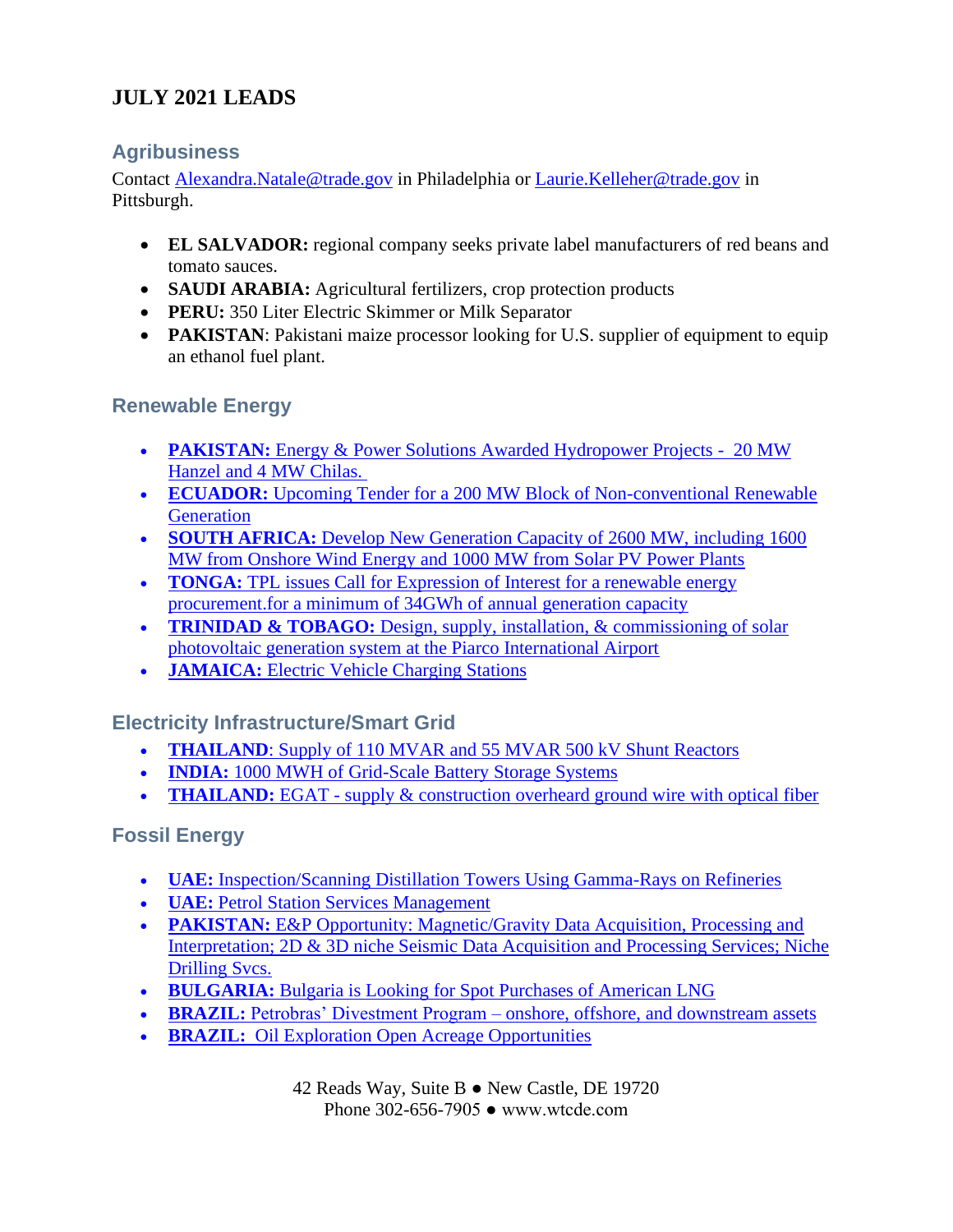**Chemicals**

- **KENYA:** [Polymers for Trading Company](https://lnks.gd/l/eyJhbGciOiJIUzI1NiJ9.eyJidWxsZXRpbl9saW5rX2lkIjoxMjYsInVyaSI6ImJwMjpjbGljayIsImJ1bGxldGluX2lkIjoiMjAyMTA2MDEuNDEzNTgyMTEiLCJ1cmwiOiJodHRwczovL2NvbnRlbnQuZ292ZGVsaXZlcnkuY29tL2F0dGFjaG1lbnRzL1VTSVRBVFJBREUvMjAyMS8wMy8yNi9maWxlX2F0dGFjaG1lbnRzLzE3MzY2NjEvQXByJTIwS2VueWElMjBQb2x5bWVycy5wZGYifQ.8oSvTy9HK5YCZzvPaFlEP2Cq4hpZfntCXa0ltsP-LuM/s/375238915/br/107298846652-l)
- **TURKEY:** [10,000 tons of ethyl alcohol per year](https://lnks.gd/l/eyJhbGciOiJIUzI1NiJ9.eyJidWxsZXRpbl9saW5rX2lkIjoxMjgsInVyaSI6ImJwMjpjbGljayIsImJ1bGxldGluX2lkIjoiMjAyMTA2MDEuNDEzNTgyMTEiLCJ1cmwiOiJodHRwczovL2NvbnRlbnQuZ292ZGVsaXZlcnkuY29tL2F0dGFjaG1lbnRzL1VTSVRBVFJBREUvMjAyMS8wNC8wMi9maWxlX2F0dGFjaG1lbnRzLzE3NDI4MDgvQXByJTIwVHVya2V5JTIwVHJhZGUlMjBMZWFkLnBkZiJ9.gmcPA01WKJM7JlCMx-smOE3MZc9YR25Yh1o8a8ygjR8/s/375238915/br/107298846652-l)

## **Machinery**

• **DJIBOUTI:** [Processing Equipment:](https://lnks.gd/l/eyJhbGciOiJIUzI1NiJ9.eyJidWxsZXRpbl9saW5rX2lkIjoxMjksInVyaSI6ImJwMjpjbGljayIsImJ1bGxldGluX2lkIjoiMjAyMTA2MDEuNDEzNTgyMTEiLCJ1cmwiOiJodHRwczovL2NvbnRlbnQuZ292ZGVsaXZlcnkuY29tL2F0dGFjaG1lbnRzL1VTSVRBVFJBREUvMjAyMS8wMy8yNi9maWxlX2F0dGFjaG1lbnRzLzE3MzY2NjQvRmViJTIwRGppYm91dGklMjBUcmFkZSUyMExlYWQucGRmIn0.sLOEpaQ8TT2yx_yB7aN-_lnpJaF5bsDmSl9oUZpPa_w/s/375238915/br/107298846652-l) Plastic Crusher Shredder Machine, Single Screw Extruder, Hydraulic Compression Molding Press, Press Molding, Associated Electrical Controls

# **Metals**

- **ITALY:** [Scrap Brass](https://lnks.gd/l/eyJhbGciOiJIUzI1NiJ9.eyJidWxsZXRpbl9saW5rX2lkIjoxMzIsInVyaSI6ImJwMjpjbGljayIsImJ1bGxldGluX2lkIjoiMjAyMTA2MDEuNDEzNTgyMTEiLCJ1cmwiOiJodHRwczovL2NvbnRlbnQuZ292ZGVsaXZlcnkuY29tL2F0dGFjaG1lbnRzL1VTSVRBVFJBREUvMjAyMS8wMy8yNi9maWxlX2F0dGFjaG1lbnRzLzE3MzY2NjgvRmViJTIwSXRhbHklMjBUcmFkZSUyMGxlYWQucGRmIn0.XN5kG_jbJmZLOD8di_SHtlsWG-V2AWZOrraR6521kKY/s/375238915/br/107298846652-l)
- **S.KOREA:** [Petrochemical and Electronic Scrap Materials](https://lnks.gd/l/eyJhbGciOiJIUzI1NiJ9.eyJidWxsZXRpbl9saW5rX2lkIjoxMzMsInVyaSI6ImJwMjpjbGljayIsImJ1bGxldGluX2lkIjoiMjAyMTA2MDEuNDEzNTgyMTEiLCJ1cmwiOiJodHRwczovL2NvbnRlbnQuZ292ZGVsaXZlcnkuY29tL2F0dGFjaG1lbnRzL1VTSVRBVFJBREUvMjAyMS8wMy8yNi9maWxlX2F0dGFjaG1lbnRzLzE3MzY2NjkvQXByJTIwS29yZWElMjBTY3JhcCUyMEltcG9ydGVyJTIwVHJhZGUlMjBMZWFkLnBkZiJ9.RvERQGGJ4OJjM5b-Anrh2BdU5ZH5H5FwwPka3xvrkmQ/s/375238915/br/107298846652-l)

## **Plastics**

• **PORTUGAL:** [Recycled plastic resealable packaging bags](https://lnks.gd/l/eyJhbGciOiJIUzI1NiJ9.eyJidWxsZXRpbl9saW5rX2lkIjoxMzQsInVyaSI6ImJwMjpjbGljayIsImJ1bGxldGluX2lkIjoiMjAyMTA2MDEuNDEzNTgyMTEiLCJ1cmwiOiJodHRwczovL2NvbnRlbnQuZ292ZGVsaXZlcnkuY29tL2F0dGFjaG1lbnRzL1VTSVRBVFJBREUvMjAyMS8wMy8yNi9maWxlX2F0dGFjaG1lbnRzLzE3MzY2NzAvRmViJTIwUG9ydHVnYWwlMjBUcmFkZSUyMGxlYWQucGRmIn0.69_KuNIiTEF6I6xXVN4O20LixiniZCdXdFGeDfo0Tlo/s/375238915/br/107298846652-l)

# **Other**

**WTC Pune member SIL** is seeking to locate partners and customers in the US. The company manufactures laser equipment for used in the Defense, Aerospace, automotive, R & D, medical equipment, pharmaceuticals, and other industries where precision laser cutting, welding and other techniques are critical.

### **To discuss about this opportunity, please contact:**

*Suseela Krishnan* [suseela@wtc-pune.org](mailto:suseela@wtc-pune.org) +91 98508 68555

*Niraj Khinvasara* [niraj@wtc-pune.org](mailto:niraj@wtc-pune.org) +91 95450 50000

==========

## **FRANCE: WTC Brest (France) Seeking Potential Distributors for Radiology & Mammography Solutions on behalf of Medecom**

Medecom has been developing Software Solutions for Radiology & Mammography since 2000. We count more than 4500 solutions installed over 30 countries by a strong distributor network and OEM partnerships. Medecom is ISO 13485 certified, and our solutions are CE marked, and FDA approved for the diagnostic ones. All our software solutions are based on DICOM, HL7 & IHE standards to offer the best interoperability experience between any modalities of the environment